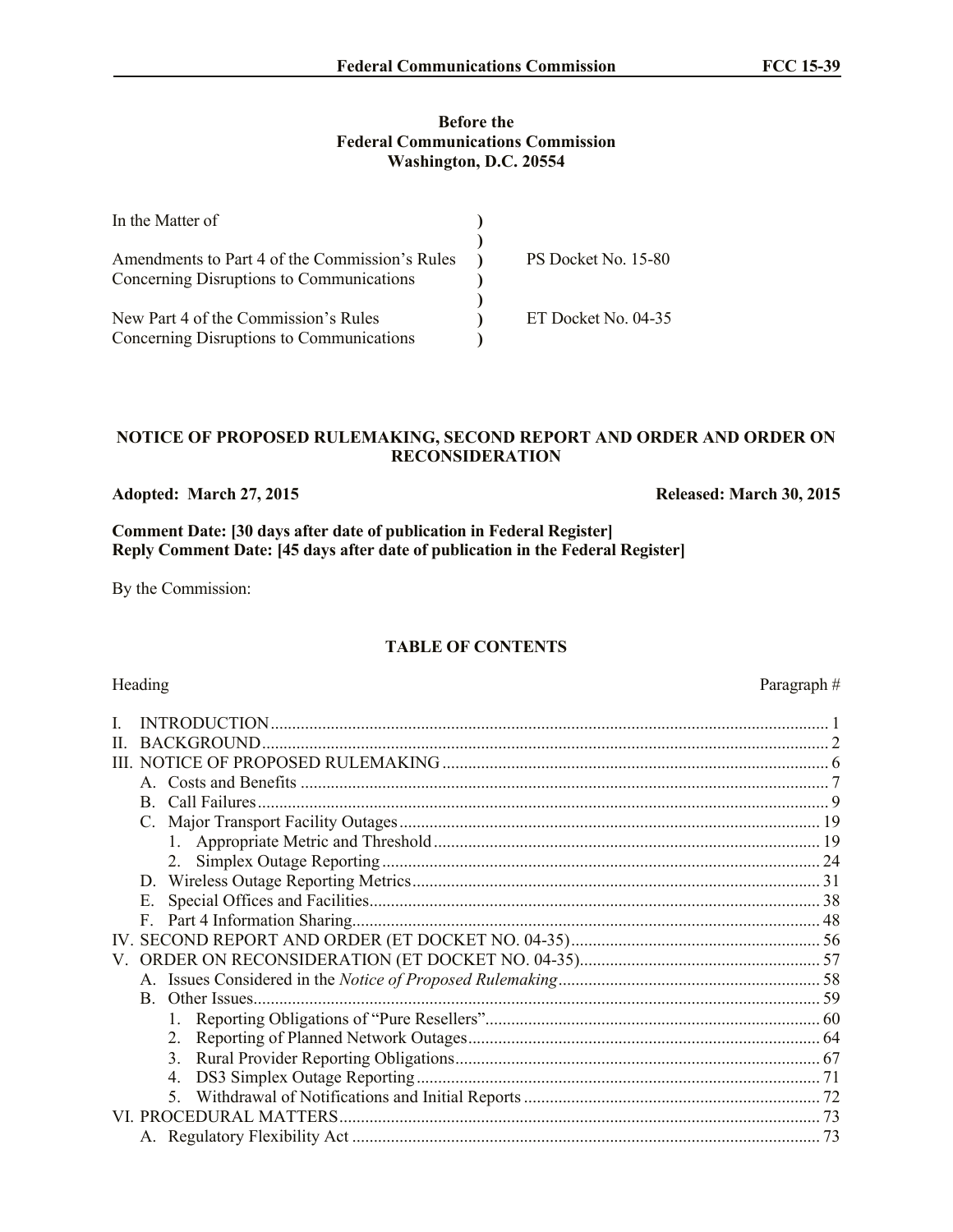| APPENDIX A – List of Parties Filing Petitions for Reconsideration and Comments Thereon |  |
|----------------------------------------------------------------------------------------|--|
| $APPENDIX B - Final Rules$                                                             |  |
| <b>APPENDIX C – Proposed Rules</b>                                                     |  |
| APPENDIX D - Initial Regulatory Flexibility Analysis                                   |  |
| APPENDIX E – Final Regulatory Certification                                            |  |

## **I. INTRODUCTION**

1. By this action, the Federal Communications Commission (Commission) takes important steps to update its Part 4 outage reporting rules. The current outage reporting rules have served the Commission well for over a decade. Since Part 4 and its associated Network Outage Reporting System (NORS) were established in 2004,<sup>1</sup> the Commission has gained considerable experience administering NORS, which has improved its ability to detect adverse outage trends and facilitate industry-wide network improvements. This item builds on that experience. In the *Notice of Proposed Rulemaking* (*Notice*), we seek comment on targeted proposals to improve our Part 4 rules in light of these developments. In the *Second Report and Order*, we decline to adopt a 2004 proposal to expand upon the outage reporting requirements adopted for airports. <sup>2</sup> Finally, in an *Order on Reconsideration*, we dispose of seven pending Petitions for Reconsideration (Petitions) filed in response to the *2004 Part 4 Report and*  Order.<sup>3</sup> Each petition is granted, denied or dismissed to the extent indicated.

## **II. BACKGROUND**

l

2. The *2004 Part 4 Report and Order* established the Commission's Part 4 outage reporting rules, which require certain providers of communications to electronically file reports of network outages that exceed specified thresholds of magnitude and duration.<sup>4</sup> In a brief *Further Notice of Proposed Rulemaking* that accompanied the *2004 Part 4 Report and Order*, the Commission sought comment on

<sup>&</sup>lt;sup>1</sup> See New Part 4 of the Commission's Rules Concerning Disruptions to Communications, ET Docket No. 04-35, *Report and Order and Further Notice of Proposed Rulemaking*, 19 FCC Rcd 16830 (2004) (*2004 Part 4 Report and Order* and *2004 Further Notice of Proposed Rulemaking*, respectively).

<sup>2</sup> *See 2004 Further Notice of Proposed Rulemaking*, 19 FCC Rcd at 16867-68 ¶ 67. A general aviation airport is one that is not regularly served by a certified air carrier (other than a chartered air carrier) and is not a commuter service airport. *See* 14 C.F.R. § 152.3. These airports are smaller than those already included in Section 4.5(b) of the Commission's rules, 47 C.F.R. § 4.5(b).

<sup>&</sup>lt;sup>3</sup> See Cingular Wireless LLC (Cingular) Petition for Reconsideration, ET Docket 04-35 (Jan. 3, 2005) (Cingular Petition); Organization for the Promotion and Advancement of Small Telecommunications Companies (OPATSCO) Petition for Reconsideration and Clarification, ET Docket 04-35 (Jan. 3, 2005) (OPASTCO Petition); Qwest Corporation and Qwest Communications Corporation (Qwest), Petition for Reconsideration, ET Docket 04-35 ( Jan. 3, 2005) (Qwest Petition); Sprint Corporation (Sprint), Petition for Reconsideration (Jan. 3, 2005) (Sprint Petition); CTIA – The Wireless Association (CTIA) Petition for Partial Reconsideration and Motion for Partial Stay (Dec. 23, 2004) (CTIA Petition); AT&T, BellSouth, MCI, SBC and Verizon (collectively, Joint Petitioners) Petition for Reconsideration, ET Docket 04-35 (Dec. 23, 2004) (Joint Petition); United States Telecom Association (USTA) Petition for Reconsideration, ET Docket 04-35, (Dec. 16, 2004) (USTA Petition). Two additional petitions for reconsideration, filed by BellSouth Corporation and Syniverse Technologies, Inc., respectively, have been withdrawn. See BellSouth Petition for Reconsideration and/or Clarification, ET Docket 04-35 (Jan. 3, 2005) (BellSouth Petition); Syniverse Petition for Reconsideration, ET Docket 04-35 (Dec. 30, 2004) (Syniverse Petition). Throughout this document we refer to each Petitioner by the name under which it filed its Petition, notwithstanding any subsequent mergers or acquisitions that changed its corporate identity.

<sup>4</sup> *See 2004 Part 4 Report and Order*. These rules went into effect on January 3, 2005.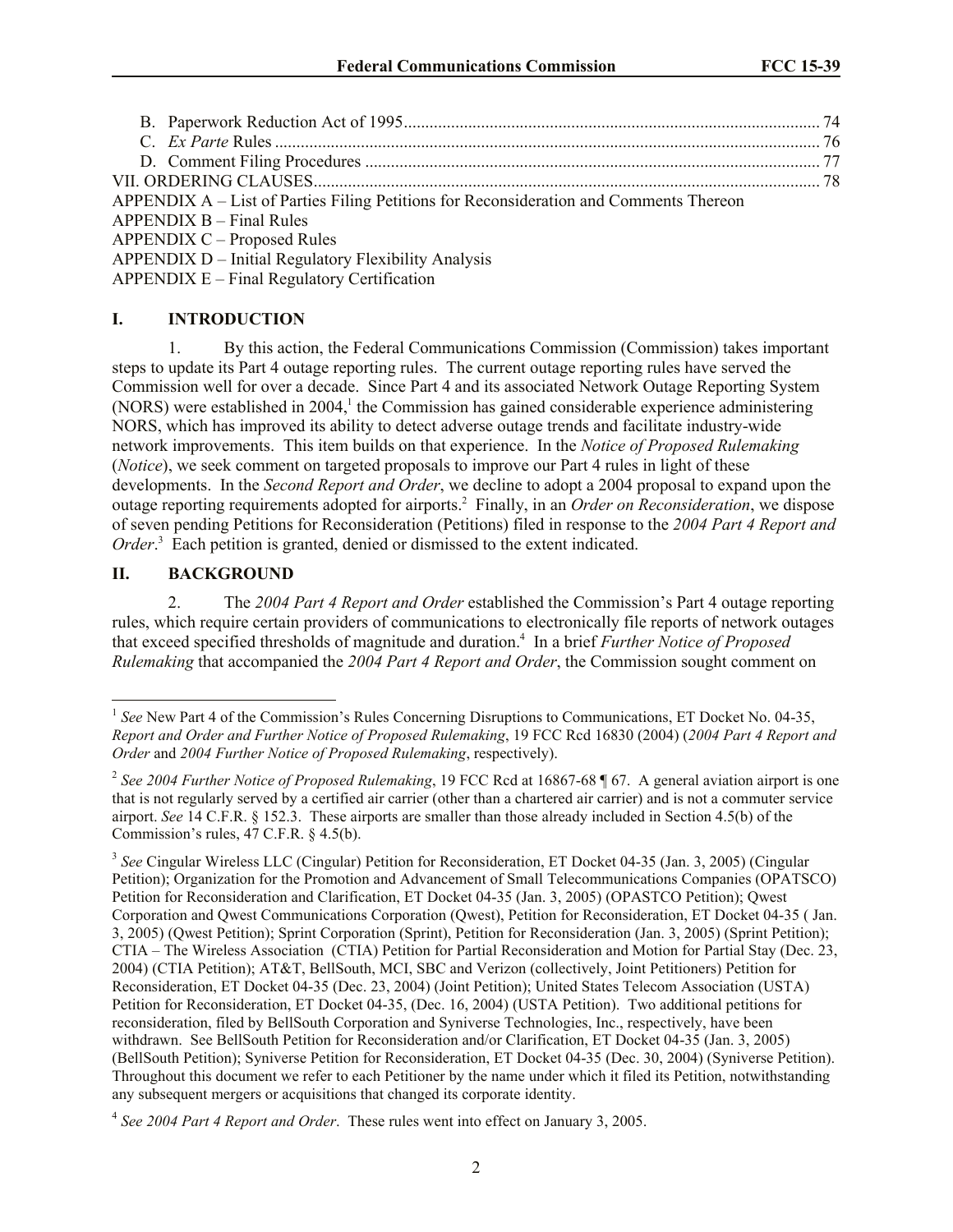the narrow issue of whether to expand the scope of the newly adopted airport outage reporting requirements from three airport categories—currently primary, commercial service, and reliever airports—to include a fourth category, general aviation airports.<sup>5</sup>

3. In November 2004, the United States Telecom Association (USTA) filed a Petition for Partial Stay seeking a stay of the obligation to report DS3 simplex outages (which USTA referred to as "DS3 simplex events").<sup>6</sup> In the *Part 4 Partial Stay Order*,<sup>7</sup> the Commission denied the Petition but on its own motion stayed enforcement of the DS3 simplex reporting obligation as to outages rectified within five days.<sup>8</sup> The Commission explained that it was issuing this partial stay to allow itself time "to develop a full record pertaining to the issue of 'DS3 simplex events,'" including the reporting burdens the rule as originally adopted would impose on providers.<sup>9</sup>

4. The Commission also received nine Petitions for Reconsideration of various aspects of the 2004 Part 4 Report and Order, seven of which remain pending.<sup>10</sup> These seven petitions are disposed of in the *Order on Reconsideration* below.

5. In March 2012, the Commission amended Part 4 to extend its outage reporting requirements to interconnected Voice over Internet Protocol (VoIP) service providers.<sup>11</sup> These amendments became effective on December 16, 2012.<sup>12</sup>

# **III. NOTICE OF PROPOSED RULEMAKING**

6. In this *Notice*, we seek comment on proposals to improve the Commission's Part 4 rules. Specifically, we seek to apply nearly a decade of experience administering the NORS program and analyzing outage reports, which has provided perspective on those aspects of the Part 4 rules that might be refined so as to improve the quality and usefulness of the outage data the Commission receives. Our primary goal remains ensuring the reliability and resiliency of the Nation's communications system, and in particular strengthening the Nation's 911 system.

# **A. Costs and Benefits**

7. We seek comment on the potential costs and benefits associated with each proposal considered below. As a general matter, we seek to determine the most cost-effective approach for modifying existing policies and practices to achieve the goals of our proposed rules. We ask that

General aviation airports are smaller than those already included in Section 4.5(b) of the Commission's rules, 47 C.F.R. § 4.5(b)..

8 *See id.* at 25039, 25040-41 ¶ 3.

9 *Id.* at 25039 ¶ 3.

<sup>10</sup> *See supra* note 3.

l <sup>5</sup> See id. at 16867-68, para. 67. The term "general aviation airport" includes airports that do not receive scheduled commercial service or do not hold at least 10 locally-owned aircraft and are at least 20 miles from the nearest National Plan of Integrated Airport Systems airport. *See* 14 C.F.R. § 152.3. *See* Federal Aviation Administration, National Plan of Integrated Airport Systems (NPIAS), Report to Congress, 2001-2005, http://www.faa.gov/airports/planning\_capacity/npias/reports/historical/media/2001/NPIAS\_Narrative\_01.pdf.

<sup>6</sup> *See* USTA Petition; Joint Petition.

<sup>&</sup>lt;sup>7</sup> See New Part 4 of the Commission's Rules Concerning Disruptions to Communications, ET Docket No. 04-35, *Order Granting Partial Stay*, 19 FCC Rcd 25039 (2004) (*Part 4 Partial Stay Order)*.

<sup>&</sup>lt;sup>11</sup> See The Proposed Extension of Part 4 of the Commission's Rules Regarding Outage Rule To Interconnected Voice Over Internet Protocol Service Providers and Broadband Internet Service Providers, PS Docket No. 11-82, *Report and Order*, 27 FCC Rcd 2650 (2012) (*2012 Part 4 VoIP Report and Order*).

<sup>&</sup>lt;sup>12</sup> Extension of the Commission's Rules Regarding Outage Reporting to Interconnected Voice Over Internet Protocol Service Providers and Broadband Internet Service Providers, 77 Fed. Reg. 25088 (Apr. 27, 2012).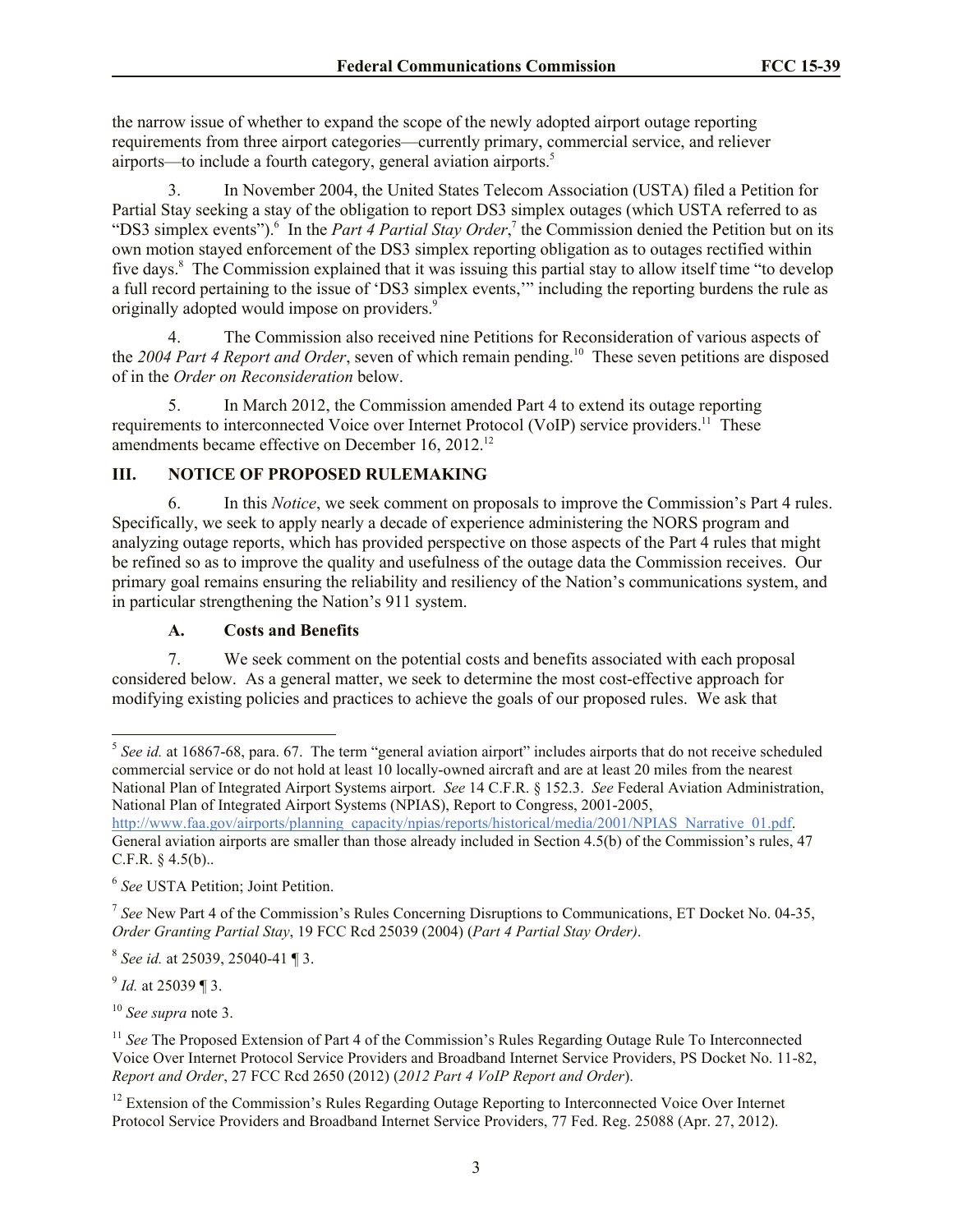commenters provide specific data and information, such as actual or estimated dollar figures, including a description of how the data or information was calculated or obtained and any supporting documentation. Vague or unsupported assertions regarding costs or benefits generally will receive less weight and be less persuasive than more specific and supported statements.

8. Some of the proposals advanced today would likely increase the number of reports, and some would likely decrease the number of reports. We estimate that, overall, adoption of the proposed rules may result in the filing of a total of 339 additional reports industry-wide per year, representing a \$54,240 cost increase.<sup>13</sup> Given the breadth of industry sectors subject to Part 4, we believe this estimated total cost impact to be *de minimis*, and, in any event, significantly outweighed by the benefits to the public interest from adopting these changes. The modest proposals set forth in this *Notice* will improve the Commission's ability to fulfill its statutory mission and inform policymaking, such as the Commission's efforts to safeguard the public safety attributes of networks as critical communications transition to Internet Protocol-based platforms. In addition, we expect that adoption of the proposed rules will enhance the Commission's effective coordination with the Department of Homeland Security (DHS) and other federal agencies on matters of national security and emergency preparedness, response, and recovery. We seek comment on whether, or to what extent, the proposed rule changes below will help the Commission achieve these goals.

## **B. Call Failures**

l

9. *Reporting of Outages that Significantly Degrade Communications to PSAP(s)*. We first seek comment on whether to amend our rules to clarify the circumstances under which degradation of communications to a PSAP constitutes a reportable outage under Section  $4.9(e)(1)$  of our rules.<sup>14</sup> Some providers may be interpreting this provision narrowly to require reporting only when there is a complete, *i.e.*, when a PSAP is rendered unable to receive *any* 911 calls for a long enough period to meet the reporting threshold. Under this interpretation, a failure or degradation that prevents hundreds or even thousands of 911 calls from completing might fail to qualify as a reportable outage if some 911 calls continued to reach the PSAP throughout the event. We believe that such a narrow reading of the provision is not consistent with the intent of the Part 4 outage reporting process and that the rule should not be left open to this interpretation during an event that debilitates 911 service.

10. From the initial adoption of outage reporting over 20 years ago, the Commission has recognized that a significant degradation of service may constitute a reportable disruption. In 1992, the Commission clarified under the former Part 63 outage reporting rules that "an outage is a significant degradation in the ability the customer normally would have to establish and maintain a channel of communications. The fact that some traffic might be getting through during a period of massive disruption would not mean an outage has not occurred."<sup>15</sup> In adopting Part 4 in 2004, the Commission

<sup>&</sup>lt;sup>13</sup> This net cost increase is the sum of a \$526,560 in cost increases and \$472,320 in cost reductions. The projected cost increases are associated with proposed requirements for reporting outages that significantly degrade 911 communications (\$1,600); radio access network overload events in wireless networks (\$67,200); simplex outages that persist forty-eight hours or longer (\$163,200); and wireless outages in rural areas based on geographic impact (\$294,560). The cost reductions are associated with proposals to raise the threshold for reporting major facility outages (\$453,600) and to clarify when airport-related outages are subject to reporting (\$18,720). We project that other proposals contained in the Notice will not have an appreciable cost impact.

<sup>14</sup> *See* 47 C.F.R. 4.9(e)(1). The proposals contained in this *Notice* are aimed at improving the Part 4 network outage reporting process and do not prejudge any issue the Commission may take up in another docket or proceeding to address the reliability of 911 service. *see*, *e.g.*, 911 Governance and Accountability, PS Docket 14-193, *Policy Statement and Notice of Proposed Rulemaking*, 29 FCC Rcd 14208 (2014).

<sup>&</sup>lt;sup>15</sup> Notification by Common Carriers of Service Disruptions, CC Docket No. 91-273, *Report and Order*, 7 FCC Rcd 2010, 2012 ¶ 11 (1992). Section 63.100(a)(1) of our rules defines an "outage" as a "significant degradation in the ability of a customer to establish and maintain a channel of communications as a result of failure or degradation in the performance of a carrier's network."  $47$  C.F.R.  $\S$  63.100(a)(1)).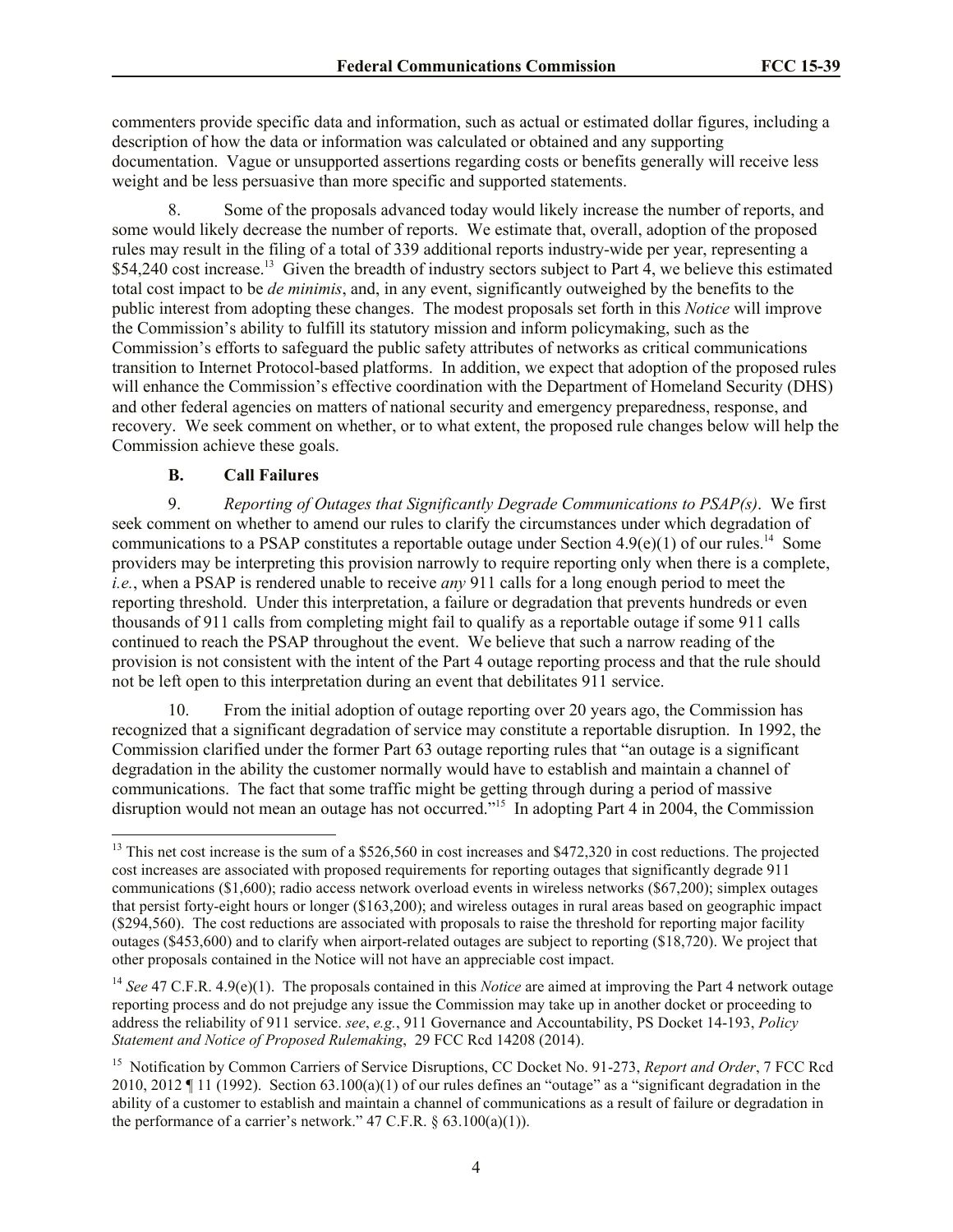again defined a reportable outage to include a significant degradation.<sup>16</sup>

11. The fundamental purpose of Part 4 is to collect information on "service disruptions that could affect homeland security, public health or safety, and the economic well-being of our Nation."<sup>17</sup> A network malfunction or higher level issue that prevents large numbers of 911 calls from completing certainly disrupts service in a manner that endangers public safety, irrespective of whether any PSAP has suffered a complete loss of ability to receive 911 calls. Moreover, requiring reporting under such circumstances would permit systematic analysis of the conditions that lead to these degradations and help reveal potential solutions. Without the benefits of such reporting, the Commission may not have sufficient, timely information to address serious incidents of this magnitude.

12. Accordingly, we propose revising Section  $4.5(e)(1)$  to clarify that any network malfunction or higher-level issue that significantly degrades or prevents 911 calls from being completed constitutes a "loss of communications to PSAP(s)," regardless of whether the PSAP is rendered completely unable to receive 911 calls. We seek comment on this proposed clarification. How would a provider determine the need to report an outage that results only in a partial "loss of communications" to a PSAP? Should the provider simply calculate user minutes potentially affected as it would for a complete loss of communications, and then multiply that figure by the percentage of PSAP communications capacity that has been "lost" to determine whether the 900,000 user minutes threshold has been reached?<sup>18</sup> Is the percentage of lost capacity equivalent to the percentage of trunks serving a PSAP that have been disabled, or are there factors (*e.g.*, built-in redundancy) that complicate the relationship between these parameters? Should a "loss of communications to PSAP(s)" be defined to include only "losses" that exceed a certain magnitude? For instance, should we specify that a "loss of communications" to a PSAP occurs only when at least 80 percent of the trunks serving a PSAP are disabled? As another possibility, should we consider establishing a separate reporting threshold based on the number of 911 calls that actually fail to be completed as the result of an outage? If so, should we set a uniform numerical threshold, or should the threshold be relative to the number of users a PSAP serves? Should the Commission require reporting of any outage of at least thirty minutes' duration that exceeds some threshold level of impairment to the communications capabilities of any PSAP, irrespective of the number of user minutes potentially affected? If so, how should the Commission define such a threshold? Are there other metrics and thresholds the Commission should consider that could better capture this type of degradation in the ability to complete 911 calls? What are the potential advantages and disadvantages of any such alternatives?

13. We also seek comment on the costs and benefits of the various measures mentioned above. Even assuming that the measures would expand reporting obligations, we do not believe that any such measures would have a substantial cost impact. Over the previous three years, the Commission has been made aware of only a handful of events that appear to have produced a "significant degradation in communications to a PSAP(s)" without resulting in a complete loss of such communications. For purposes of estimating reporting costs, we could treat those years as a best case scenario and instead posit

l

<sup>&</sup>lt;sup>16</sup> See 47 C.F.R. § 4.5(a) (defining "outage" as a "significant degradation in the ability of an end user to establish and maintain a channel of communications as a result of failure or degradation in the performance of a communications provider's network"); *2004 Part 4 Report and Order*, 19 FCC Rcd 16830 at 16860-62 ¶¶ 54-55, notes 168, 182 (explaining that "[d]egradation" differs from the term "outage" in that it connotes a reduction in the quality of service that could be experienced by some (but not necessarily all of the) users as a total outage).

<sup>17</sup> *2004 Part 4 Report and Order*, 19 FCC Rcd at 16832 ¶ 1.

<sup>&</sup>lt;sup>18</sup> The Commission adopted the 900,000 user-minute threshold as the mathematical result of multiplying the duration of an outage expressed in minutes by the number of users potentially affected by the outage. This formula was the result of combining two key elements of the former Part 63 requirements (30 minutes and 30,000 users), which resulted from discussions with industry stakeholders. *See 2004 Part 4 Report and Order*, 19 FCC Rcd at 16833-34, 16858-62, 16866 ¶¶ 2, 4, 52-53, 55-56, 64, note 5; *2012 Part 4 VoIP Report and Order*, 27 FCC Rcd at 2684-87, ¶¶ 83-91.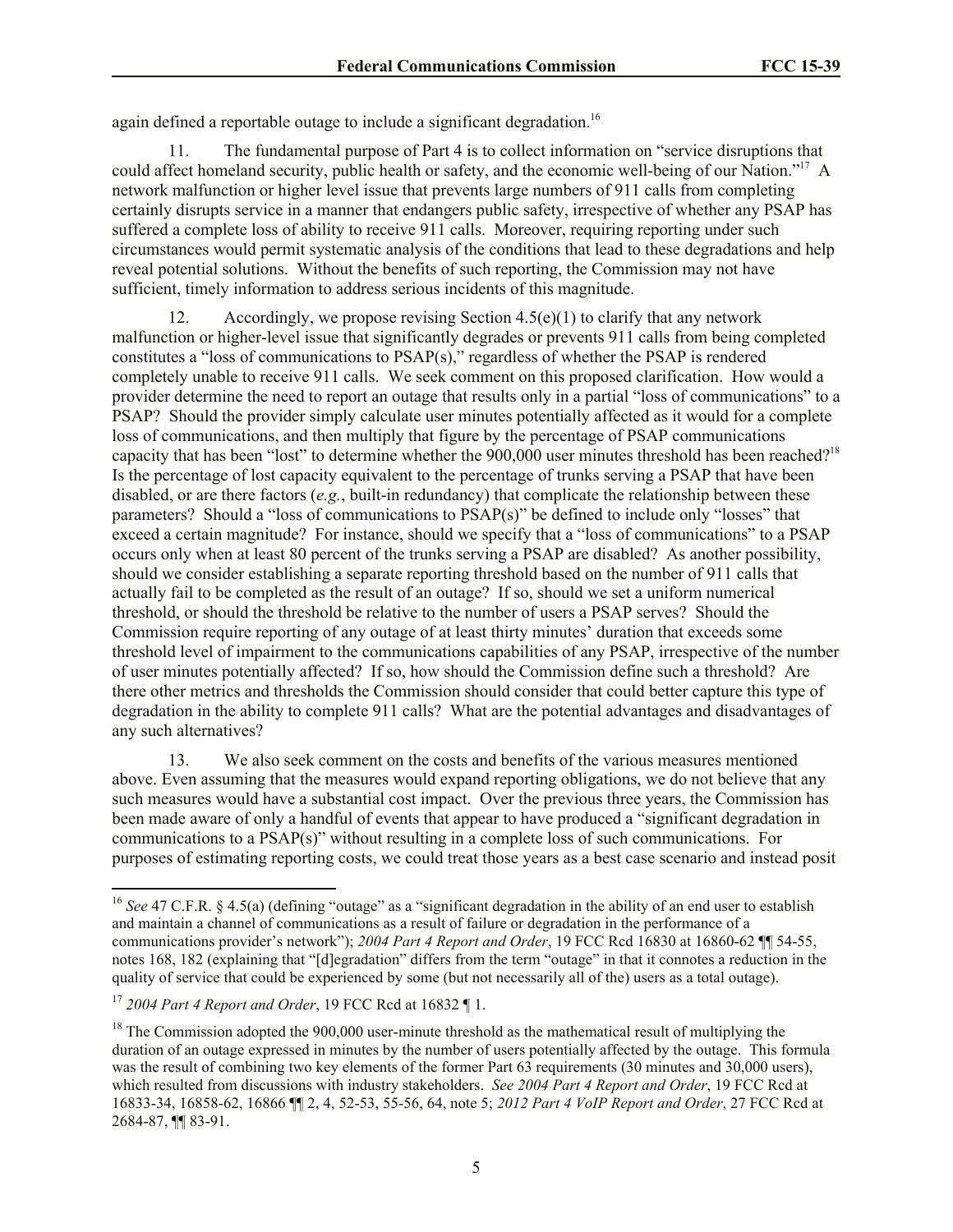that as many as ten such events a year would be reportable were we to adopt any of the various measures considered above. Assuming further that each reportable event requires two hours of staff time to report,<sup>19</sup> at eighty dollars per hour, we conclude that adoption of any of the considered measures would result in a total cost increase of \$1,600 per year. These estimates were developed in 2004 during the process to obtain approval for the information collection associated with the original Part 4 rules and were subject to public comment both then and at periodic intervals since to renew the collection authorization.<sup>20</sup> We believe these estimates remain valid, especially in light of both advances in information technology that have permitted providers to streamline processes and providers' increasing familiarity with the NORS outage reporting process. We seek comment on the foregoing analysis, including the assumptions used to arrive at the cost estimate and the extent to which these estimates appropriately reflect the costs associated with reporting. Interested parties should include information regarding whether the submission process (i.e., time to fill out the form, review by management and filing) takes two hours. We also seek comment as to whether we could achieve our objectives in a less costly, less burdensome, or more efficient manner.

14. *Call Failures in the Wireless Access Network.* We next seek comment on the reporting of wireless call failures that result from congestion in the access network, a problem often encountered during emergencies.<sup>21</sup> In particular, the inability of a radio access network (RAN) to support excess demand for radio channels may not constitute a reportable "failure or degradation" under our current rules, yet pervasive call failures undermine the reliability of networks for consumers regardless of their cause.<sup>22</sup> Because this appears to be predominantly an issue with wireless networks, we propose to amend our Part 4 rules to require the reporting of systemic wireless call failures that result from RAN overloading.

15. Such failures appear to be most prevalent during and in the immediate aftermath of major disasters, when call volume is particularly heavy. To provide a more complete understanding of the problem, we seek comment on the failure rate of wireless calls. How often and under what circumstances do wireless calls fail in RANs? How different is that failure rate from the rate experienced during ordinary circumstances? How different is that from failure rates in wireline networks – including both TDM and IP-based networks – in both extraordinary (*e.g.*, during or immediately after a weather event)

http://www.reginfo.gov/public/do/DownloadDocument?documentID=55066&version=1; Federal Communications Commission, Part 4 of the Commission's Rules Concerning Disruptions to Communications OMB Control# 3060- 0484 Supporting Statement (2011),

http://www.reginfo.gov/public/do/DownloadDocument?documentID=251530&version=1; Federal Communications Commission, Part 4 of the Commission's Rules Concerning Disruptions to Communications OMB Control# 3060- 0484 Supporting Statement (2012),

http://www.reginfo.gov/public/do/DownloadDocument?documentID=337494&version=1; Federal Communications Commission, Part 4 of the Commission's Rules Concerning Disruptions to Communications OMB Control# 3060- 0484 Supporting Statement (2014)

http://www.reginfo.gov/public/do/DownloadDocument?documentID=500173&version=1.

l

 $19$  This two-hour estimate, which we use throughout this Notice, includes the time necessary to file the notification, initial report, and final report. *See* 47 C.F.R. § 4.11.

<sup>20</sup> *See generally 2004 Part 4 Report and Order*; *2012 VoIP Report and Order*; Federal Communications Commission, Part 4 of the Commission's Rules Concerning Disruptions to Communications OMB Control# 3060- 0484 Supporting Statement (2004)(entered into ET Docket No. 04-35, PS Docket No. 15-80); Federal Communications Commission, Part 4 of the Commission's Rules Concerning Disruptions to Communications OMB Control# 3060-0484 Supporting Statement (2007),

 $21$  For instance, this problem was observed in the aftermath of the derecho storm of 2012 and the Boston Marathon bombings in 2013.

<sup>&</sup>lt;sup>22</sup> The Commission already requires reporting of interexchange carrier (IXC) and local exchange carrier (LEC) tandem facility outages of at least thirty minutes' duration in which 90,000 or more calls are blocked. *See* 47 C.F.R.  $§$  4.9(b).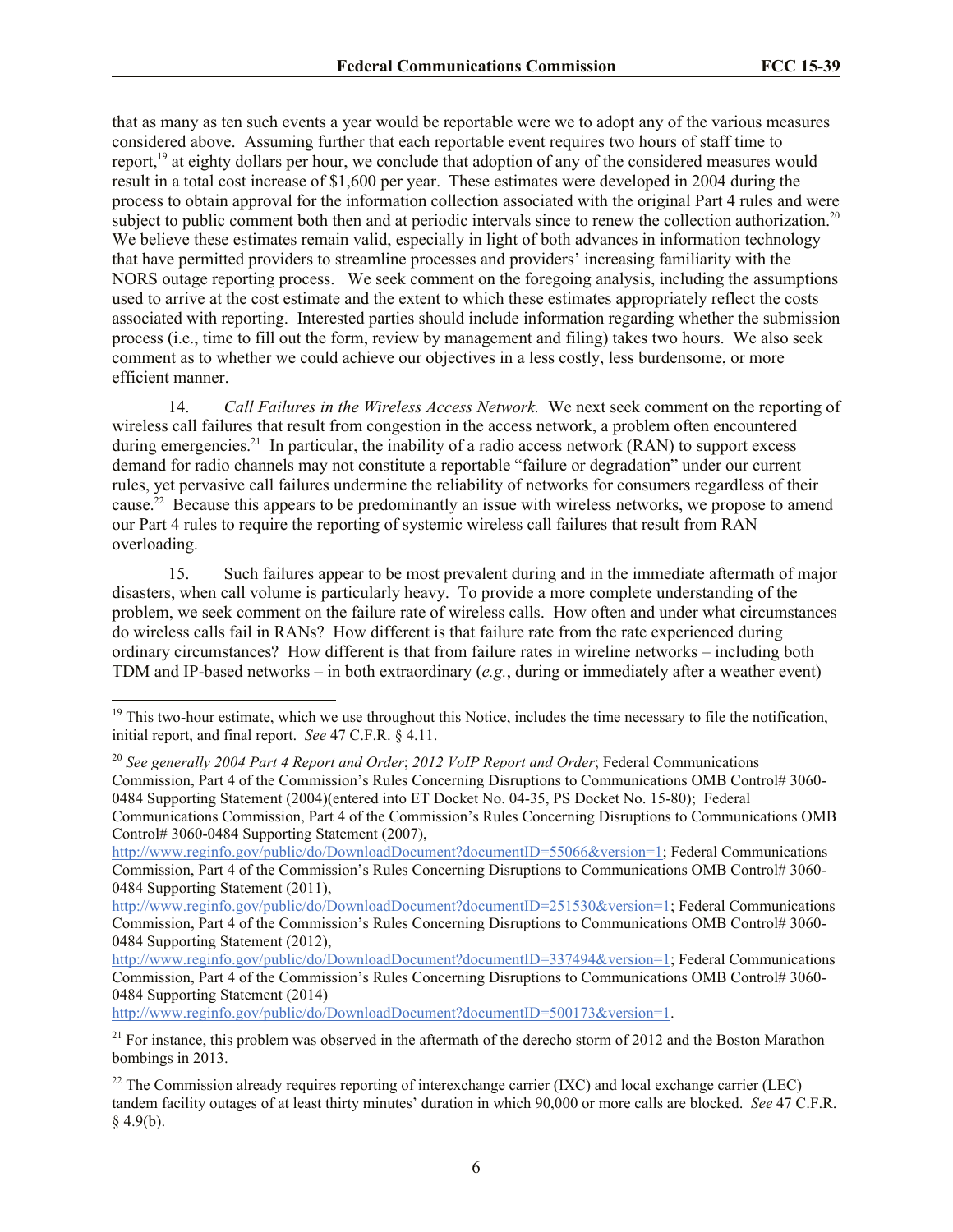and typical circumstances? How often and with what impact is "load shedding" applied whereby a provider intentionally decreases network functionality to allocate available resources to the most critical functions?

16. We also seek comment on ways to measure the customer impact of call failures caused by RAN congestion. The most obvious potential metric is percent of calls failed. Is there a surrogate metric more readily attainable that can provide the Commission with similar information? What are the relative strengths and weaknesses of each metric? What would be the appropriate reporting threshold? Are there alternative ways of defining the reporting threshold that would generate more useful information without imposing unreasonable burdens on reporting entities? Are there other indicators the Commission could track that would help it better understand the network dynamics that prevent a wireless network from effectively handling calls once a certain saturation point is reached? Are these indicators likely to vary depending on the technology used to provide service?

17. We also seek comment on the costs, burdens and benefits of requiring providers to report widespread call failures in wireless RANs. To estimate these costs, we first assume that wireless access networks and interoffice networks are engineered to achieve comparably low rates of call failure (*i.e.*, blocked calls). We base this assumption on the fact that the nation's communications networks are vastly interdependent, which we believe could encourage the implementation of similarly robust parameters across networks, e.g., call blocking monitoring and measuring. This leads us to assume that these two types of networks have a comparable rate of calls blocked and, therefore, would have a comparable number of outage reports. We seek comment on these assumptions. As the Commission receives approximately 420 reports per year of interoffice facility outages, we estimate that adoption of the proposed requirement would result in the filing of an additional 420 reports per year. Assuming further that two hours of staff time are necessary to file the reports on each outage, at eighty dollars per hour, we tentatively conclude that the adoption of the requirement would result in an annual increase of \$67,200 in reporting costs.<sup>23</sup> We also assume that providers are already technically capable of tracking call failures at each cell site, and that they do so as a matter of practice, and they thus would not incur additional costs in tracking reportable outages under the proposed rule. We seek comment on this cost estimate, including its underlying assumptions. We believe these costs would be outweighed by the concomitant benefits of improved Commission awareness of the frequency and impact of RAN-overload events on wireless customers, and of providing the Commission with greater understanding about the overall health of the nation's networks and, thereby, the ability to work with industry toward improved reliability and situational awareness goals to ultimately achieve and sustain more reliable and resilient communications networks. 24

18. *Call Failures in the Non-Wireless Access Network.* The Commission's rules also do not require reporting on widespread call blockages in the non-wireless local access network to the extent such events involve no "failure or degradation" of the network. We seek comment on whether the Commission should impose similar reporting requirements on these types of outages. If so, how should such requirements be defined, and what costs and benefits would attend their adoption? Is there evidence that congestion in the access portion of a wireline network causes significant amount of calls to fail?

# **C. Major Transport Facility Outages**

## **1. Appropriate Metric and Threshold**

19. The Commission requires reporting of "failures of communications infrastructure components having significant traffic-carrying capacity."<sup>25</sup> This reporting standard is currently defined in

 $\overline{\phantom{a}}$ 

<sup>23</sup> *See supra ¶* 13, note 20.

<sup>24</sup> *2012 Part 4 VoIP Report and Order*, 27 FCC Rcd. 2650, 2657, 2661, 2663-65, 2678-79 ¶¶ 13-14, 23-24, 30-35, 67.

<sup>25</sup> *2004 Part 4 Report and Order*, 19 FCC Rcd at 16895 ¶ 128.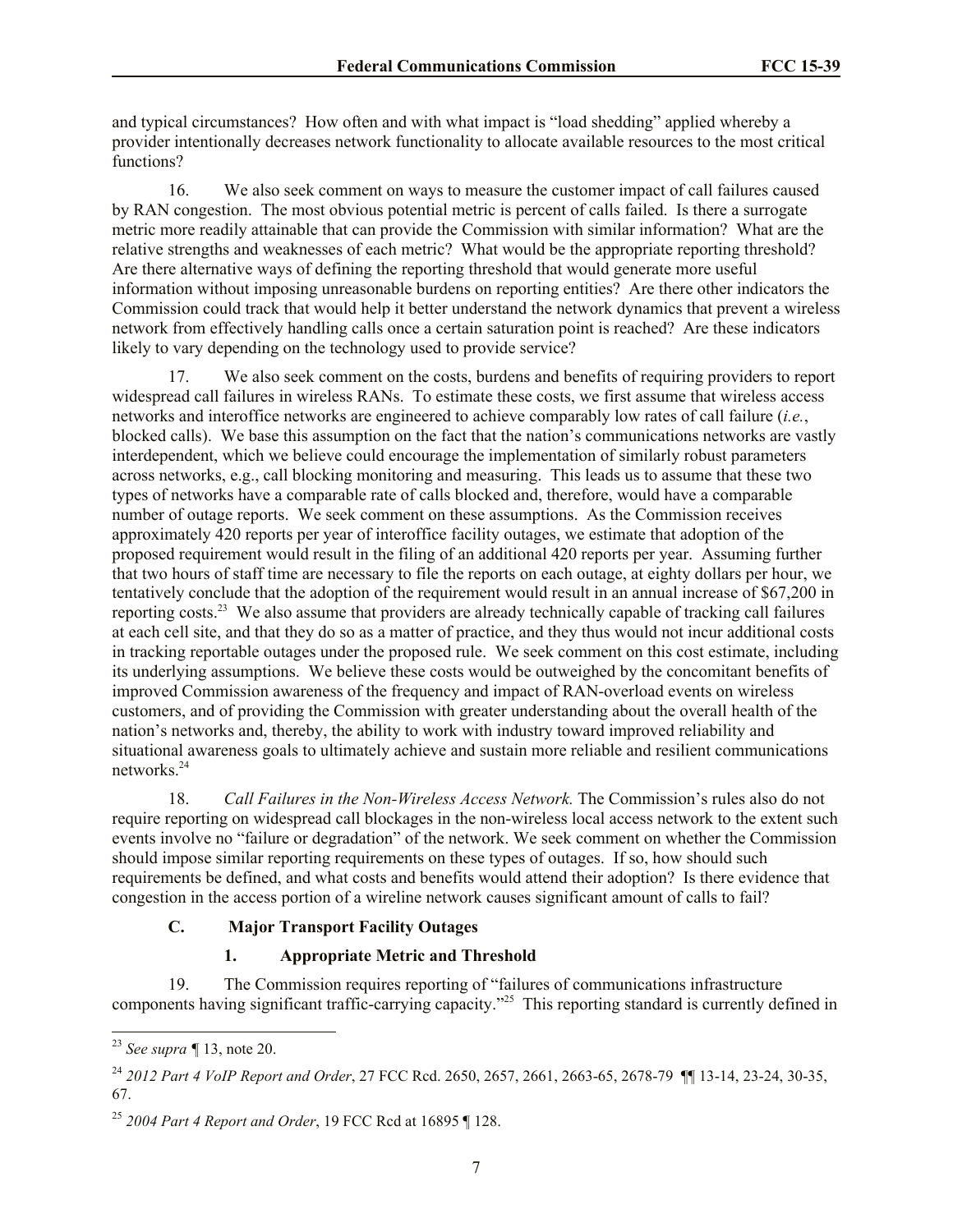terms of impact on Digital Signal 3 (DS3) circuits,<sup>26</sup> a type of digital circuit that was the standard unit of purchase for communications capacity when the Part 4 rules were adopted in  $2004$ <sup>27</sup> Since then, increases in bandwidth requirements have shifted the majority of traffic onto larger circuits and optical facilities *(i.e., fiber)*. Based on our analysis of NORS data, it appears that an increasing proportion of the outages reported under this DS3-based standard are minor disruptions unlikely to have a significant impact on communications or jeopardize public safety. Moreover, the reporting of minor outages such as these inundates the Bureau with information that may not be sufficiently useful to justify the attendant reporting burden. Accordingly, we seek comment on whether upward adjustment of the reporting threshold for transport facility outages could reduce reporting burdens while preserving the Commission's ability to obtain critical information about communications reliability.

20. In its Petition for Reconsideration of the *2004 Part 4 Report and Order*, Qwest (now CenturyLink) argued that the outage reporting threshold should be defined in terms of impact on "OCn" level circuits (*i.e.*, optical circuits such as OC1 and OC3) rather than DS3 circuits.<sup>28</sup> Qwest contends that a "DS3 level outage below an OCn level outage rarely would implicate a material network failure"<sup>29</sup> and that a DS3-based reporting requirement would produce a substantial number of service disruption filings and impose undue costs and burdens on carriers. OCn-level reporting, it maintains, is "a more appropriate threshold since events impacting OCn-type services are usually larger events affecting more subscribers<sup>"30</sup> Alternatively, Qwest argues that the Commission should require reporting of DS3 outages only on a quarterly basis.<sup>31</sup>

21. In the years since the Part 4 rules were adopted and Qwest filed its petition, the industry has come to rely more heavily on circuits larger than the DS3, including OCn-level circuits, for transport of communications traffic. We thus believe it may be appropriate to express the reporting threshold for transport facility outages in terms of impact on higher capacity circuits. In particular, we propose to define the threshold in terms of "OC3 minutes", *i.e.*, based on impact on OC3 circuits or other circuits or aggregations of circuits that provide equal or greater capacity. We believe that expression of the outage threshold in "OC3 minutes" may better indicate the magnitude of network outages to which the Part 4 rules were designed to apply. We seek comment on this proposal.

22. We further seek comment on raising the reporting threshold to account for changes in how networks are scaled and designed. The current threshold of 1,350 DS3 minutes—which is equivalent to 450 OC3 minutes—was selected, consistent with our goals of technological neutrality, to match the

<sup>29</sup> Owest Petition at 6.

<sup>30</sup> *Id.* According to Qwest, a DS3 line can support up to 672 subscribers, while an OC3-type service can support "potentially more than 2,000 end users." *Id*.

 $31$  *Id.* at 8.

 $\overline{a}$ 

 $26$  "DS3" denotes a digital circuit with a digital signal (DS) data rate of approximately 44.7 megabits per second (Mbps).

<sup>27</sup> *2004 Part 4 Report and Order*, 19 FCC Rcd at 16895 ¶ 128.

<sup>&</sup>lt;sup>28</sup> Owest Petition at 5-6. High-speed fiber-optic connections are measured in Optical Carrier or "OC" transmission rates. These rates include several standardized bandwidth amounts supported by Synchronous Optical Networking (SONET) connections. They are generically referred to as OCn, where the "n" represents a multiplier of the basic OC-1 transmission rate, which is 51.84 Mbps. OC rates are used to measure speeds of high-speed optical networks, from local business-to-business connections, to the highest bandwidth connections used for the Internet backbone. Small and medium sized businesses that require high-speed Internet connectivity may use OC3 or OC12 connections. ISPs that require much larger amounts of bandwidth may use one or more OC48 connections. Generally, OC192 and greater connections are used for the Internet backbone, which connects the largest networks in the world together. For example, OC1 denotes and optical carrier transmission speed of 51.840 Mbps. A DS3 signal operates at 44.736 Mbps. Therefore, reporting at the DS3 level is a lower communications carry capacity threshold than the OCn level.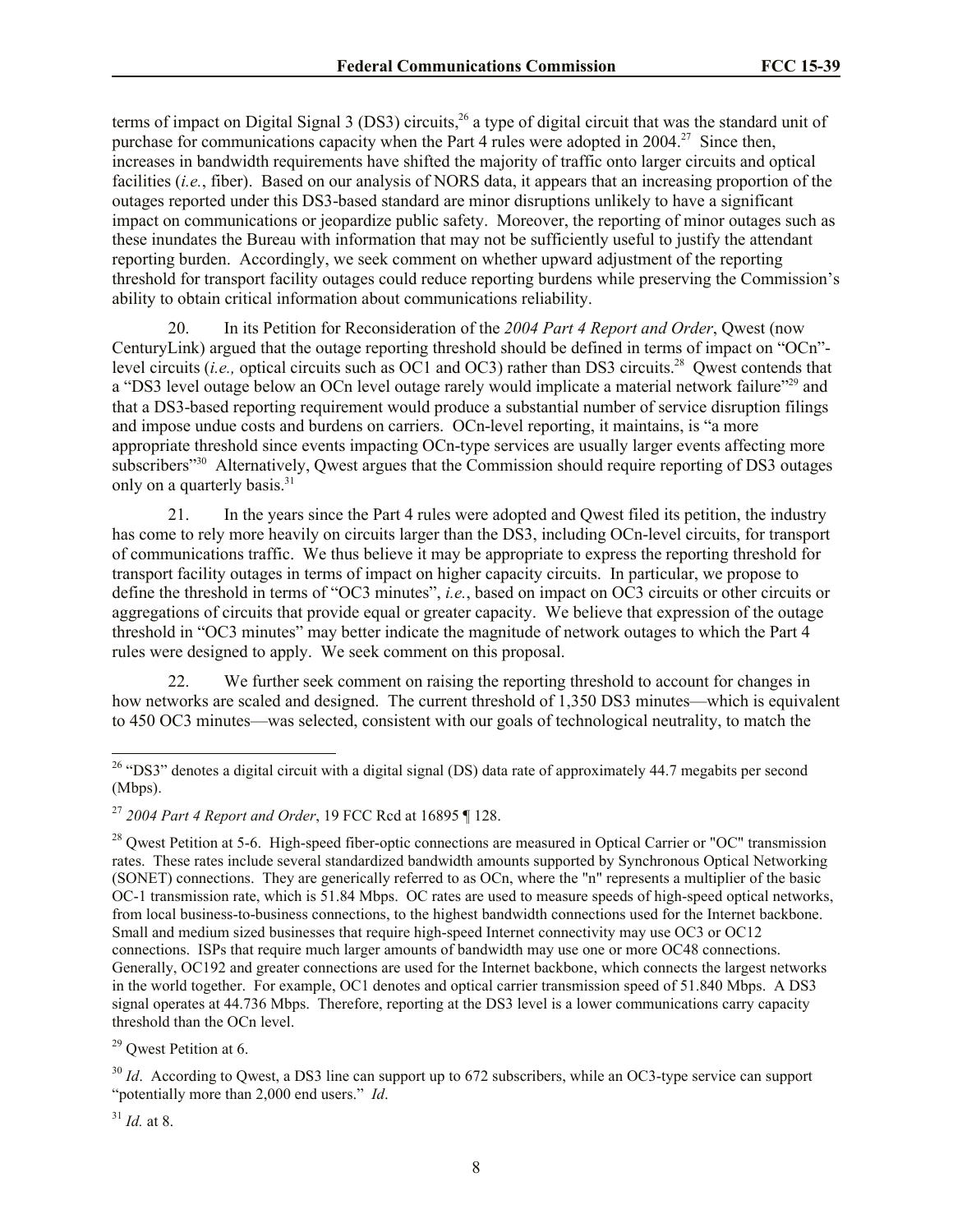900,000 user minutes threshold put in place for voice-grade services,<sup>32</sup> based on a calculation of 667 voice-grade users per DS3.<sup>33</sup> Yet, as communications services transition to more advanced technologies, greater capacity often carries the same number of users. In the emerging VoIP environment, we believe that 450 voice-grade equivalent users is a better estimate of the carrying capacity of a single DS3.<sup>34</sup> This would mean that, to retain equivalency with the 900,000 user minutes threshold, the major facilities outage threshold should be adjusted to 2,000 DS3 minutes—or 667 OC3 minutes. We seek comment on this analysis and on the resultant proposal.

23. We also seek comment on the cost savings that would accrue from this proposal. We observe that there were 2,208 major transport facility outages reported in 2013 that did not affect OC3 grade or equivalent circuits, and an additional 627 that did not exceed 667 OC3 minutes. We accordingly believe that the proposed changes to the reporting requirements for major transport facility outages could reduce the number of associated reports filed each year by as many as 2,835. Assuming that each such report would have required two staff hours to complete, at eighty dollars per hour, we conclude that the proposed adjustments of the reporting threshold for major facility outages would reduce reporting costs by \$453,600.<sup>35</sup> We seek comment on this cost analysis and its underlying assumptions.

# **2. Simplex Outage Reporting**

24. A simplex event occurs when circuits that are configured with built-in path protection, as when arranged in a protection scheme such as a Synchronous Optical Network (SONET) ring, lose one of the paths. Under such configurations, when one of the circuits fails, traffic is diverted to a back-up circuit or "protect path," and a "simplex event" has occurred. We propose to shorten from five days to 48 hours the reporting timeframe for this type of event. $36$ 

25. In the *2004 Part 4 Report and Order,* the Commission rejected a proposal to exempt "simplex events" from the reach of these requirements and determined that such events would constitute reportable outages.<sup>37</sup> The Commission reasoned that, although such events do not immediately result in any loss of communications, they eliminate redundancies that prevent major losses of communications from occurring and provide valuable insight into the actual resiliency of critical networks.<sup>38</sup> Later that year, in the *Part 4 Partial Stay Order*, the Commission granted a stay of this requirement as to outages

<sup>35</sup> *See supra ¶* 13, note 20.

 $\overline{\phantom{a}}$ 

<sup>32</sup> *2004 Part 4 Report and Order*, 19 FCC Rcd at 16895 ¶ 128.

<sup>&</sup>lt;sup>33</sup> Thus, we estimated that an outage disabling a single DS3—or 667 voice-grade users—would need to persist for 1,350 minutes to have an impact equivalent to the 900,000 user minutes that triggers a reportable outage under the Part 4 rules applicable to voice-grade services.

<sup>&</sup>lt;sup>34</sup> We have recently estimated that a single VoIP call requires 100 kbps of bandwidth. *See* Inquiry Concerning the Deployment of Advanced Telecommunications Capability to All Americans in a Reasonable and Timely Fashion, and Possible Steps to Accelerate Such Deployment Pursuant to Section 706 of the Telecommunications Act of 1996, as Amended by the Broadband Data Improvement Act, GN Docket No. 14-126, *Tenth Broadband Progress Notice of Inquiry*, FCC 14-113 (rel. Aug. 5, 2014) at 8, Table 2. As a single DS3 has a bandwidth of 44.736 Mbps, we estimate that 450 voice-grade equivalent users can be carried per DS3 (450  $\approx$  44.736/.100) in the current VoIP environment. We seek comment on this analysis.

<sup>&</sup>lt;sup>36</sup> Currently, reporting of simplex events is based on loss of DS-3 facilities. See 47 C.F.R. §§4.7, 4.9. Above, in the discussion of major network transport facility outages, we propose to revise the metric for reporting those outages from DS3-based to OC3-based. *See supra* Section III.C.1. In this section, we address the independent concern of the appropriate time frame for reporting simplex events on major network facilities, regardless of whether measured as DS or OC.

<sup>37</sup> *See 2004 Part 4 Report and Order*, 19 FCC Rcd at 16898-99 ¶ 134.

<sup>38</sup> *Id*.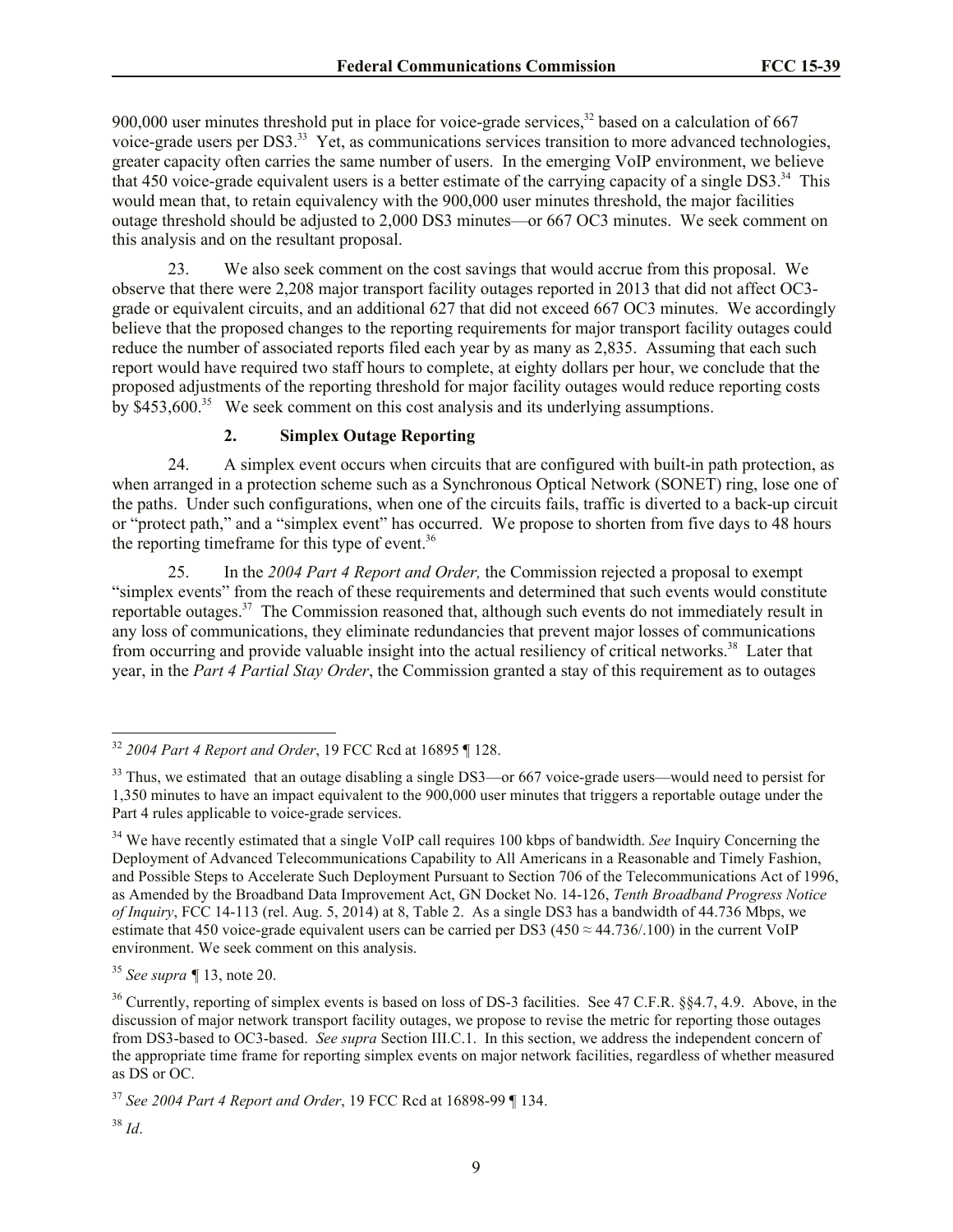that persist for less than five days.<sup>39</sup> In issuing this partial stay, the Commission contemplated "developing a full record" on this issue, including on the costs that providers would incur in complying with the rule as originally adopted.<sup>40</sup>

26. Qwest, USTA, and the Joint Petitioners (*i.e.,* AT&T, BellSouth, MCI, SBC and Verizon) argue in their Petitions that it is overly burdensome to report simplex events.<sup>41</sup> In its response to the Petitions, the National Association of State Utility Consumer Advocates (NASUCA) argued that circuits are "critical" for commerce and national defense, including, "Federal Reserve, ATM and other bank and commercial transactions, FAA flight controls, [and] the Defense Department[,]" and that simplex outages should thus be reported. $42$ 

27. In their Petitions, providers highlighted the Network Reliability and Interoperability Council (NRIC) best practices that recommend that simplex outages be repaired expeditiously.<sup>43</sup> The Joint Petitioners assert that simplex events are "almost always resolved during normal maintenance periods,"<sup>44</sup> which are typically scheduled daily during periods of low network utilization. BellSouth Telecommunications stated that "restoration activities for electronics are typically scheduled to take place during the next maintenance window along with other critical activities that place service at risk."<sup>45</sup> It further disclosed that its maintenance windows are "typically late at night or early in the morning each day of the week, including weekends."<sup>46</sup> NASUCA suggested that the Commission require reporting of simplex events lasting longer than twenty-four hours, which it believes would be consistent with standard industry practice. 47

28. Because simplex events are typically scheduled for repair during daily maintenance cycles as Petitioners suggest, such outages should generally be rectified within twenty-four to forty-eight hours in the normal course of business.<sup>48</sup> Neglecting to address simplex outages within forty-eight hours of their discovery would thus contravene an established industry best practice. Recent years have witnessed an increase in the reporting of simplex outages, even under the relaxed, five-day standard set

<sup>41</sup> Joint Petition at 8-10; Qwest Petition at 10-12; USTA Petition at 6-16.

<sup>42</sup> Comments of NASUCA, ET Docket No. 04-35 at 4 (Mar. 22, 2005) (NASUCA Comments).

<sup>43</sup> See Joint Petition at 6. The Network Reliability and Interoperability Council (NRIC) was an FCC federal advisory committee comprised of the representatives from communications industry and public safety to facilitate enhancement of emergency communications networks, homeland security, and best practices across the burgeoning telecommunications industry. NRIC's successor advisory committee is the Communications Security, Reliability, and Interoperability Council (CSRIC). The best practices developed by both NRIC and CSRIC are available at http://transition.fcc.gov/pshs/advisory/.

<sup>44</sup> *See id.; see also* Declaration of William C. Leach, on Behalf of AT&T, pp 8, attached at Attachment E ("AT&T Declaration"); BellSouth Affidavit, pp10; SBC Affidavit, pp8; Verizon Declaration pp6; Letter from Michael Fingerhut, Sprint, to Marlene H. Dortch, FCC, ET Docket No, 04-35, at 2 (filed Nov. 8, 2004) (Sprint Ex Parte).

<sup>45</sup> Aff. of Archie McCain on Behalf of Bellsouth Telecommunications, Inc. USTA references the practices of BellSouth: "BellSouth's maintenance windows typically are late at night or early in the morning each day of the week, including weekends." USTA Petition at 9.

<sup>46</sup> *Id.* Cox also notes that repairs are made in the "low maintenance window part of the day." NCTA Ex Parte at 2. Sprint reported that maintenance windows occur "sometime after midnight, when traffic flows are minimal." Sprint Ex Parte at 2.

<sup>47</sup> NASUCA Comments at 5.

<sup>48</sup> *Id.*

 $\overline{a}$ 

<sup>39</sup> *Part 4 Partial Stay Order*, 19 FCC Rcd at 25043 ¶ 9; *see also 2004 Part 4 Report and Order*, 19 FCC Rcd at 16900-01 ¶ 134.

<sup>40</sup> *Part 4 Partial Stay Order*, 19 FCC Rcd at 25040 ¶ 3.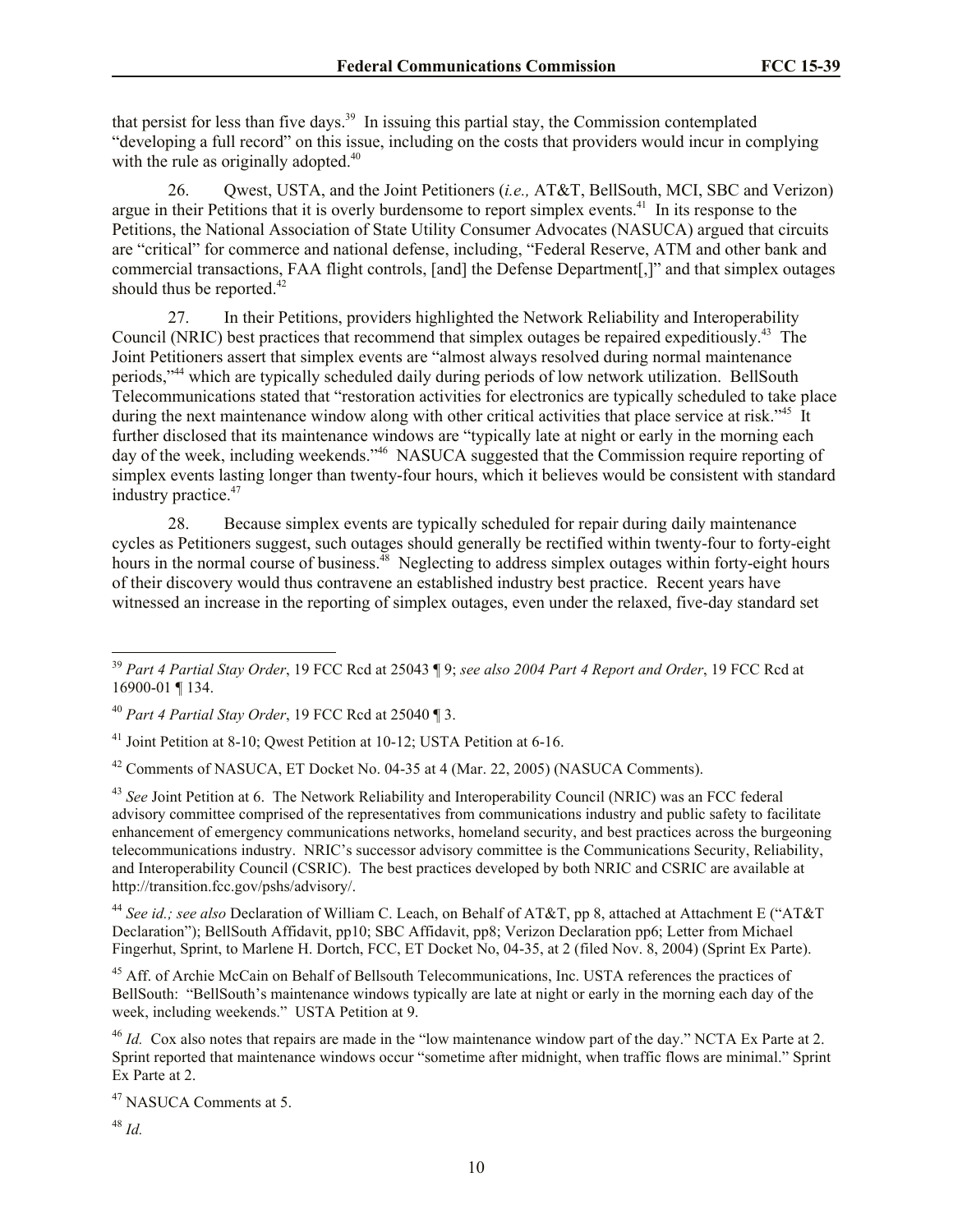forth in the *Part 4 Partial Stay Order*.<sup>49</sup> This suggests that the best practice is not being followed.

29. In light of these observations, we propose improving our reporting requirements for simplex events to require reporting of any such event not rectified within forty-eight hours of its discovery as a reportable outage. We seek comment on the choice of forty-eight hours after discovery of a reportable outage as the point at which providers must report the outage. Are providers correct in asserting that the vast majority of these outages are likely to be repaired within a forty-eight-hour window and thus would remain exempt from reporting?<sup>50</sup> How common are outages that last longer than fortyeight hours but shorter than five days after they are discovered as reportable outages? Do the outages that persist longer than five days tend to be particularly large in scope or difficult to repair? Is there an alternative threshold for the reporting of simplex events that the Commission should consider? If so, what is the threshold and what are its advantages?

30. We also seek comment on whether, and to what extent, reducing the reporting threshold from five days to forty-eight hours would increase costs on providers. We believe that this proposed change would create incentives for providers to repair simplex outages in a timelier manner, without imposing an undue cost burden. We would expect that adoption of this proposal would increase the number of reportable events, given that there are likely a number of simplex events that exceed the shorter 48 hour threshold proposed in this Notice of Proposed Rulemaking, but do not exceed the longer 5-day threshold currently in the Commission's rules. We propose a proportional estimate that the shortened reporting window threshold would double the number of simplex outages subject to reporting, this would amount to an increase of approximately 1,250 reports per year. However, the proposed change from DS3 to OC3-based reporting for major network transport facility outages would reduce the number of simplexbased reports<sup>51</sup> because events affecting a small number of DS3s would no longer be reportable. Assuming that we reduce the simplex reporting window threshold from five days to 48 hours, and adopt OC3 as the metric threshold, we estimate these conditions combined will result in an estimated 1,020 additional outage reports.<sup>52</sup> Assuming further that two staff hours required to file each report, at eighty dollars per hour, this increase in the number of filed reports would carry with it an increased cost of \$163,200.<sup>53</sup> We believe these costs would be outweighed by the concomitant benefits of improved Commission awareness of the extent of industry best practices implementation in this area, and of providing the Commission's with greater understanding about the overall health of the nation's networks and, thereby, the ability to work with industry toward improved reliability and situational awareness goals to ultimately achieve and sustain more reliable and resilient communications networks.<sup>54</sup> We seek comment on this analysis and its underlying assumptions.

## **D. Wireless Outage Reporting Metrics**

31. *Reporting Wireless Outages Generally.* One of the Commission's goals in creating Part 4

 $51$  An OC3 is equivalent to three DS3s.

<sup>52</sup> We calculate 1,020 reports = 1,250 additional DS3-based reports due to reduction to 48 hours threshold – 230 reports only affecting one or two DS3s. We base this calculation on the 230 outage reports previously received by the Commission in 2013, for events affecting one or two DS3s.

 $\overline{\phantom{a}}$ 

<sup>49</sup> The *Part 4 Partial Stay Order* concedes that a five-day maintenance window for correcting simplex outages might be tolerated "[i]n the worst case scenario." *Part 4 Partial Stay Order*, 19 FCC Rcd at 25043 ¶ 8.

<sup>&</sup>lt;sup>50</sup> Aff. of Archie McCain on Behalf of Bellsouth Telecommunications, Inc. USTA references the practices of BellSouth: "BellSouth's maintenance windows typically are late at night or early in the morning each day of the week, including weekends." USTA petition at 9. Cox also notes that repairs are made in the "low maintenance window part of the day." NCTA Ex Parte at 2. Sprint reported that maintenance windows occur "sometime after midnight, when traffic flows are minimal." *Sprint Ex Parte* at 2.

<sup>53</sup> *See supra ¶* 13, note 20.

<sup>54</sup> *See supra* note 25.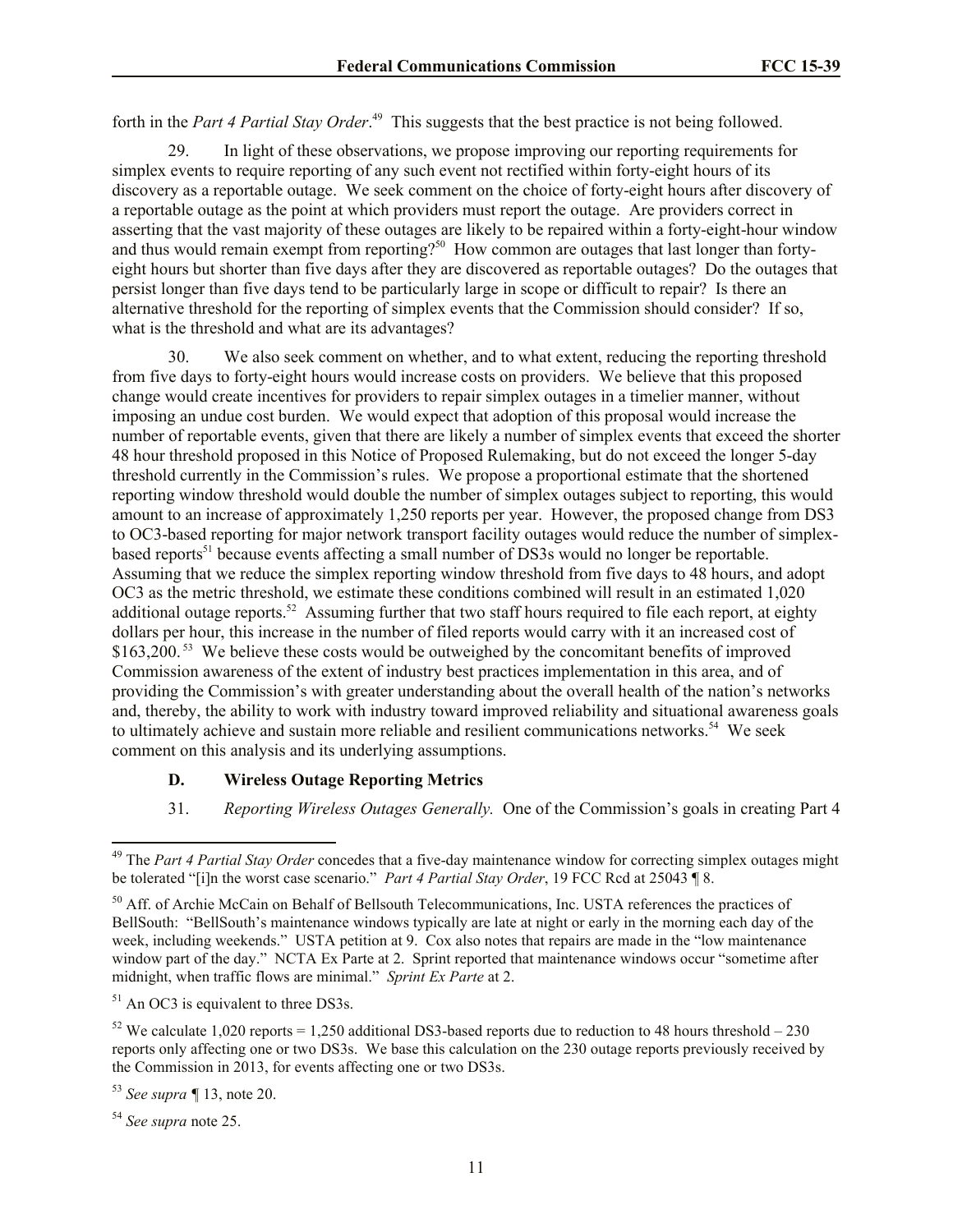in 2004 was to establish outage reporting rules that apply regardless of technology employed.<sup>55</sup> The Commission continued to advance technological neutrality as a policy goal in  $2012$ ,<sup>56</sup> and we attempt to do so here with these proposals. To this end, we intend for the outage reporting rules to apply in the same manner to providers using different technologies. We have observed over the last several years that wireless providers use different methods to calculate the number of users "potentially affected" by an outage, and we seek to find a uniform method of calculating this number that can be used by all reporting wireless providers, regardless of underlying technology. Wireless service providers in particular are directed to calculate this number "by multiplying the simultaneous call capacity of the affected equipment by a concentration ratio of 8.<sup>557</sup> This measurement of call capacity is undertaken at the mobile switching center (MSC), which avoids the "computational difficulties" of directly measuring outages within the more dynamic radiofrequency (RF) portion of the network.<sup>58</sup> However, as wireless technologies have continued to evolve, providers implementing different technologies have employed various methods of measuring the call capacity of their MSCs for purposes of outage reporting. Based on our analysis of the data, it appears that this variation among providers and technologies has led to inconsistencies in reporting that may compromise the Commission's ability to reliably detect wireless network outage trends. The lack of a clear and consistent process for measuring and reporting wireless outages also undermines the technology neutrality that lies at the heart of the Part 4 rules.<sup>59</sup>

32. In light of these observations, we propose adopting a more standardized, technology neutral method<sup>60</sup> for calculating the number of users "potentially affected" by a wireless network outage. Specifically, we seek comment below on two possible calculation methods, each of which we believe holds the potential to produce more reliable and consistent data than is currently being reported.

33. There are two potential approaches that would accomplish this objective. First, the wireless provider could calculate the total number of users potentially affected by an outage by multiplying the number of cell sites disabled as part of the outage by the average number of users it serves per site, assuming for purposes of the calculation that each user is served by a single site and site assignments are distributed evenly throughout the provider's network. Alternatively, a wireless provider could determine by reference to its Visitor Location Register<sup>61</sup> the actual number of users that were being served at each affected cell site when the outage commenced. We seek comment on the strengths and weaknesses of each of these calculation methods. How significantly would adoption of either proposed method affect current reporting practices? Are either or both methods preferable to the variety of methods used by providers to measure "simultaneous call capacity" under the existing rule? What are the drawbacks or limitations of each proposed method? Are there ways of modifying either method to improve its utility? Would adoption of either method unduly favor certain network technologies or deployment configurations over others? Is either method more technology neutral than the other? We also seek comment on the costs and benefits that would attend adoption of either calculation method. We

 $\overline{\phantom{a}}$ 

<sup>58</sup> *See 2004 Part 4 Report and Order*, 19 FCC Rcd at 16889 ¶ 111.

<sup>59</sup> *See supra* note 56.

<sup>60</sup> *Id.*

<sup>55</sup> *2004 Part 4 Report and Order,* 19 FCC Rcd at 16860-61 ¶ 54 *(*referencing a general goal to create rules that apply regardless of technology employed*); 2012 Part 4 VoIP Report and Order,* 27 FCC Rcd at 2656, 2677 ¶¶ 9, 65 (explaining technological neutrality*)*.

<sup>56</sup> *Id*.

<sup>57</sup> *See* 47 C.F.R. §§ 4.7(e), 4.9(e); *see also 2004 Part 4 Report and Order*, 19 FCC Rcd at 16887 ¶ 108. The "concentration ratio of 8" is used to calculate the number of users "potentially affected" by a wireless outage based on "the generic parameters that are routinely used in basic telecommunication traffic analysis." *Id.* at 16888 ¶ 110.

 $<sup>61</sup>$  A Visitor Location Register holds data regarding the subscribers who are roaming in the location area of an MSC</sup> and minimizes the number of queries from the MSC to the home location register, where data resides regarding network subscribers.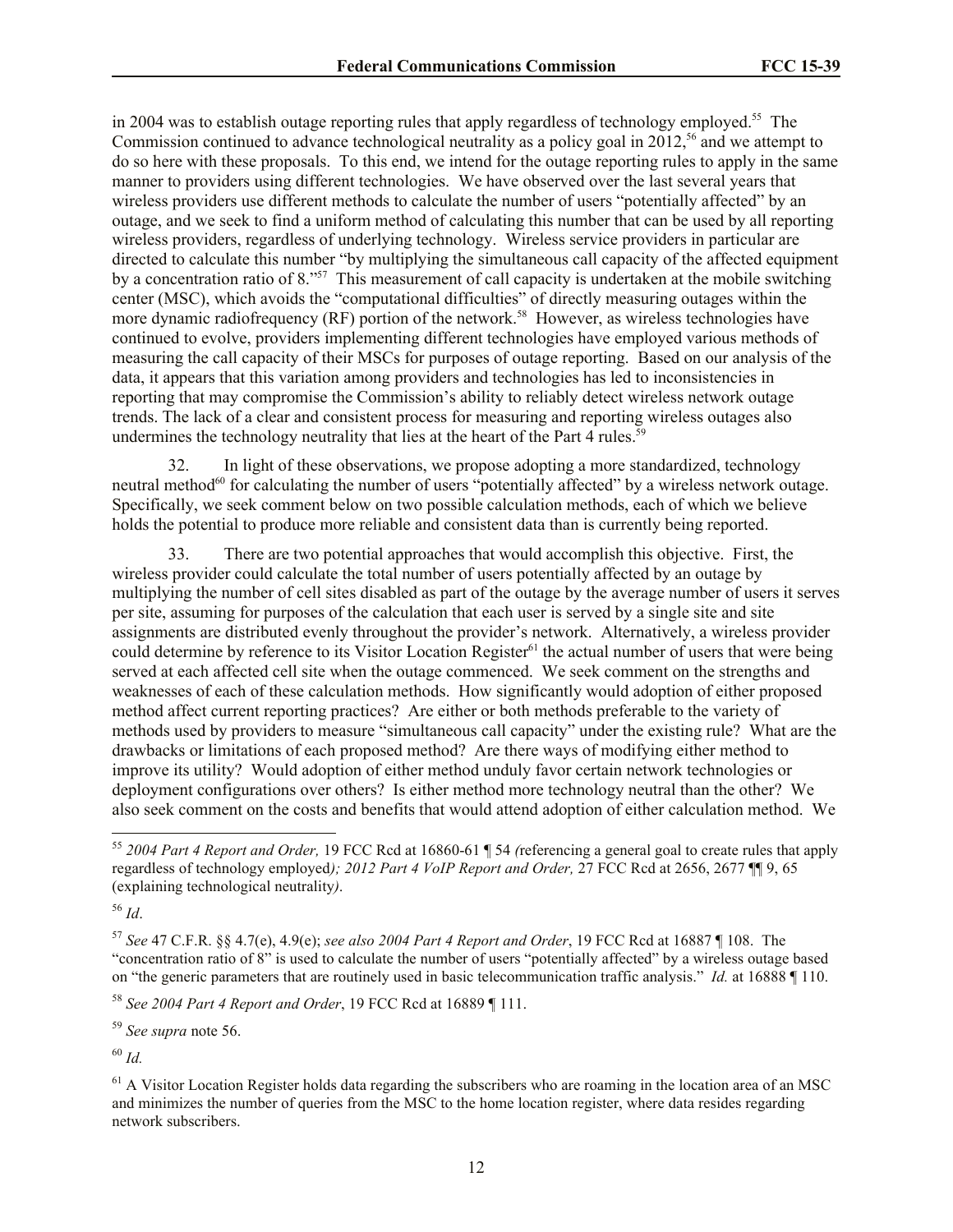do not believe that adoption of either proposed calculation would have an appreciable cost impact. We seek comment on this assumption.

34. Finally, we seek comment on whether to adopt a separate and additional wireless outage reporting requirement based on the geographical scope of an outage, irrespective of the number of users potentially affected. We believe that doing so could provide the Commission with valuable information on the reliability of wireless service in less densely populated areas. As the percentage of calls to 911 from wireless devices continues to increase, the negative impact to the public from large geographic areas losing wireless coverage for emergency calls grows in significance. We seek comment on these observations. Were the Commission to adopt a geography-based reporting requirement for wireless outages, how should it define the threshold? Should providers be required to report any outage that disrupts service over a specified percentage (*e.g.*, 5 percent) of the provider's advertised coverage footprint or some more granular level (*e.g.*, at the State, county, or zip code)?

35. We also seek comment on the costs and benefits that would attend adoption of a geography-based reporting threshold. To estimate the cost of a potential, new geographic–based reporting threshold, we need to estimate the number of additional reports that would be filed under such a threshold. We estimate this number as (1) the number of additional outage reports that would be generated by geography-based reporting (2) minus the number of reports that would be submitted for outages that meet the current 900,000 user-minute threshold. For this purpose and based on our experience reviewing a decade's worth of outage data, we estimate that geography-based reporting would generate additional reports in counties where a company has fifteen or fewer cell sites. The number of counties with fifteen or fewer cell sites represents 2.7 percent of the total number of cell sites nationwide.<sup>62</sup> Using as a guide counties with fifteen or fewer cell sites, a disruption to communications would be reportable under a geographic coverage standard if one or two cell sites in the county are down. We next estimate, based on historical NORS data, that each cell site has a 22.6 percent chance of experiencing an outage within a given year. Finally, we adopt CTIA's estimate that 301,779 cell sites were in operation nationwide as of the end of 2012.<sup>63</sup> Based on these data, we conclude that adoption of a geography-based reporting requirement would likely result in the filing of 1,841 additional reports per year.<sup>64</sup> Assuming that two staff hours are required to file each report, at eighty dollars per hour, we further conclude that the additional reporting would carry with it a  $$294,560$  cost burden.<sup>65</sup> We believe these costs would be outweighed by the concomitant benefits of improved reporting on wireless outages in less-populated areas, and of providing the Commission's with greater understanding about the overall health of the nation's networks and, thereby, the ability to work with industry toward improved reliability and situational awareness goals to ultimately achieve and sustain more reliable and resilient communications networks. <sup>66</sup> Are there steps the Commission could take to reduce the reporting burden associated with such a requirement?

36. *Estimating the Number of "Potentially Affected" Wireless Users for Outages Affecting a PSAP.* A reportable outage affecting a 911 special facility—or PSAP—occurs, *inter alia*, whenever: (1) there is a loss of communications to a PSAP potentially affecting at least 900,000 user-minutes; (2) the outage is not at the PSAP; (3) a complete reroute is not possible; and (4) the outage lasts 30 minutes or more.<sup>67</sup> In its Petition for Reconsideration, Sprint requests clarification of Section 4.9(e)(5), arguing that

<sup>66</sup> *See supra* note 25.

 $\overline{\phantom{a}}$ 

 $67$  47 C.F.R. § 4.5(e)(1).

 $62$  This percentage is based on analysis of data collected from companies given to the Commission during activations from the Disaster Information Reporting System (DIRS) in 2012.

<sup>63</sup> CTIA, CTIA Year-End 2012 Semi-Annual Wireless Industry Survey, http://blog.ctia.org/2013/05/02/semi-annualsurvey (last visited Mar. 27, 2015).

<sup>&</sup>lt;sup>64</sup> 301,779 x 0.226 x 0.027  $\approx$  1,841.

<sup>65</sup> *See supra ¶* 13, note 20.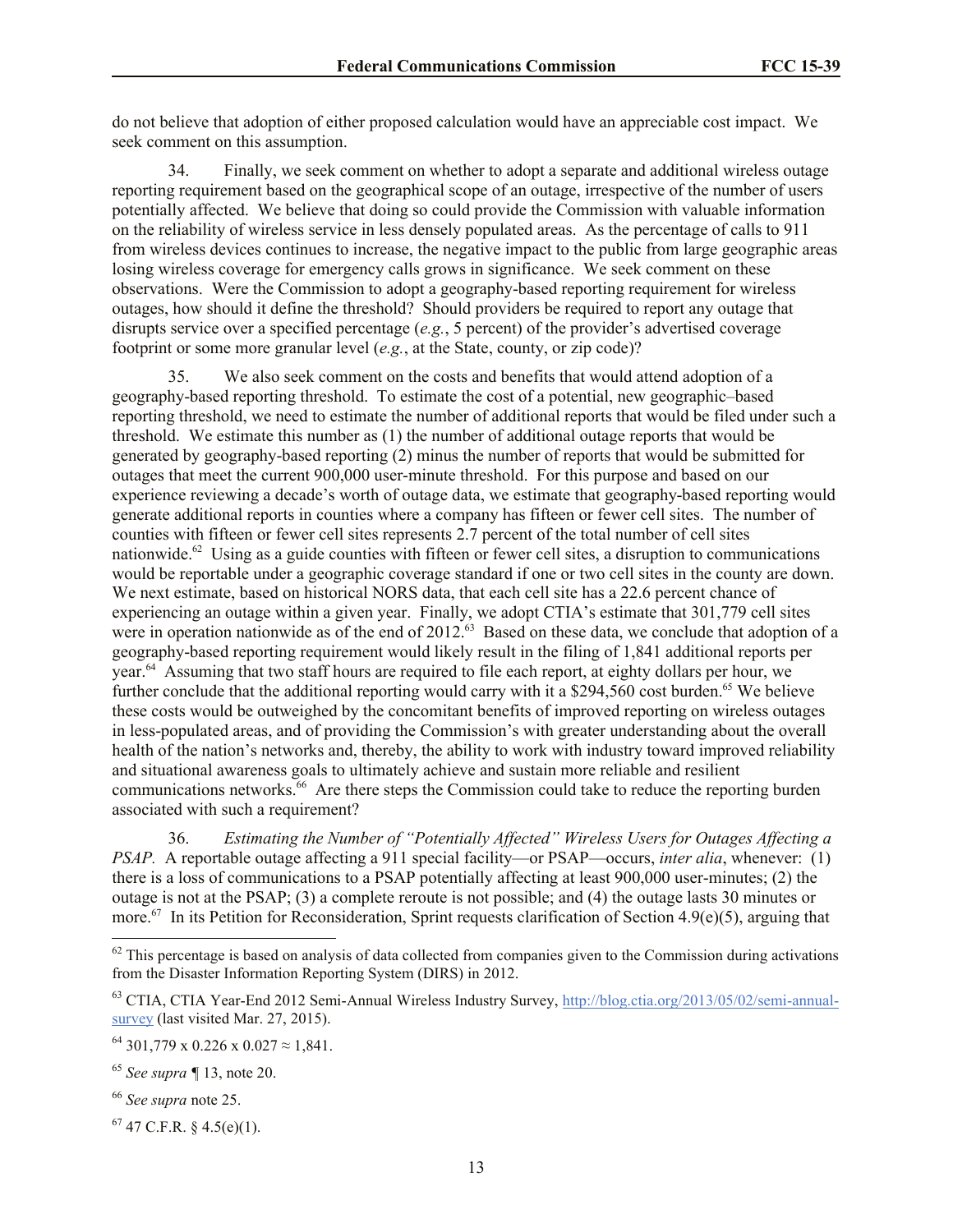"if an outage affects only one of the subtending PSAPs, only those customers whose calls would have been routed to such PSAP would potentially be affected.<sup>768</sup> Sprint requests that wireless providers be permitted to divide the capacity of the Mobile Switching Center (MSC), as defined in the rule, by the number of subtending PSAPs in order to more accurately estimate the number of end users potentially affected by an outage affecting a given PSAP. T-Mobile supported of Sprint's proposal.<sup>69</sup>

37. We propose a slightly modified version of Sprint's proposal. Rather than have providers divide capacity equally among subtending PSAPs in order to calculate numbers of users potentially affected, we propose that capacity be allocated to each PSAP in reasonable proportion to its size in terms of number of users served.<sup>70</sup> We believe that this clarification would limit reporting to those significant outages that potentially impact public safety and for which the rules are intended. Moreover, this calculation method is consistent with what we observe to be the current reporting practice. We seek comment on this proposal. We also seek comment on any potential new burdens that would result from this clarification. We do not believe that adoption of the proposed modification would have an appreciable cost impact. We seek comment on this assumption.

## **E. Special Offices and Facilities**

38. *Identifying "Special Offices and Facilities."* Part 4 requires various classes of communications providers to report outages that potentially affect "special offices and facilities,"<sup>71</sup> a term defined in Section 4.5(b) to include "major military installations, key government facilities, nuclear power plants, and [relatively major airports]."<sup>72</sup> It further states that National Communications System (NCS)<sup>73</sup> member agencies will determine which of their facilities qualify as major military installations or key government facilities. Prior to the dissolution of the NCS in  $2012<sup>74</sup>$  none of its member agencies provided any guidance as to which of their facilities should be included in these categories. In the wake of NCS's dissolution and the establishment of the Executive Committee on National Security and Emergency Preparedness Communications,<sup>75</sup> we seek alternative means of identifying "special offices and facilities" for purposes of Part 4.

39. We propose to classify as "special offices and facilities" those facilities enrolled in or eligible for the Telecommunications Service Priority (TSP) program, which prioritizes the restoration and provisioning of circuits used by entities with National Security/Emergency Preparedness (NS/EP) responsibilities and duties. The TSP framework for restoring critical circuits comprises five priority levels, with levels 1 and 2 reserved for critical national security and military communications and the

<sup>69</sup> T-Mobile Comments at 3.

 $\overline{\phantom{a}}$ 

 $\frac{70}{10}$  That is. Sprint's proposal suggests dividing the capacity of the MSC evenly by the number of PSAPs, while our proposal would base the allocation on the size of the subtending PSAP rather than providing for equal division.

<sup>71</sup> *See* 47 C.F.R. § 4.9(a)(3), (c)(2)(iii), (e)(3), (f)(3), (g)(ii)(B).

<sup>74</sup> *See* Exec. Order No. 13, 618, 77 Fed. Reg. 40,779 (Jul. 6, 2012).

 $68$  Sprint Petition at 3. Sprint also seeks clarification that "the wireless carrier's obligation is to report outages on its network and not those occurring on other carriers' networks." *Id.* at 2-3. Section 4.5(e) is clear on this point: wireless carriers must report outages "experienced on facilities that they own, operate, lease or otherwise utilize." 47 C.F.R. § 4.5(e).

<sup>72</sup> 47 C.F.R. § 4.5(b). The rules separately provide for the reporting of outages affecting a "911 special facility." *See* 47 C.F.R. § 4.5(e).

 $^{73}$  The NCS comprised a consortium of federal agencies charged with managing the Nation's emergency communications. *See* Exec. Order No. 12,472, 49 Fed. Reg. 13,471 (Apr. 3, 1984), *amended by* Exec. Order No. 13,286, 68 Fed. Reg. 10,619 (Feb. 28, 2003) *and* Exec. Order No. 13,407, 71 Fed. Reg. 36,975 (June 26, 2006).

<sup>75</sup> *See id.* at Section 3.1 (establishing an Executive Committee to serve as a forum to address national security/emergency preparedness communications matters).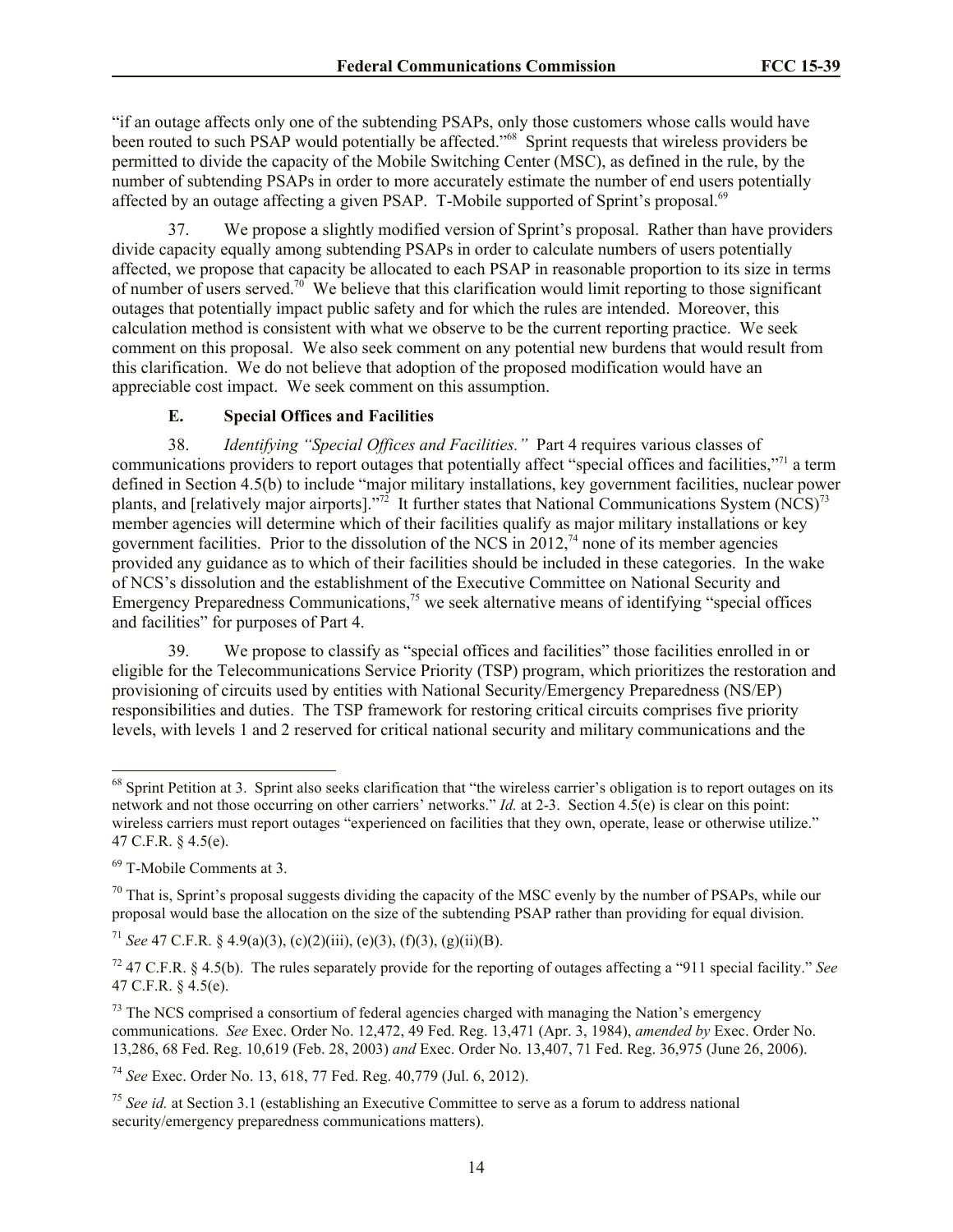remaining levels dedicated to the protection of public safety and health and the continued functioning of the economy.<sup>76</sup> TSP-enrolled facilities include military installations; federal cabinet-level department and agency headquarters; state governors' offices; Federal Reserve Banks; national stock exchanges; federal, state, and local law enforcement facilities; hospitals; airports; major passenger rail terminals; nuclear power plants; oil refineries; and water treatment plants.

40. We seek comment on this proposal. If the TSP framework is suitable for identifying "special offices and facilities," should the rule apply only to facilities enrolled in the program?<sup>77</sup> If so, should there be a separate, free "outage reporting only" category created for facilities that are eligible for TSP but not otherwise enrolled? Should "special offices and facilities" instead be defined to include any facility that would be eligible for TSP? If so, how would a provider determine which of the facilities it serves are eligible for the program? In addition, if TSP eligibility or enrollment is used to define "special offices and facilities" under Part 4, should facilities at all priority levels be included or only those at the highest levels? Should the rules expressly exempt providers from reporting any information about a TSPenrolled facility that is protected under a confidentiality or non-disclosure agreement with a TSP participant? Are there ways in which the TSP framework is unsuitable as a basis for classifying "special offices and facilities"? For instance, are there critical facilities that would fail to qualify as "special offices and facilities" under this approach? If so, should we consider broadening the scope of the definition to include facilities that are guaranteed priority restoration under "TSP-like" provisions in service-level agreements? Are there alternative classification frameworks that would be more suitable? We also request comment on the costs and benefits of these proposed options. We do not believe that redefining the term "special offices and facilities" as considered in this *Notice* would have an appreciable cost impact. We seek comment on this assumption. Which means of defining the term "special offices and facilities" would strike the optimal balance between useful results and minimal costs to all parties? We expressly seek comment from our national security agencies on the types of communications sector critical infrastructure they believe should be included in such reporting.

41. *Section 4.13:* Section 4.13 directs special offices and facilities to report outages to the NCS, which may then forward the reported information to the Commission at its discretion.<sup>78</sup> No such reports were ever forwarded to the FCC from the NCS prior to the latter's dissolution in 2012. However, the Commission separately imposes requirements on communications providers to report outages that potentially affect "special offices and facilities" as that term is defined Section 4.5.<sup>79</sup> Accordingly, we propose deleting Section 4.13 from our rules as redundant with respect to information that providers are already required to supply, and obsolete with respect to obligations regarding the NCS. We seek comment on this proposal. Would deleting this provision have any practical impact on the Commission's ability to gather information about critical outages? Should the Commission establish a voluntary mechanism for operators of "special offices and facilities" to share information directly with the Commission about outages affecting their facilities? What benefits to network reliability and public safety might be realized were such reports filed directly with the Commission? Should the Commission encourage or require providers to report information regarding outages affecting "special offices and facilities" to member agencies of the former NCS or to agencies that have absorbed NCS functions?

42. *Airport Reporting Requirements:* Section 4.5(b) defines "special offices and facilities" to include all airports listed as "current primary (PR), commercial service (CM), and reliever (RL) airports in the Federal Aviation Administration's (FAA) National Plan of Integrated Airports Systems (NPIAS)."<sup>80</sup> In its Petition for Reconsideration of the *2004 Part 4 Report and Order*, Sprint asks the

 $\overline{a}$ 

<sup>76</sup> *See* 47 C.F.R. Part 64 app. A § 12(c).

 $77$  TSP is a paid service.

 $^{78}$  47 C.F.R. § 4.13.

<sup>79</sup> *See* 47 C.F.R. § 4.9(a)(3), (c)(2)(iii), (e)(3), (f)(3), (g)(ii)(B).

 $80$  47 C.F.R. § 4.5(b).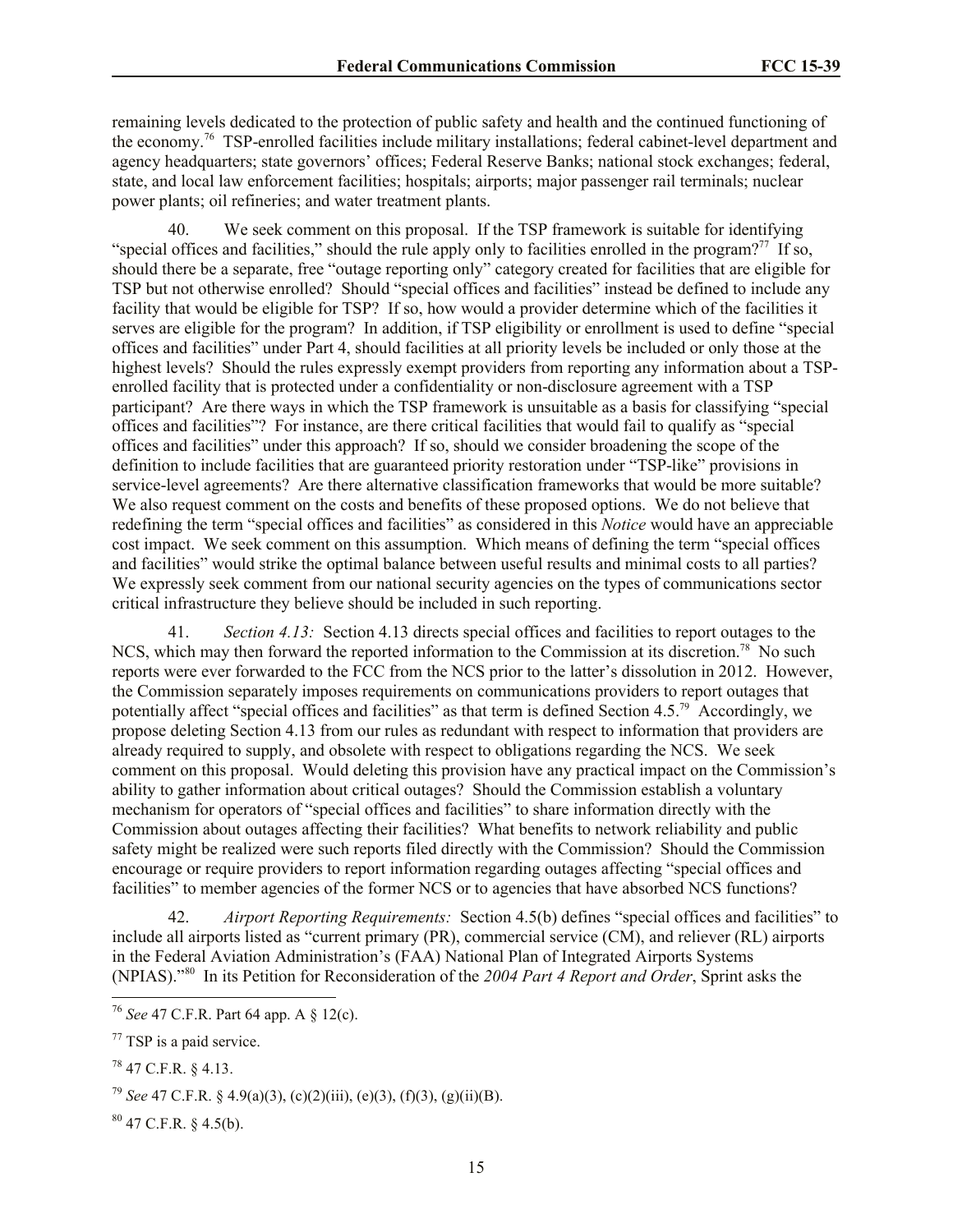Commission to clarify that outages that "potentially affect" such airports (and are thereby reportable under various subsections of Section 4.9 of the rules)<sup>81</sup> are classified as such only to the extent they have a potential impact on critical communications.<sup>82</sup> Such an interpretation is consistent with language proposed but not adopted in the Part 4 rulemaking proceeding, under which an outage potentially affecting an airport would have been defined as one that: (i) disrupts 50 percent or more of the air traffic control links or other FAA communications links to any airport; (ii) has caused an Air Route Traffic Control Center (ARTCC) or airport to lose its radar; (iii) has caused a loss of both primary and backup facilities at any ARTCC or airport; or (iv) has affected an ARTCC or airport that is deemed important by the FAA as indicated by FAA inquiry to the provider's management personnel.<sup>83</sup>

43. We propose clarifying the circumstances under which providers must report outages potentially affecting airport communications. In doing so, we first observe that most of the reports filed in this category have concerned outages not significant enough to pose a substantial threat to public safety, particularly at smaller regional airports. In light of this observation, we seek comment on amending the definition of "special offices and facilities" to exclude all airports other than those designated "primary commercial service" airports in the NPIAS. This category includes the nation's most heavily trafficked airports, where even minor degradations in critical communications can pose grave threats to public safety and national security. To what extent would this proposed restriction of the scope of Section 4.5(b) affect current reporting practice? Would it put the Commission at risk of failing to learn of serious outages?

44. We next seek comment on clarifying the types of communications that must be jeopardized for an outage to be held to "potentially affect" an airport. As an initial matter, we find compelling Sprint's argument that only outages relating to critical communications should be included.<sup>84</sup> The definition of an outage potentially affecting an airport proposed in the original Part 4 rulemaking proceeding (and discussed above) would exclude communications such as these not directly related the role of airports as critical transportation infrastructure. Should the Commission adopt this proposed definition? Are there circumstances this definition fails to cover under which an outage should be held to "potentially affect" an airport? Should the definition include all communications outages that could impact the safety and security of the airport, passengers, crew or staff? On the other hand, should the Commission declare that outages potentially affecting airports include only those that affect FAA communications links? Are there are other ways of delineating this category of outages that we should consider? We also seek comment on the costs and benefits of clarifying the scope of outages that "potentially affect" airports as discussed above. In 2013, the Commission received 117 reports of airportrelated outages that do not appear to have implicated critical communications and thus would likely not be reportable under any clarification of the rules considered above. We thus estimate that such a clarification would reduce the number of reports filed annually by 117. Assuming that each report requires two staff hours to complete, at \$80 per hour, this reduction in the number of reports filed would represent a cost savings of  $$18,720$ .<sup>85</sup> We seek comment on this analysis.

45. Finally, we seek comment on the relationship between the general definition of "special offices and facilities" in Part 4 and the special provisions for airports. Were the Commission to classify "special offices and facilities" using the familiar TSP framework, under which airports are eligible facilities, could it eliminate as redundant its separate requirements to report outages affecting airports?

 $\overline{\phantom{a}}$ 

<sup>81</sup> *See* 47 C.F.R. § 4.9(a)(3), (c)(2)(iii), (e)(3), (f)(3), (g)(ii)(B).

<sup>&</sup>lt;sup>82</sup> Sprint Petition at 4-5.

<sup>83</sup> New Part 4 of the Commission's Rules, *Notice of Proposed Rulemaking*, 19 FCC Rcd 3373, 3406, app. A (2004) (*2004 Part 4 NPRM*). This definition was previously codified in Section 63.100(a)(6), among the outage reporting rules that Part 4 supplanted.

<sup>84</sup> *See* Sprint Petition at 4-5.

<sup>85</sup> *See supra ¶* 13, note 20.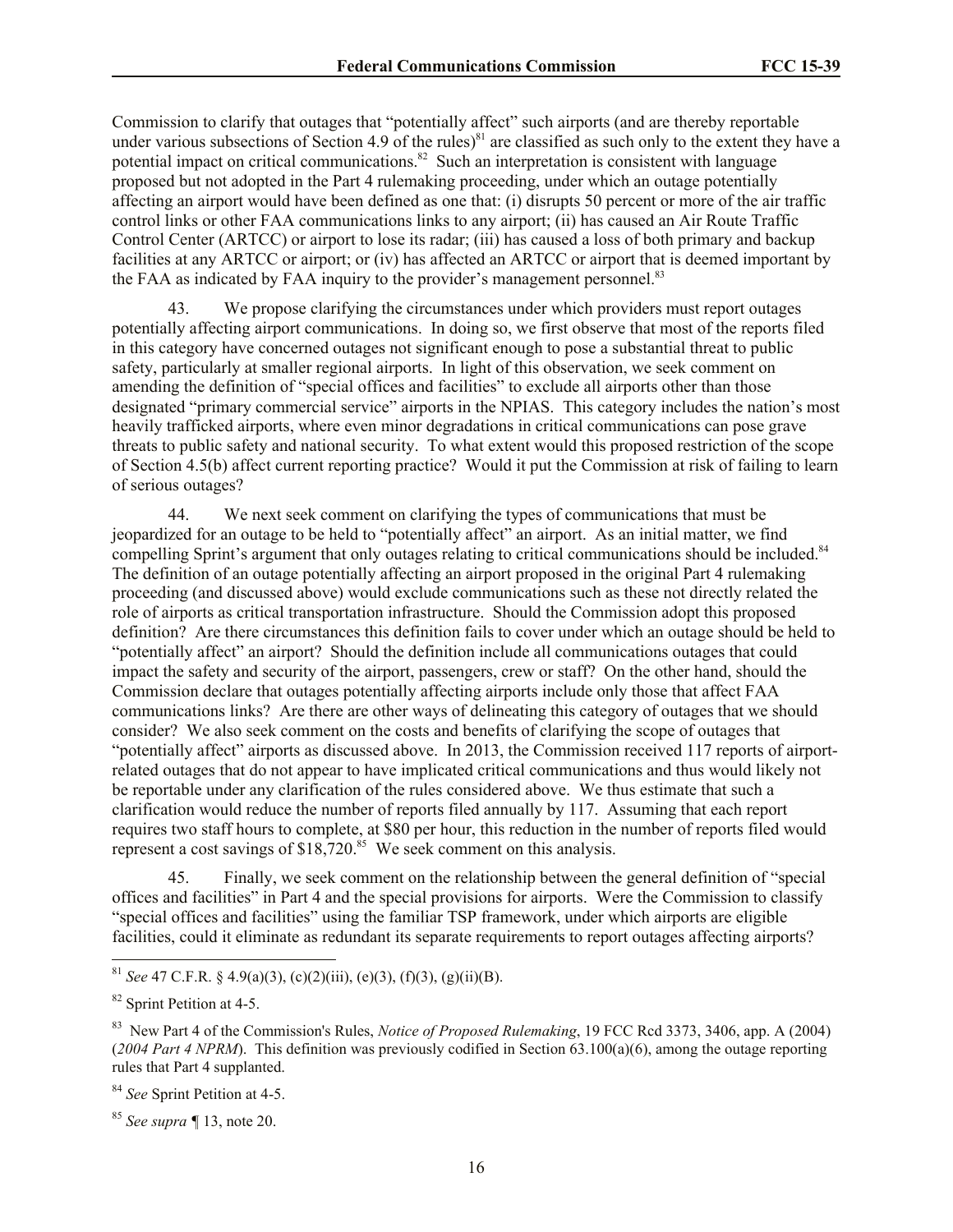Would doing so make the rules clearer and more efficient, or would it create the risk of critical airport outages going unreported? Should the Commission instead broaden the scope of the airport-based reporting rules to include other modes of public transportation or even wider to other critical infrastructure, perhaps based on the "critical infrastructure sectors" identified by DHS?<sup>86</sup> Does the TSP framework already adequately encompass such infrastructure for purposes of Part 4 reporting? Do answers to any of these questions depend on whether "special offices and facilities" are defined to include all TSP-eligible facilities or only those facilities enrolled in the program?

46. *Reporting Obligations of Satellite and Terrestrial Wireless Service Providers*. The Part 4 rules applicable to satellite and terrestrial wireless providers exempt these classes of providers from reporting outages potentially affecting airports.<sup>87</sup> In carving out these exemptions, the Commission explained that "the critical communications infrastructure serving airports is landline based."<sup>88</sup> In separate Petitions, CTIA, Cingular Wireless and Sprint each argue that wireless providers should be similarly exempt from reporting outages pertaining to all other "special offices and facilities."<sup>89</sup> CTIA argues in support of its petition that "the rationale for excluding wireless carriers from outage reporting for airports applies with equal force to all special offices and facilities."<sup>90</sup> That is, "[j]ust as with airports, wireless providers do not generally assign dedicated access lines to specific end users, and therefore do not have dedicated access lines for the critical portions of any of the special offices and facilities."<sup>91</sup> The Commission notes, however, the continued growth in the use of wireless networks, including in and around facilities that may qualify as "special offices and facilities" under the current rules or under various proposals we are considering.

47. As we consider changes to the outage reporting rules that pertain to "special offices and facilities," we seek comment on how such rules should apply to satellite and terrestrial wireless providers. Does airport communications infrastructure remain "landline based," and are other facilities the Commission might classify as "special offices and facilities" served by a similar infrastructure? If so, should the Commission exempt wireless providers from any requirement to report outages potentially affecting "special offices and facilities," as Petitioners request? Should we grant a similarly broad exemption to satellite providers? On the other hand, should the rules specify that a wireless or satellite provider must report outages potentially affecting any "special offices [or] facilities" to which it has assigned dedicated access lines? Are there other service arrangements that should give rise to an obligation to report wireless or satellite outages potentially affecting "special offices [or] facilities"? More generally, are there other circumstances where reporting from wireless or satellite providers on outages potentially affecting a special office or facility might provide the Commission with valuable information it would not receive otherwise? We also seek comment on the costs and benefits that would attend adoption of any rules in this area. We observe that wireless and satellite providers have historically filed few, if any, reports pertaining to outages affecting special offices and facilities. We thus estimate any further relaxation of their obligations to report such outages would not have an appreciable cost impact. We seek comment on this analysis.

## **F. Part 4 Information Sharing**

48. *Sharing of NORS Data with State Public Utility Commissions.* Section 4.2 provides that

 $91$  *Id.* at 3.

 $\overline{a}$ 

<sup>86</sup> *See* Dep't of Homeland Security, Critical Infrastructure Sectors, https://www.dhs.gov/critical-infrastructuresectors (last visited Mar. 27, 2015).

<sup>87</sup> *See* 47 C.F.R. §§ 4.9(c)(2)(iii), (e)(4).

<sup>88</sup> *See 2004 Part 4 Report and Order*, 19 FCC Rcd at 16867 ¶ 66.

<sup>89</sup> *See* CTIA Petition at 2-3; Cingular Petition at 4; Sprint Petition at 3-4; *see also* Comments of Dobson Communications Corp., ET Docket No. 04-35 at 6-7 (Mar. 2, 2005).

<sup>&</sup>lt;sup>90</sup> CTIA Petition at 2.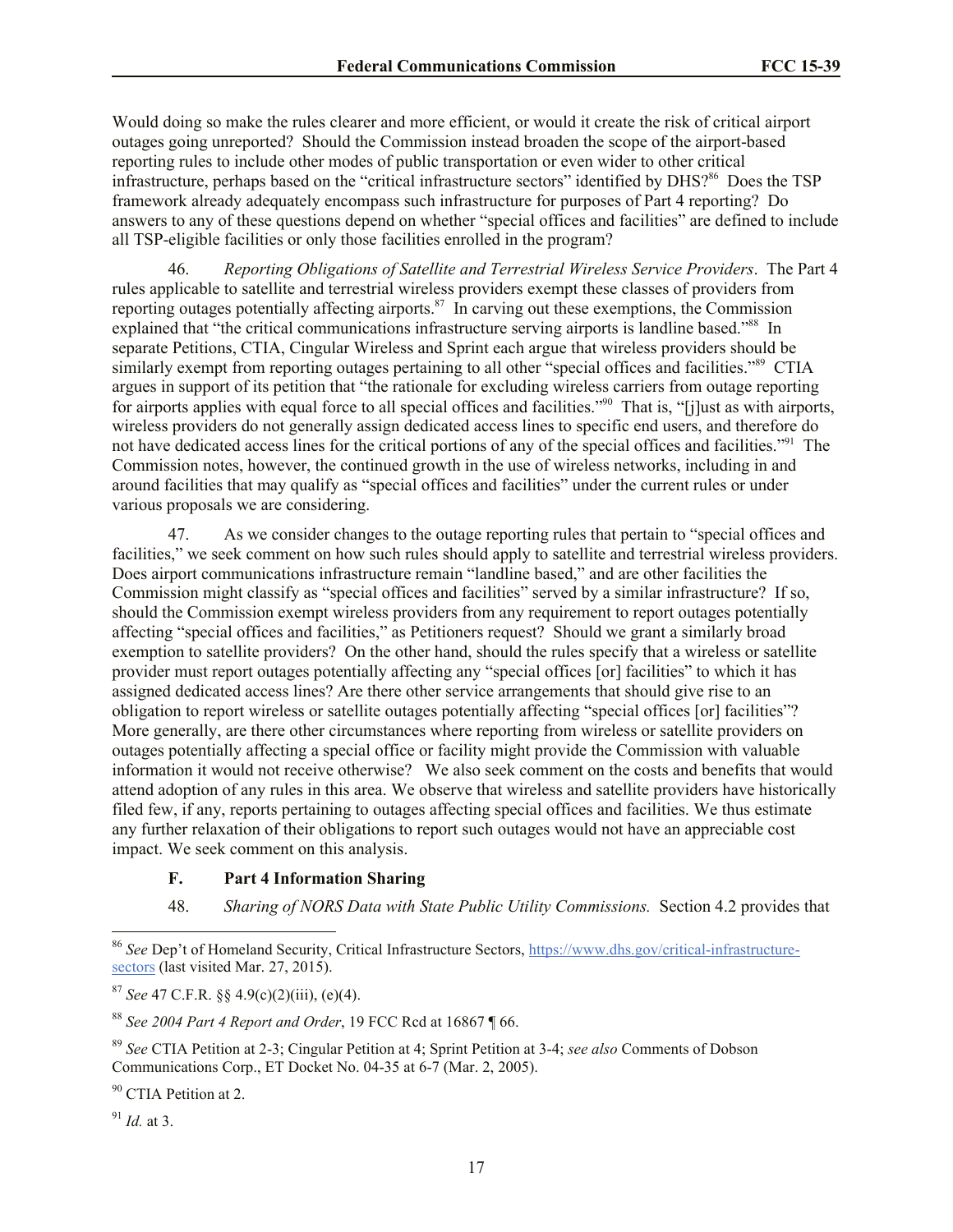reports filed in NORS are presumed confidential and thus withheld from routine public inspection.<sup>92</sup> The Commission routinely shares NORS reports with the Office of Emergency Communication at DHS, which may "provide information from those reports to such other governmental authorities as it may deem to be appropriate,"<sup>93</sup> but the Commission does not share NORS information directly with state governments. In the absence of routine access to NORS data, many states independently require communications providers to file network outage reports with their public utility commissions or similar agencies.<sup>94</sup> The content of such reporting overlaps to a great extent with the information providers must report to the Commission under Part 4.

49. In 2009, the California Public Utility Commission filed a petition (CPUC Petition) in which it requests that the Commission amend its rules to permit state agencies to directly access the NORS database.<sup>95</sup> CPUC also informally requests that the Commission grant it password-protected access to those portions of the NORS database that contain data relating to communications outages in the State of California. CPUC argues that reliable access to network outage data is "necessary to perform its traditional role of protecting public health and safety through monitoring of communications network functionality.<sup>"96</sup> Direct access to NORS, CPUC further argues, is the most effective means of obtaining such information. CPUC cites as precedent for its requested access to NORS the Commission's *Numbering Resource Optimization* proceeding, in which the Commission divulged confidential telephone numbering data to States on the condition that they have adequate protections in place to shield the information from public inspection. $97$ 

50. In 2010, the Public Safety and Homeland Security Bureau (Bureau) issued a Public Notice inviting public comment on the CPUC Petition.<sup>98</sup> Several states, including Missouri, Massachusetts, New York, as well as NASUCA, filed comments in support California's proposal that the Commission permit state governments more direct access to NORS data.<sup>99</sup> Other commenters, including several communications providers, ATIS and USTA, argued that such sharing should be permitted only to the extent that stringent security measures are put in place to protect the data from public disclosure.<sup>100</sup>

<sup>96</sup> *Id.* at 14.

<sup>97</sup> *Id.* at 15-17; *see also* CC Docket No. 99-200.

<sup>98</sup> *See* Public Safety and Homeland Security Bureau Seeks Comment on Petition for Rulemaking by the California Public Utilities Commission Requesting That State Public Utilities Commissions Be Granted Direct Access to the Commission's Network Outage Reporting Systems, ET Docket No. 04-35, RM-11588, *Public Notice*, DA 10-220 (PSHSB 2010) (CPUC Public Notice).

<sup>99</sup> *See* Comments of the Missouri Public Service Commission, ET Docket No. 04-35 (Feb. 26, 2010); Comments of the Massachusetts Dep't of Telecommunications and Cable, ET Docket No. 04-35 (Mar. 4, 2010); Comments of the New York Public Service Commission, ET Docket No. 04-35 (Mar. 4, 2010); Comments of NASUCA, ET Docket No. 04-35 (Mar. 4, 2010).

<sup>100</sup> *See* Comments of AT&T, ET Docket No. 04-35 (Mar. 4, 2010) (AT&T 2010 Comments); Reply Comments of T-Mobile, ET Docket No. 04-35 (Mar. 19, 2010); Reply Comments of ATIS, ET Docket No. 04-35 (Mar. 19, 2010); Reply Comments of USTA, ET Docket No. 04-35 (Mar. 19, 2010); Reply Comments of CTIA, ET Docket No. 04- 35 (Mar. 19, 2010); Reply Comments of Verizon and Verizon Wireless, ET Docket No. 04-35 (Mar. 19, 2010). Several of these commenters also asserted that individual state reporting requirements, especially those that differ

(continued….)

 $\overline{\phantom{a}}$  $92$  47 C.F.R. § 4.2.

<sup>93</sup> *See 2004 Part 4 Report and Order*, 19 FCC Rcd at 16856 ¶ 47.

<sup>94</sup> *See*, *e.g.,* California Public Utilities Commission, Decision Adopting General Order 133-C and Addressing Other Telecommunications Service Quality Reporting Requirements, D.09-07-019 (2009), http://docs.cpuc.ca.gov/PUBLISHED/FINAL\_DECISION/104429.htm.

<sup>95</sup> *See* Petition of the California Public Utilities Commission and the People of the State of California, ET Docket No. 04-35 (Nov. 12, 2009).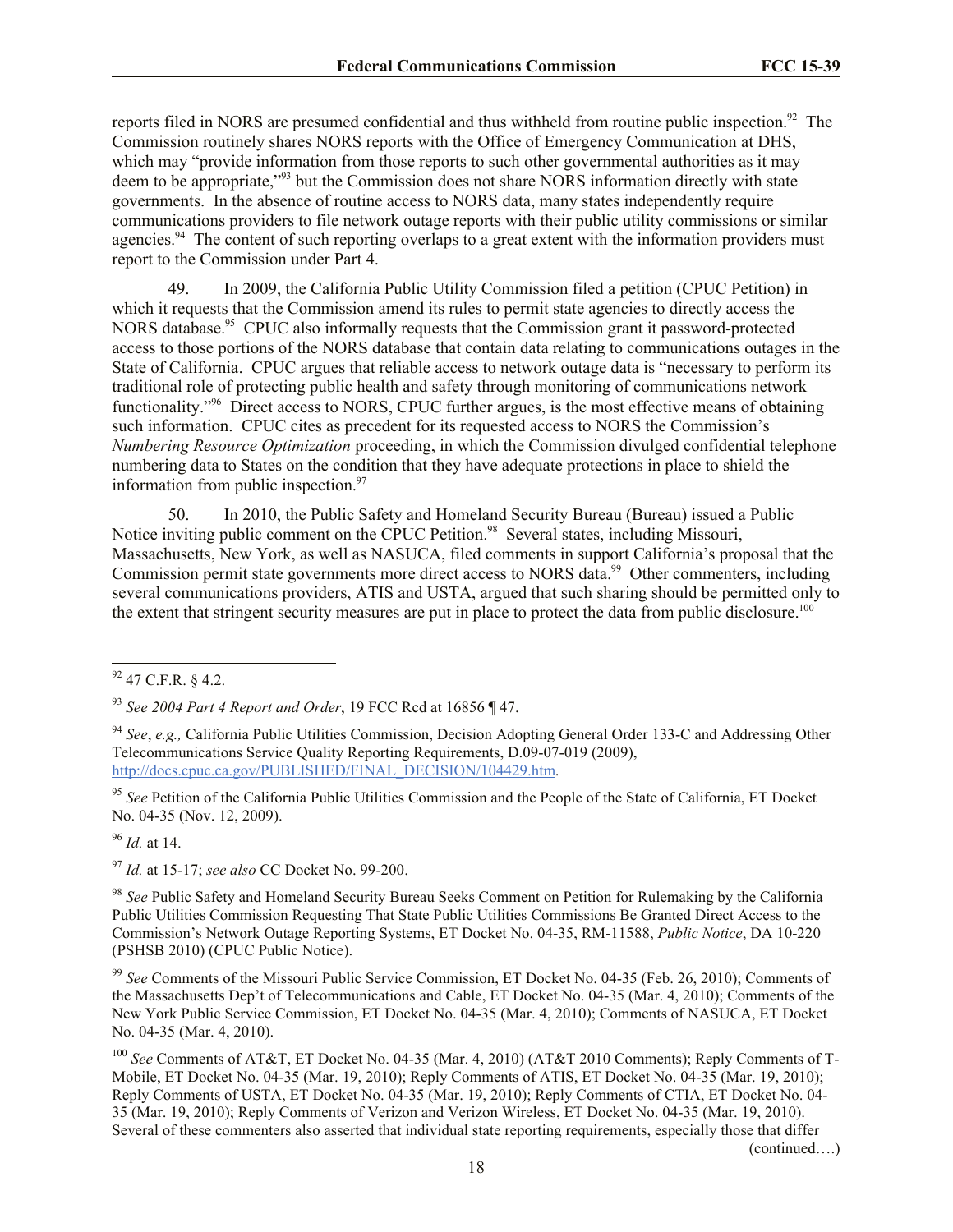51. Granting states access to NORS data on a confidential basis could advance compelling state interests in protecting public health and safety in an efficient manner. We further observe that none of the commenters on CPUC's petition made the case that such sharing would be unworkable in practice or would undermine the core purposes of NORS. Accordingly, we propose granting states<sup>101</sup> read-only access to those portions of the NORS database that pertain to communications outages in their respective states.<sup>102</sup> In advancing this proposal, we reaffirm our view that NORS data should be presumed confidential and shielded from public inspection. We thus propose that, in order to receive direct access to NORS, a state must certify that it will keep the data confidential and that it has in place confidentiality protections at least equivalent to those set forth in the federal Freedom of Information Act (FOIA).<sup>103</sup>

52. We seek comment on the foregoing proposal. How can the FCC ensure that the data is shared with officials most in need of the information while maintaining confidentiality and assurances that the information will be properly safeguarded? Should personnel charged with obtaining the information be required to have security training? Should the identity of these individuals be supplied to the FCC? Should states be required to report or be penalized for breaches of the confidentiality of information obtained from NORS? Should a provider be permitted to audit a state's handling of its outage data? Should states be granted access to NORS data only on the condition that such access replace any separate outage reporting required under state law? Should NORS allow the placement of caveats with respect to the sharing of any data elements?

53. We also seek comment on limitations on states' use of NORS data. When outage information is provided to state public officials or state public utility commissions, should the state be required to notify the FCC and service providers if the state seeks to share the data with parties outside its direct employ? Should states' use of NORS data be restricted to activities relating to its "traditional role of protecting public health and safety?" If so, what activities does this role encompass, and how should the Commission enforce any such limitation on states' use of the data? We seek comment on exactly what information should be shared with state officials. Should states be granted access to the notification, initial report and final reports? Should providers' outage coordinators' contact information be redacted before the information is shared with the states? Finally, we seek comment on the costs and benefits of sharing state specific NORS outage data with state entities. We believe that the proposed sharing of NORS data with states would not have an appreciable cost impact. We seek comment on this assumption. What is the best way to balance security and convenience with the costs and benefits to all involved parties?

54. *Federal Agency Requests to Access NORS.* The Commission also has received occasional requests from agencies other than DHS for access to NORS data. Thus far, we have provided the information only to DHS, which may share relevant information with other federal agencies at its discretion.<sup>104</sup> However, we recognize the validity of requests from other federal partners to have their own direct access to the NORS database when these requests are made for national security reasons. Accordingly, we propose entertaining requests from other federal agencies for access to NORS data, and

(Continued from previous page)

<sup>101</sup> We seek comment on defining the term "State" for purposes of this proposal to include the District of Columbia, U.S. territories and possessions, and Tribal nations.

 $102$  We find that notice-and-comment rulemaking is the appropriate vehicle for addressing this significant policy matter; accordingly, we hold in abeyance CPUC's informal request for access to California-specific NORS data, pending the completion of this rulemaking.

<sup>103</sup> See Review of the Emergency Alert System, EB Docket 04-296, 26 FCC Rcd 1460, 1488 ¶ 73 (imposing such a condition on the sharing of confidential EAS test data with state governments).

<sup>104</sup> *See 2004 Part 4 Report and Order*, 19 FCC Rcd at 16856 ¶ 47.

from the FCC Part 4 rules, should be eliminated if a state is granted access to NORS data. *See*, e.g., AT&T 2010 Comments at 9-10.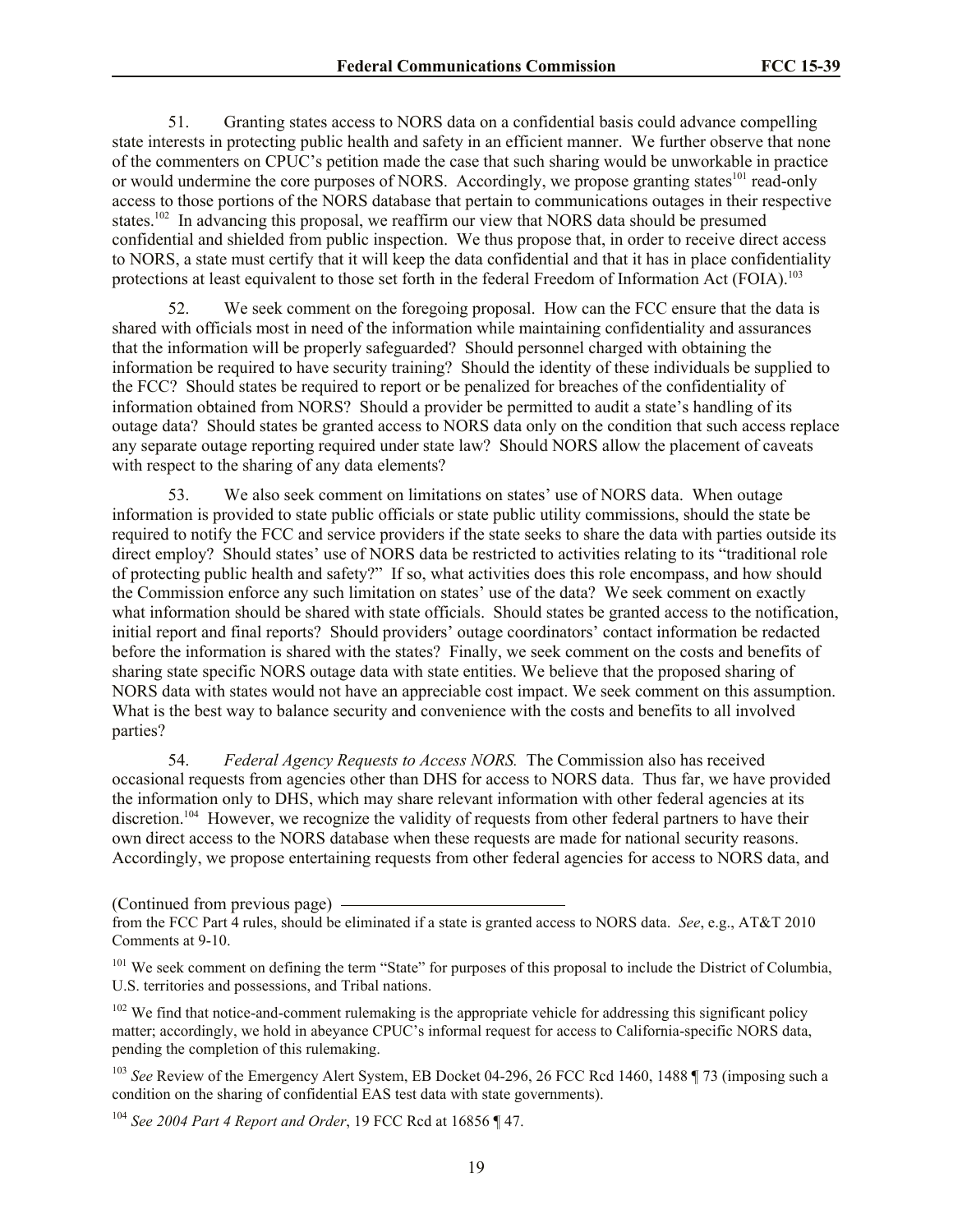acting upon such requests on a case-by-case basis. We seek comment on this proposed approach to handling such requests. Should there be limitations on DHS access or access by other federal agencies? Under what circumstances should this information be shared? Should the entities seeking NORS data specify how they intend to use the information, and if, or with whom, they intend to share it? Should they be required to demonstrate that sufficient safeguards are in place to ensure that the information be seen only by necessary parties? Should such sharing be undertaken in accordance with the procedures established under Section 0.442 of the Commission's rules for the sharing of presumptively confidential information with other federal agencies?

55. *Information Sharing with the National Coordinating Center for Communications (NCC).* We next seek comment on the sharing of information collected under Part 4 with the NCC.<sup>105</sup> Would access to outage data collected in NORS contribute to the NCC's mission? Under what terms, if any, should such access be provided? Should the Commission instead continue to leave to the discretion of individual providers what network outage information they choose to share with the NCC? Would the Commission's provision of Part 4 information to the NCC discourage industry participation in that program? Is there a subset of data collected under Part 4 that the Commission could share with the NCC while upholding the confidentiality presumption established for Part 4? Would the sharing of network outage data in aggregate or generalized form be useful to the NCC? Finally, we assume that such information sharing would not have any appreciable cost impact. We seek comment on this assumption.

## **IV. SECOND REPORT AND ORDER (ET DOCKET NO. 04-35)**

56. In the *2004 Further Notice of Proposed Rulemaking* that accompanied the *2004 Part 4 Report and Order*, the Commission sought comment on a proposal to extend outage-reporting requirements for special offices and facilities to cover general aviation airports, a category that includes airports smaller than those already covered by Section  $4.5(b)$  of the rules.<sup>106</sup> No comments were received on this proposal, and there remains a lack of record support for its adoption. Moreover, adoption of the proposal would run counter to the reasoning underlying some of our proposals in the *Notice of Proposed Rulemaking* above. In particular, we sought comment on excluding from the definition of "special offices and facilities" all airports other than the nation's most heavily trafficked airports, because reports of airport-related outages at such airports have not been significant enough to pose a substantial threat to public safety. Alternatively, we consider, among other potential changes to Section 4.5(b), the elimination of airport-specific reporting requirements as duplicative of our proposed TSP-based reporting requirements. Accordingly, we decline to adopt the proposal to extend Section 4.5(b) to cover general aviation airports.

# **V. ORDER ON RECONSIDERATION (ET DOCKET NO. 04-35)**

57. As discussed above, the Commission received nine Petitions for Reconsideration of aspects of the 2004 Part 4 Report and Order. Two of those petitions have been withdrawn;<sup>107</sup> seven remain pending. We dispose of these remaining petitions as indicated below.

## **A. Issues Considered in the** *Notice of Proposed Rulemaking*

58. Certain proposals considered in the *Notice of Proposed Rulemaking (Notice)* above incorporate issues raised in various petitions. These issues include whether to replace the DS3-based reporting threshold for major network outages with an OCn-based threshold;<sup>108</sup> how to calculate the

 $\overline{a}$ 

<sup>105</sup> *See id*.

<sup>106</sup> *2004 Further Notice of Proposed Rulemaking*, 19 FCC Rcd at 16867-68 ¶ 67.

<sup>&</sup>lt;sup>107</sup> The BellSouth Petition was withdrawn on October 16, 2012. The Syniverse Petition was withdrawn on October 26, 2012.

<sup>108</sup> *See* Qwest Petition at 6.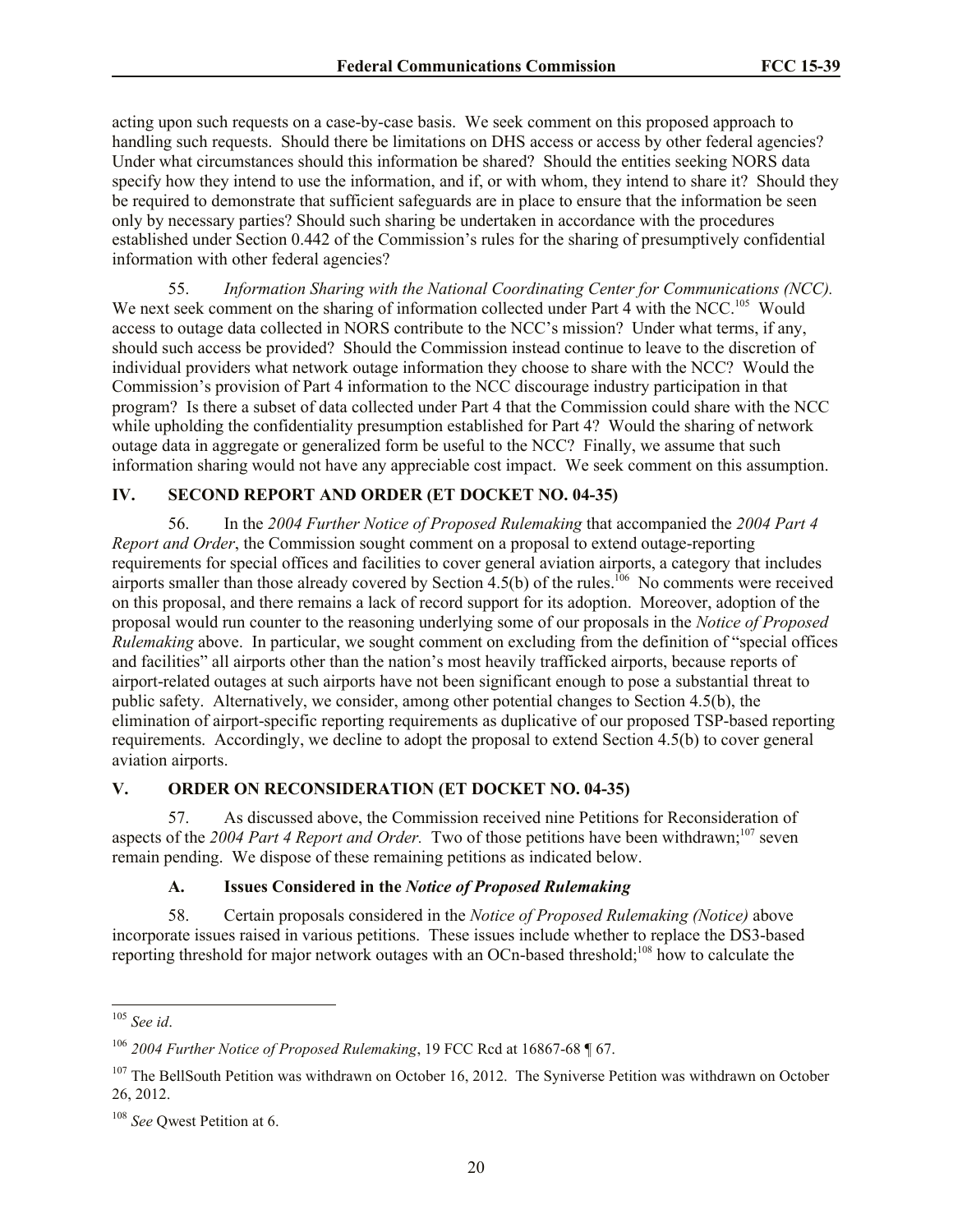number of wireless users "potentially affected" by an outage that affects a PSAP;<sup>109</sup> the scope of the requirement to report outages that potentially affect airports;<sup>110</sup> and the reporting obligations of wireless providers with respect to outages that potentially affect special offices and facilities.<sup>111</sup> As we are considering in the current proceeding the merits of Petitioners' requests for relief on these issues, we will incorporate into the record here those portions of Petitioners' petitions that present substantive arguments on these issues.<sup>112</sup> Any other aspects of the petitions relating to these issues are dismissed as moot.

# **B. Other Issues**

59. We now consider those issues raised in the various Petitions that we have not addressed in the *Notice*. We grant or deny each Petition to the extent indicated below.

# **1. Reporting Obligations of "Pure Resellers"**

60. Before withdrawing its Petition, BellSouth requested therein that the Commission clarify Section 4.9(f) to "expressly state that pure resellers (those that do not own, operate, or maintain switching, routing, or transmission facilities) are exempt from the Commission's reporting requirements to the extent that a network failure occurs on resold facilities that are owned, operated, or maintained by an underlying facilities-based provider."<sup>113</sup> BellSouth argued that pure resellers should not be subject to Part 4 reporting obligations because resellers do not have direct access to the outage information that must be reported, and that the only way that a pure reseller becomes aware of a network outage is "typically" through "customer calls, news reports…or from the underlying facilities based provider itself" and that "[n]one of these methods ... are routine or foolproof."<sup>114</sup> Sprint also addresses this issue in its Petition, focusing on Section 4.3(b) of the rules,<sup>115</sup> arguing that pure resellers of wireless service "would not be able to provide" any information on the extent and duration of the outage or the cause of the outage."<sup>116</sup> Rather, Sprint argues, the Commission can obtain this information from reports filed by the underlying facilities-based provider because "customers of these [pure reseller] providers are included in the reports of the affected underlying [facilities-based] wireless carrier."<sup>117</sup>

61. NASUCA argued in its responsive pleading, on the other hand, that separate reporting by a pure reseller and its underlying facilities-based communications provider would ensure "that … the

 $\overline{\phantom{a}}$ 

<sup>113</sup> BellSouth Petition at 12. BellSouth argued that pure sellers were not afforded adequate notice to comment on the possibility of pure resellers being subject to outage reporting requirements because the rule proposed in the *Part 4 FNPRM* included the condition that carriers subject to the reporting requirements would only be those "that operate transmission, routing, or switching facilities and provide interstate or international communication," functions that pure resellers do not perform. *Id.* at 11. BellSouth further maintained that omitting this language from the final rule has "an enormous impact on pure resellers and completely changes their reporting obligations." *Id.*

<sup>114</sup> BellSouth Petition at 11.

 $115$  Sprint argues that the provision "includ [ing]  $\ldots$  affiliated and non-affiliated entities that maintain or provide communications networks or services used by the provider in offering such communications" could be read as encompassing a wireless service provider that does not own any wireless facilities or maintain a wireless network. Sprint Petition at 5.

<sup>116</sup> *Id.* at 5.

<sup>109</sup> *See* Sprint Petition at 2-3.

<sup>110</sup> *See* Sprint Petition at 4-5.

<sup>111</sup> *See* CTIA Petition at 2-3; Cingular Petition at 4; Sprint Petition at 3-4.

<sup>&</sup>lt;sup>112</sup> We also incorporate into the record those portions of any responsive pleadings filed in connection with the Petitions that present substantive arguments relevant to these issues. *See* EB Docket 04-35.

 $117$  *Id.* Qwest supports the position that pure resellers of facilities-based carrier services should be exempt from the Part 4 outage reporting requirements. *See* Qwest Comments at 1.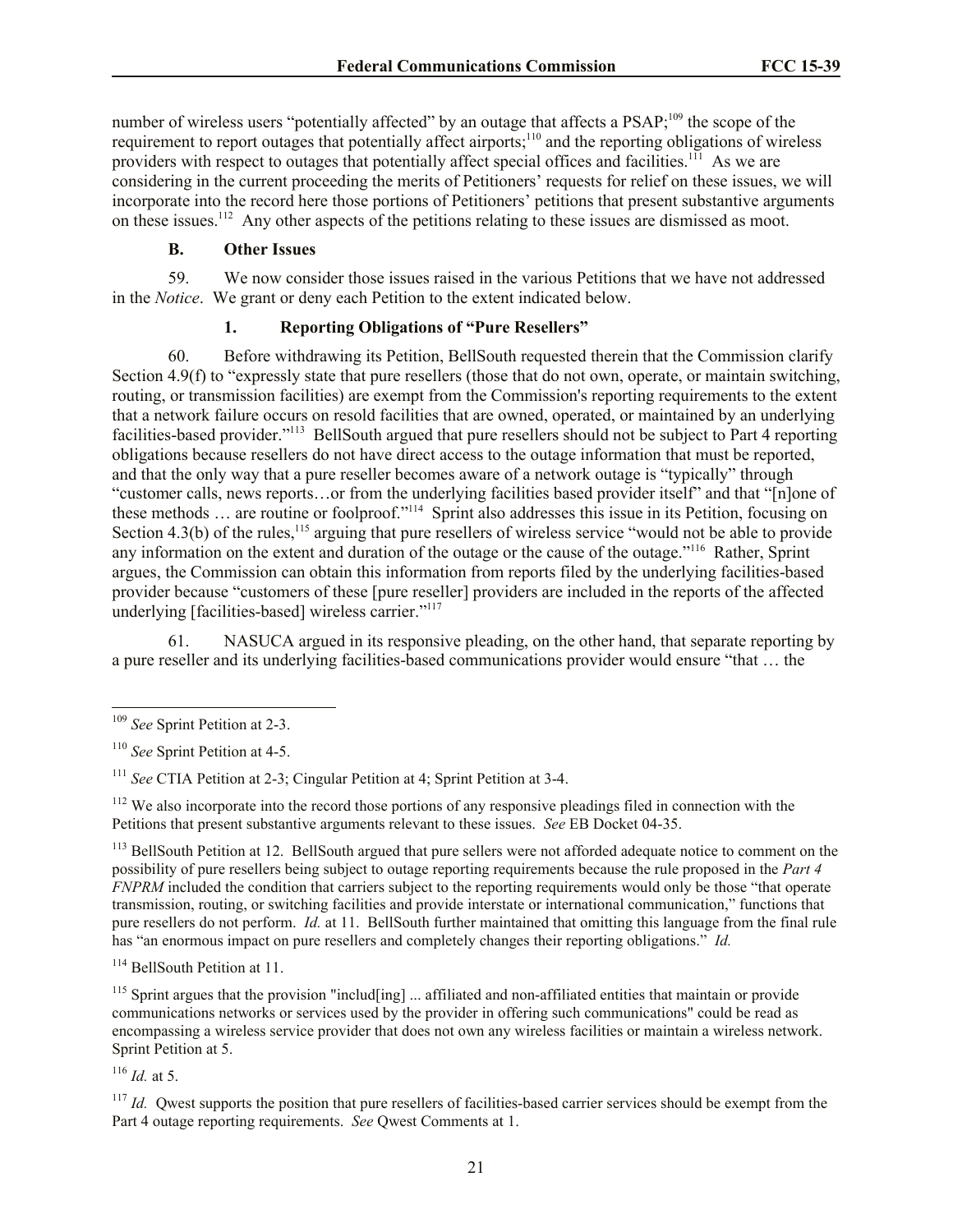Commission ... will have a deeper understanding of the full impact of the outage."<sup>118</sup> It maintained that "only the reseller knows how many telephone numbers in the block it acquired from the LEC [local exchange carrier] are operational and thus affected by the outage," and it therefore "must be obliged to provide that information."<sup>119</sup>

62. Although the applicability of outage reporting requirements to "pure resellers"<sup>120</sup> of communications services was not expressly addressed in *2004 Part 4 Report and Order*, the rules adopted therein require "[a]ll . . . communications providers" in covered categories to file reports upon "discovering that they have experienced" a qualifying outage "on any facilities that they own, operate, lease or otherwise utilize."<sup>121</sup> Thus, resellers in the covered categories are within the reach of the Part 4 rules insofar as they "lease or otherwise utilize" facilities to provide communications services to their customers.

63. The underlying purpose of the Part 4 outage reporting rules is to improve network reliability and resiliency, particularly as it affects the Nation's 911 system, by providing the Commission with the ability to analyze data regarding significant outages, regardless of the network(s) in which the underlying causal factors lie. This information enables the Commission to analyze how outages in one network affect other networks and to identify adverse trends. "Pure resellers" may lack direct access to the network facilities they use to provide service, but we agree with NASUCA that such providers may be uniquely positioned to provide information on outages affecting their customers. Similarly, outages induced from higher-level issues may stem from resellers' systems or applications. Finally, we observe that the Commission routinely receives reports of outages pertaining to facilities not under the direct control or ownership of the filing party, and such reports provide a valuable perspective on the course and impact of outages affecting multiple providers. We therefore deny Sprint's petition with respect to this issue.

# **2. Reporting of Planned Network Outages**

64. CTIA, Cingular and Sprint request reconsideration of the Commission's decision to treat planned outages related to network maintenance, repair, and upgrades the same as other outages for purposes of its reporting requirements. CTIA and Cingular maintain that planned system outages should not be reportable events, arguing that normal operational and maintenance requirements of providers may require planned service disruptions in order to conduct maintenance, perform upgrades, or complete repair work, and that these disruptions are intended to enhance network reliability.<sup>122</sup> They also argue that mandated reporting of planned outages imposes undue burdens on providers. Sprint does not argue for the elimination of reporting requirements for planned outages, but rather advocates for an alternative filing requirement whereby providers would file a single report 72 hours after a planned outage.<sup>123</sup>

65. NASUCA opposes any modification to the requirements for reporting planned outages.<sup>124</sup>

<sup>119</sup> *Id.*

 $\overline{\phantom{a}}$ 

<sup>121</sup> *See* 47 C.F.R. § 4.9(a), (c), (e), (f); *see also id.* at § 4.9(d), (g)(i), (g)(ii).

<sup>122</sup> *See* CTIA Petition at 7; Cingular Petition at 2-3. *But cf.* Sprint Petition at 6 (failing to provide any clear reason why the Commission should reconsider its decision to require outage reporting for planned outages).

<sup>123</sup> Sprint Petition at 6.

<sup>&</sup>lt;sup>118</sup> NASUCA Comments at 13.

 $120$  A "pure reseller," as that term has been defined, "uses none of its own facilities to serve a customer; rather, such a reseller purchases service from a facilities owner and resells that service to a customer." Federal-State Joint Board on Universal Service, *Order on Reconsideration*, CC Docket No. 96-45, 19 FCC Rcd 23824, 23827 n.16 (2004). Such providers may include mobile virtual network operators ("MVNOs"), *i.e.*, mobile wireless providers that contract with facilities-based providers to offer service to customers using the latter provider's radio spectrum and network infrastructure.

<sup>124</sup> *See* NASUCA Comments at 13-14.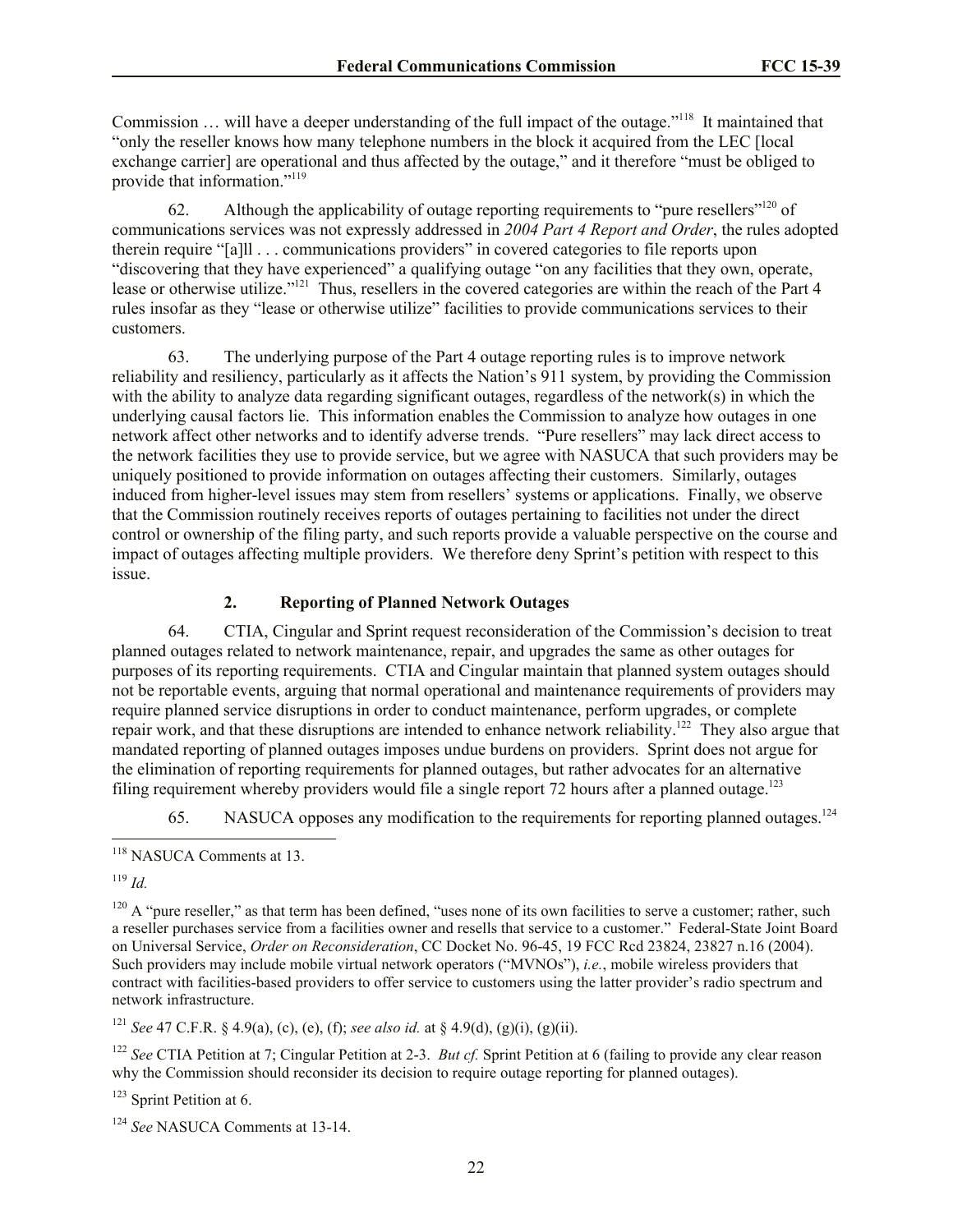NASUCA argues that, as far as consumer and national security interests are concerned, a planned outage is still an outage.<sup>125</sup> NASUCA urges the Commission not to weaken Commission authority at a time that it must be exercised more firmly than ever before because of heightened national security concerns.<sup>126</sup>

66. The arguments raised by Petitioners on this issue were previously considered and addressed by the Commission in the 2004 Part 4 Report and Order.<sup>127</sup> In declining to exempt planned outages from the outage reporting requirements it was adopting, the Commission acknowledged the reliance of both public safety personnel and the general public on wireless services for both emergency and routine communications.<sup>128</sup> Petitioners have not presented facts or arguments in their Petitions that would lead us to reconsider the conclusion that such reliance creates a need for reporting of planned wireless network outages.<sup>129</sup> Indeed, reliance on wireless services for emergency-related communications has only increased since adoption of the *2004 Part 4 Report and Order*, making it ever more imperative that wireless network outages are fully reported on a timely basis irrespective of their cause.<sup>130</sup> In addition, the reporting burden associated with such reporting was fully considered in the original rulemaking proceeding.<sup>131</sup> We decline to revisit that issue here. While we acknowledge the difficulties involved in maintaining complex communications networks, we continue to find that exempting planned outages from the scope of reporting would detract from the purposes of Part 4. For the foregoing reasons, we deny the Petitions of CTIA, Cingular and Sprint with respect to reporting of planned network outages.

## **3. Rural Provider Reporting Obligations**

67. OPASTCO requests that the Commission reconsider its Part 4 outage reporting

<sup>127</sup> *2004 Part 4 Report and Order*, 19 FCC Rcd at 16889-90 ¶ 114.

<sup>128</sup> *Id.*

 $\overline{a}$ 

 $129$  In fact, parties had the opportunity to make these arguments, and did in fact file comments doing so, which the Commission considered in adopting the requirement at issue. *See, e.g.*, CTIA Petition at 6-7 (stating that planned outages should not be considered reportable events); CTIA Comments at 13 ("[T]he Commission should amend its proposed rules governing outages to make clear that only 'unplanned' outages of 30 minutes or more would be potentially reportable."); Cingular Petition at 1 (requesting that the Commission reconsider applying its outage requirements to planned outages); Cingular Comments at 13, 15 & n.40 (recommending a metric that included only unplanned failures); Sprint Petition at 6 (stating that carriers should only have to file one report of a planned outage that meets the reporting criteria within 72 hours of the outage)); *see also 2004 Part 4 Report and Order*, 19 FCC Rcd at 16889 ¶ 106 (noting Nextel's argument that the proposed rules are inconsistent and CTIA's argument that wireless MSC outages should be exempt from reporting requirements). *But cf. id.*, 19 FCC Rcd at 16889-90 ¶ 114 (rejecting Nextel's argument that the proposed rules are inconsistent). While the Commission did not specifically consider facts and arguments of Sprint's proposed single field report 72 hours after discovery of a planned outage, the Commission did consider facts and arguments generally concerning the filing requirements. *See id*. at 16866, 16869-71 ¶¶ 64, 72-74.

<sup>130</sup> We observe that 38 percent of American households have discontinued their landline telephone service and now rely on wireless phones exclusively. *See* Stephen J. Blumberg and Julian V. Luke, *Wireless Substitution: Early Release of Estimates from the National Health Interview Survey, July-December 2012*, National Center for Health Statistics, Centers for Disease Control, June 2012,

<sup>131</sup> *See 2004 Part 4 Report and Order*, 19 FCC Rcd at 16912 ¶ 166.

<sup>&</sup>lt;sup>125</sup> *Id.* at 14 ("An outage is an outage regardless of when it occurs... Nor is such planned/unplanned outage distinction relevant to stated national security concerns.").

<sup>126</sup> *Id.* at 17.

http://www.cdc.gov/nchs/data/nhis/earlyrelease/wireless201306.pdf (last visited Mar. 27, 2015). Also, the State of California reports that 75 percent of 911 calls in the state originate from wireless phones. *See also, e.g.*, State of California, California 911 Emergency Communications Branch, Summary of Wireless Calls by PSAPs (illustrating that between December 2011 and March 2013, 75 percent of 911 calls statewide came from wireless phones) (filed in PS Docket No. 11-60 on July 17, 2013).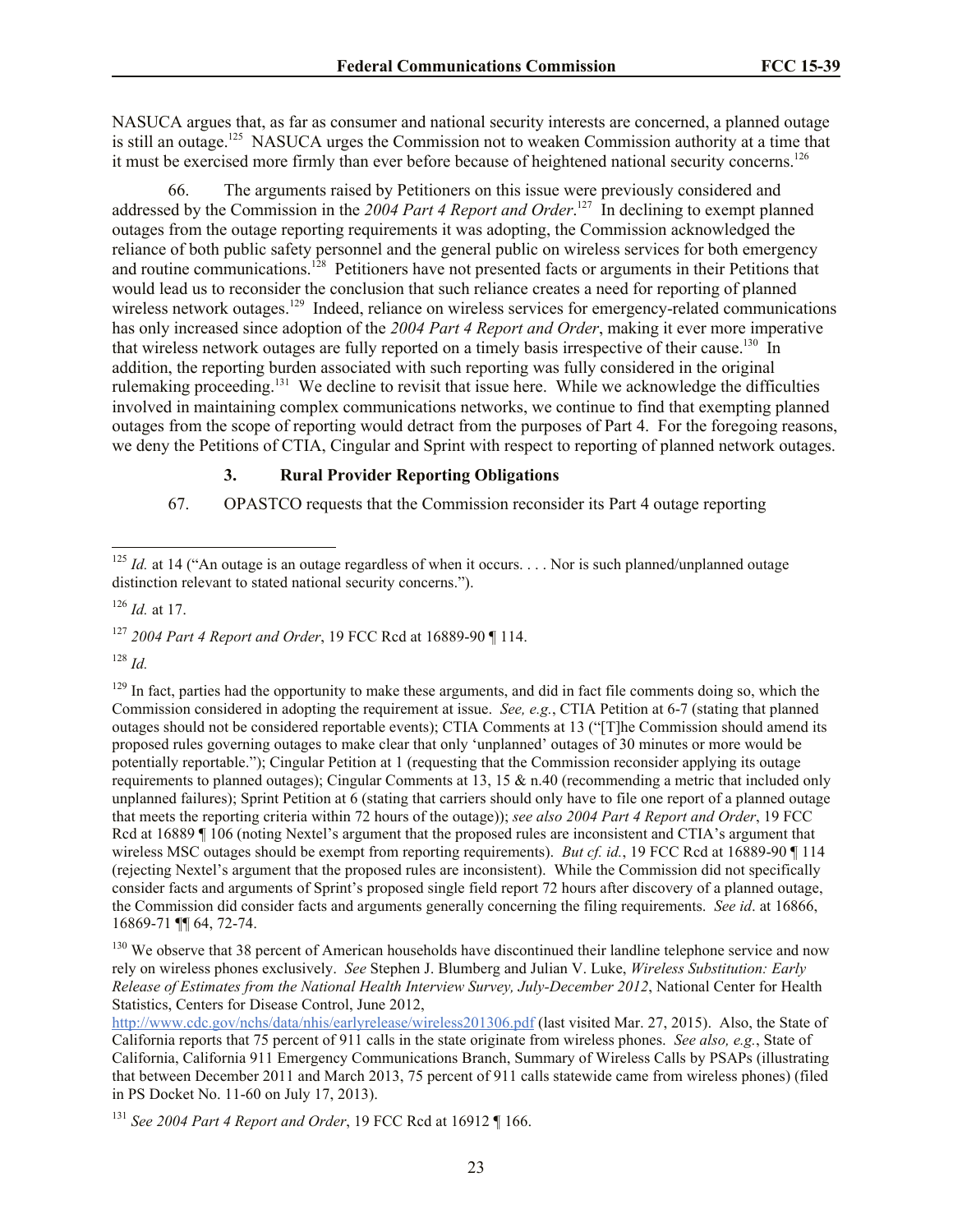obligations insofar as they apply to rural telephone companies.<sup>132</sup> In support of its Petition, OPASTCO alleges both procedural and substantive deficiencies in the *2004 Part 4 Report and Order*. First, OPASTCO contends that the Commission did not provide sufficient opportunity for comment on the information collections associated with its Part 4 rules before the Office of Management and Budget (OMB) approved them.<sup>133</sup> Second, it alleges that the established 120-minute deadline for filing an initial notification is unduly burdensome as applied to rural providers.<sup>134</sup> Finally, OPASTCO asserts that the Commission's Paperwork Reduction Act (PRA) analysis fails to account fully for the burdens that rural providers will incur in assessing whether they serve "special facilities" as specified in Section 4.5(b) or in reporting on their implementation of NRIC best practices.<sup>135</sup> Dobson and TDS Telecom each filed responses in support of OPASTCO's petition.<sup>136</sup>

68. Neither OPASTCO nor its supporting commenters offer persuasive arguments for reconsideration of the Commission's outage reporting requirements as applied to rural telephone providers. First, any alleged procedural deficiency in OMB's approval of the Part 4 information collection has been made moot by the passage of time, as the public has been given subsequent opportunities to comment on the collection as part of OMB's periodic review and re-approval process. We find that this established process is the appropriate forum for addressing perceived deficiencies in the PRA analysis associated with the Commission's Part 4 requirements.

69. We also find that OPASTCO misstates the burden that accrues to rural providers in complying with the 120-minute deadline for filing initial notifications. This obligation extends to outages that last for at least 30 minutes and potentially affect at least 900,000 user minutes, but the 120-minute timeframe for filing an initial notification of the outage commences only upon discovery that a reportable outage exists. Although providers have an obligation to take reasonable steps to discover outages, there is no prescribed timeframe for detecting the presence of an outage, only for reporting on outages that the provider has determined meet the reporting criteria.<sup>137</sup> In practice, then, providers often have much longer than 120 minutes from the onset of an outage to file the notification. Our experience administering NORS has demonstrated that the established 120-minute deadline sets an appropriate balance between the Commission's need to be timely apprised of critical outages and the needs of providers to deploy scarce resources effectively when these outages occur. In the nine years since the rules went into effect, we are unaware of any small rural provider that has been significantly challenged in complying with the 120 minute deadline. We are therefore not persuaded that this requirement is too burdensome as applied to rural providers.

70. For the foregoing reasons, we deny the OPASTCO Petition.

# **4. DS3 Simplex Outage Reporting**

71. Several Petitioners seek reconsideration of the requirement that providers report "DS3 simplex" outages and propose relaxation of the requirement. 138 In the *Part 4 Partial Stay Order* the Commission rejected arguments that this requirement should be eliminated outright, but it stayed the

 $\overline{\phantom{a}}$ 

<sup>137</sup> OPASTCO further asserts that the *2004 Part 4 Report and Order* was not clear on when this 120-minute timeframe begins. OPASTCO Petition at 5. Although we believe that the *2004 Part 4 Report and Order* was clear on this point, our discussion here in this Order provides further clarification, as OPASTCO requests.

<sup>138</sup> *See* Joint Petition; Qwest Petition at 8-12; USTA Petition.

<sup>132</sup> *See* OPATSCO Petition at 7.

<sup>133</sup> *See id.* at 1-2.

<sup>134</sup> *See id.* at 3-5.

<sup>135</sup> *See id.* at 6-7.

<sup>&</sup>lt;sup>136</sup> See Dobson Comments at 2-4; Comments of TDS Telecommunications Corp., ET Docket No. 04-35 at 2-4 (Mar. 2, 2005) (TDS Telecom Comments).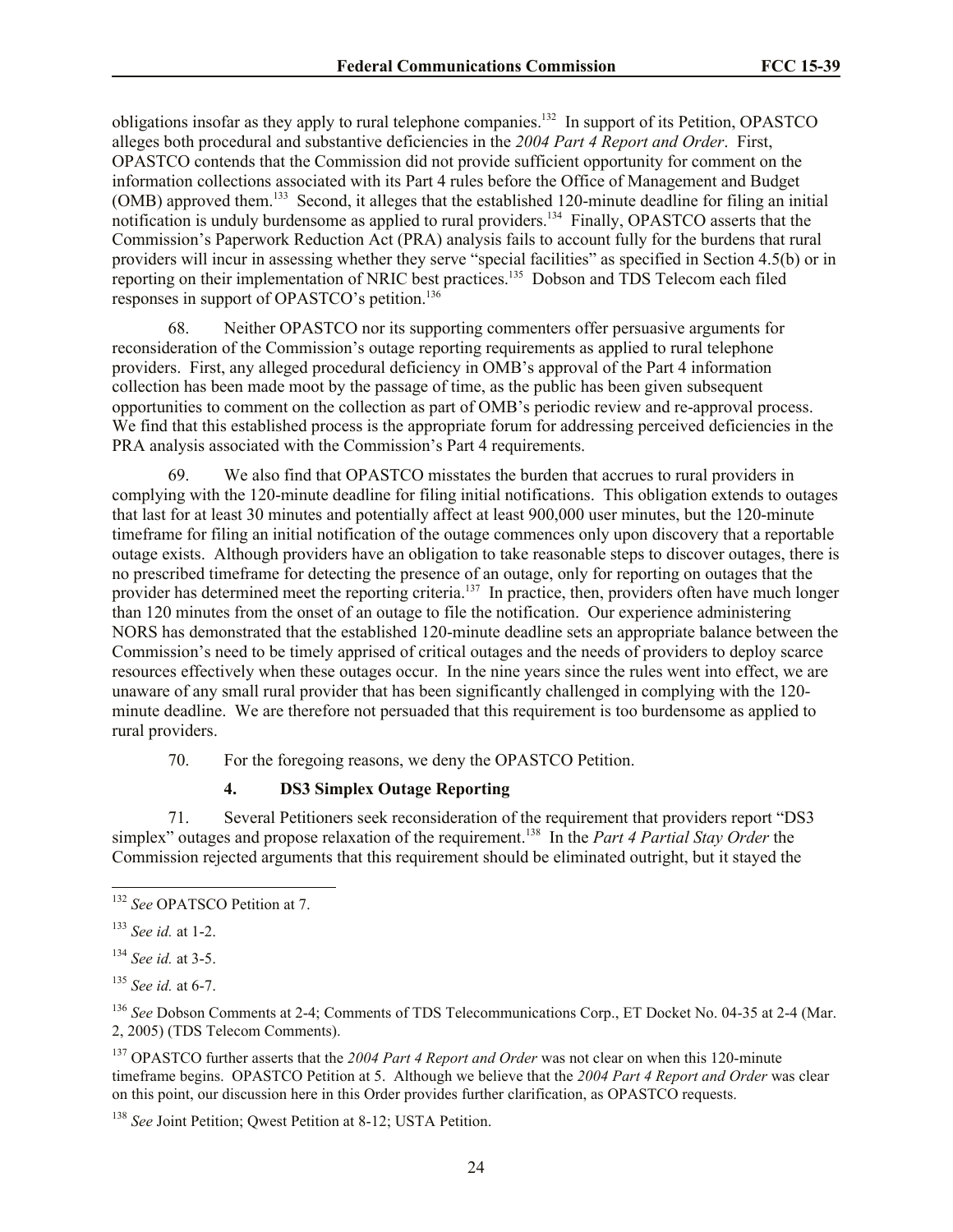reporting obligation insofar as it applied to outages rectified within five days of their discovery.<sup>139</sup> Petitioners have not presented facts or arguments beyond those considered and rejected in the *Part 4 Partial Stay Order* that would support reconsideration of the DS3 reporting obligation as applied to outages that persist longer than five days. In fact, as explained in the *Notice* above, the volume of DS3 simplex outages reported in recent years has led us to propose tightening our DS3 simplex reporting requirements. Accordingly, Petitioners' request for reconsideration of this matter is denied.

# **5. Withdrawal of Notifications and Initial Reports**

72. In its Petition, Sprint requests that the Commission codify in Section 4.11 its stated policy that providers may "withdraw notifications and initial reports in legitimate circumstances."<sup>140</sup> Although the Commission has consistently followed this policy throughout the tenure of NORS, we agree that codifying it in our rules may provide greater assurance to providers. Accordingly, on this issue we grant Sprint's request and amend Section 4.11 accordingly.

## **VI. PROCEDURAL MATTERS**

## **A. Regulatory Flexibility Act**

73. As required by the Regulatory Flexibility Act of 1980 (RFA), <sup>141</sup> the Commission has prepared an Initial Regulatory Flexibility Analysis (IRFA) for this *Notice*, of the possible significant economic impact on small entities of the proposals addressed in this document. The IRFA is set forth as Appendix D. As further required by the RFA, the Commission has prepared a Final Regulatory Certification (Certification) for the *Second Report and Order* and *Order on Reconsideration*. The Certification is set forth as Appendix E. Written public comments are requested on the IRFA. Comments must be identified as responses to the IRFA and must be filed by the deadlines for comments indicated on the first page of this *Notice*. The Commission's Consumer and Governmental Affairs Bureau, Reference Information Center, will send a copy of this *Notice*, including the IRFA, as well as the *Second Report and Order* and *Order on Reconsideration* and their Certification, to the Chief Counsel for Advocacy of the Small Business Administration (SBA).<sup>142</sup> In addition, the *Notice* and its IRFA, and the *Second Report and Order* and *Order on Reconsideration* and their Certification (or summaries thereof), will be published in the Federal Register.

## **B. Paperwork Reduction Act of 1995**

74. The *Notice* in this document contains proposed new information collection requirements. The Commission, as part of its continuing effort to reduce paperwork burdens, invites the general public and the Office of Management and Budget (OMB) to comment on the information collection requirements contained in this document, as required by the Paperwork Reduction Act of 1995, Public Law 104-13. In addition, pursuant to the Small Business Paperwork Relief Act of 2002, Public Law 107- 198, see 44 U.S.C. 3506(c)(4), we seek specific comment on how we might further reduce the information collection burden for small business concerns with fewer than 25 employees.

75. The rules adopted in the *Second Report and Order* and *Order on Reconsideration* in this document contain no new or modified information collection requirements subject to the Paperwork Reduction Act of 1995 (PRA), Public Law 104-13.

 $\overline{a}$ 

<sup>139</sup> *See Part 4 Partial Stay Order*, 19 FCC Rcd at 25040-41 ¶ 3.

<sup>140</sup> Sprint Petition at 6. *See also 2004 Part 4 Report and Order*, 19 FCC Rcd at 16908, ¶ 156 (citing as a possible "legitimate circumstance" the filing of a notification "under the mistaken assumption that the outage was required to be reported").

<sup>141</sup> *See* 5 U.S.C. § 603.

<sup>142</sup> *See* 5 U.S.C. § 603(a).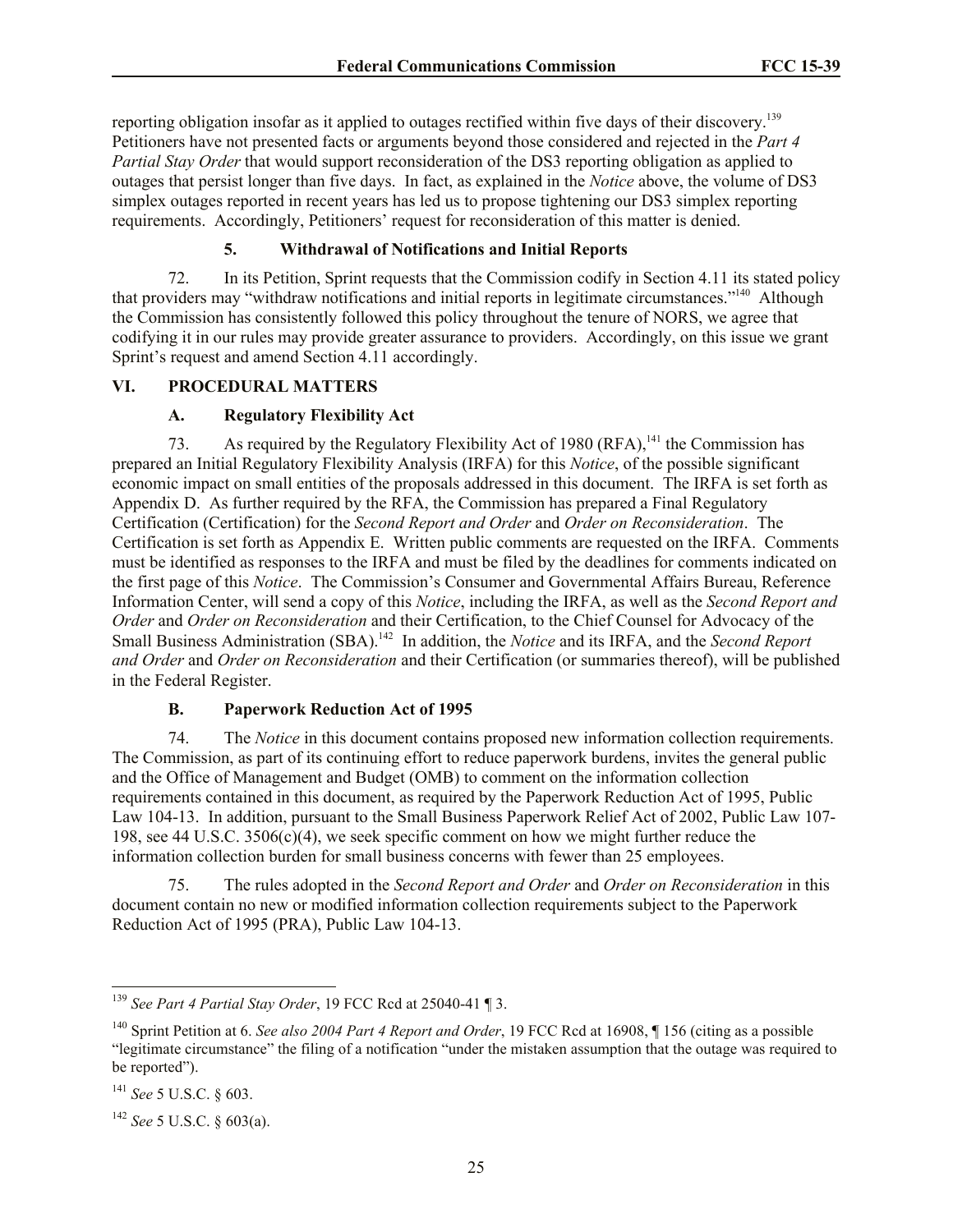# **C.** *Ex Parte* **Rules**

76. The proceeding this *Notice* initiates shall be treated as a "permit-but-disclose" proceeding in accordance with the Commission's *ex parte* rules.<sup>143</sup> Persons making *ex parte* presentations must file a copy of any written presentation or a memorandum summarizing any oral presentation within two business days after the presentation (unless a different deadline applicable to the Sunshine period applies). Persons making oral *ex parte* presentations are reminded that memoranda summarizing the presentation must (1) list all persons attending or otherwise participating in the meeting at which the *ex parte*  presentation was made, and (2) summarize all data presented and arguments made during the presentation. If the presentation consisted in whole or in part of the presentation of data or arguments already reflected in the presenter's written comments, memoranda or other filings in the proceeding, the presenter may provide citations to such data or arguments in his or her prior comments, memoranda, or other filings (specifying the relevant page and/or paragraph numbers where such data or arguments can be found) in lieu of summarizing them in the memorandum. Documents shown or given to Commission staff during *ex parte* meetings are deemed to be written *ex parte* presentations and must be filed consistent with rule 1.1206(b). In proceedings governed by rule 1.49(f) or for which the Commission has made available a method of electronic filing, written *ex parte* presentations and memoranda summarizing oral *ex parte* presentations, and all attachments thereto, must be filed through the electronic comment filing system available for that proceeding, and must be filed in their native format (*e.g.*, .doc, .xml, .ppt, searchable .pdf). Participants in this proceeding should familiarize themselves with the Commission's *ex parte* rules.

# **D. Comment Filing Procedures**

77. Pursuant to sections 1.415 and 1.419 of the Commission's rules, 47 CFR §§ 1.415, 1.419, interested parties may file comments and reply comments on or before the dates indicated on the first page of this document. Comments should be filed in PS Docket 15-80. Comments may be filed using the Commission's Electronic Comment Filing System (ECFS). *See Electronic Filing of Documents in Rulemaking Proceedings*, 63 FR 24121 (1998).

- Electronic Filers: Comments may be filed electronically using the Internet by accessing the ECFS: http://fjallfoss.fcc.gov/ecfs2/.
- Paper Filers: Parties who choose to file by paper must file an original and one copy of each filing. If more than one docket or rulemaking number appears in the caption of this proceeding, filers must submit two additional copies for each additional docket or rulemaking number.

Filings can be sent by hand or messenger delivery, by commercial overnight courier, or by firstclass or overnight U.S. Postal Service mail. All filings must be addressed to the Commission's Secretary, Office of the Secretary, Federal Communications Commission.

- All hand-delivered or messenger-delivered paper filings for the Commission's Secretary must be delivered to FCC Headquarters at  $\overline{445}$  12<sup>th</sup> St., SW, Room TW-A325, Washington, DC 20554. The filing hours are 8:00 a.m. to 7:00 p.m. All hand deliveries must be held together with rubber bands or fasteners. Any envelopes and boxes must be disposed of before entering the building.
- Commercial overnight mail (other than U.S. Postal Service Express Mail and Priority Mail) must be sent to 9300 East Hampton Drive, Capitol Heights, MD 20743.

 $\overline{\phantom{a}}$ <sup>143</sup> 47 C.F.R. § 1.1200 *et seq*.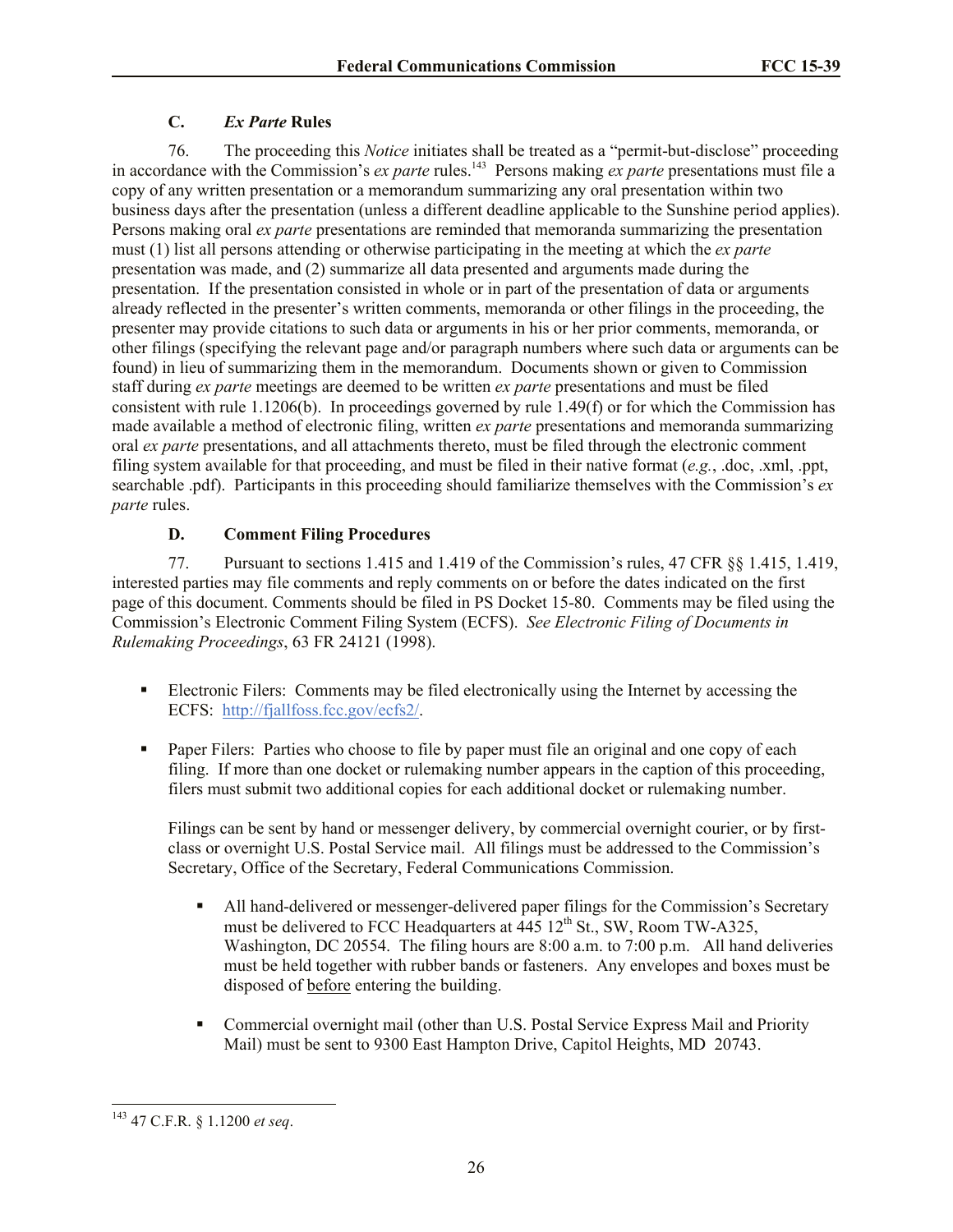U.S. Postal Service first-class, Express, and Priority mail must be addressed to  $445 \times 12^{th}$ Street, SW, Washington DC 20554.

People with Disabilities: To request materials in accessible formats for people with disabilities (braille, large print, electronic files, audio format), send an e-mail to  $fcc504@$  fcc.gov or call the Consumer & Governmental Affairs Bureau at 202-418-0530 (voice), 202-418-0432 (tty).

# **VII. ORDERING CLAUSES**

78. ACCORDINGLY IT IS ORDERED that, pursuant to the authority contained in Sections 1, 4(i), 4(j), 4(o), 201(b), 214(d), 218, 251(e)(3), 301, 303(b), 303(g), 303(r), 307, 309(a), 309(j), 316, 332, 403, 615a-1, and 615c of the Communications Act of 1934, as amended, 47 U.S.C. §§ 151, 154(i)-(j) & (o), 201(b), 214(d), 218, 251(e)(3), 301, 303(b), 303(g), 303(r), 307, 309(a), 309(j), 316, 332, 403, 615a-1, and 615c, this *Notice of Proposed Rulemaking*, *Second Report and Order* and *Order on Reconsideration* in ET Docket 04-35 and PS Docket 15-80 is ADOPTED, effective thirty (30) days after the date of publication in the Federal Register.

79. IT IS FURTHER ORDERED that, pursuant to Sections 4(i), 302, 303(e) 303(f), 303(g), 303(r), and 405 of the Communications Act of 1934, as amended, 47 U.S.C. §§ 154(i), 302a, 303(e), 303(f), 303(g), 303(r), and 405, the Petitions for Reconsideration filed by Cingular Wireless, CTIA-The Wireless Association, Qwest Communications, the Organization for the Promotion and Advancement of Small Telecommunications Companies, Sprint and the United States Telecom Association, and the Petition for Reconsideration filed jointly by AT&T, BellSouth, MCI, SBC and Verizon, in ET Docket No. 04-35, ARE GRANTED, DENIED and DISMISSED to the extent indicated herein.

80. IT IS FURTHER ORDERED that, pursuant to Sections  $4(i)$ ,  $302$ ,  $303(e)$ ,  $303(f)$ ,  $303(g)$ , 303(r), and 405 of the Communications Act of 1934, as amended, 47 U.S.C. §§ 154(i), 302a, 303(e),  $303(f)$ ,  $303(g)$ ,  $303(f)$ , and  $405$ , the Commission's rules ARE HEREBY AMENDED as set forth in Appendix B.

81. IT IS FURTHER ORDERED that the Commission's Consumer and Governmental Affairs Bureau, Reference Information Center, SHALL SEND a copy of the *Notice of Proposed Rule Making*, *Second Report and Order* and *Order on Reconsideration*, including the Initial Regulatory Flexibility Analysis and the Final Regulatory Certification, to the Chief Counsel for Advocacy of the U.S. Small Business Administration.

# FEDERAL COMMUNICATIONS COMMISSION

Marlene H. Dortch Secretary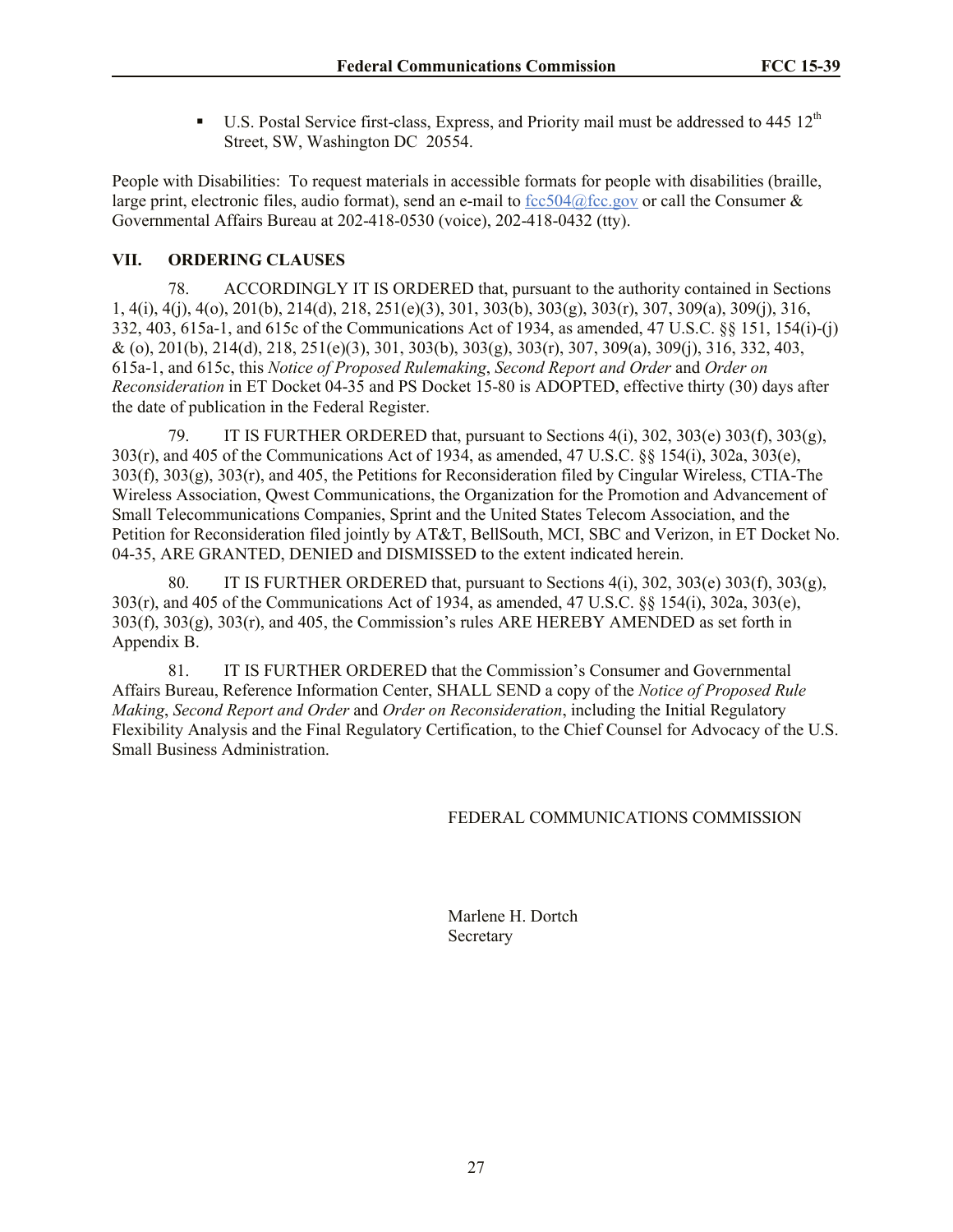# **APPENDIX A**

## **Parties Filing Petitions for Reconsideration**

AT&T, BellSouth, MCI, SBC and Verizon (Joint Petition) BellSouth\* CTIA- The Wireless Association Cingular Wireless LLC National Association of State Utility Consumer Advocates (NASUCA) Organization for the Promotion and Advancement of Small Telecommunications Companies (OPASTCO) Qwest Corporation Sprint Syniverse Technologies\* United States Telecom Association

\**petitions subsequently withdrawn*

# **Commenting Parties on Petitions for Reconsideration**

Dobson Communications Corporation (Dobson). National Association of State Utility Consumer Advocates (NASUCA) SBC Communications Inc. T-Mobile USA, Inc. (T-Mobile) Verizon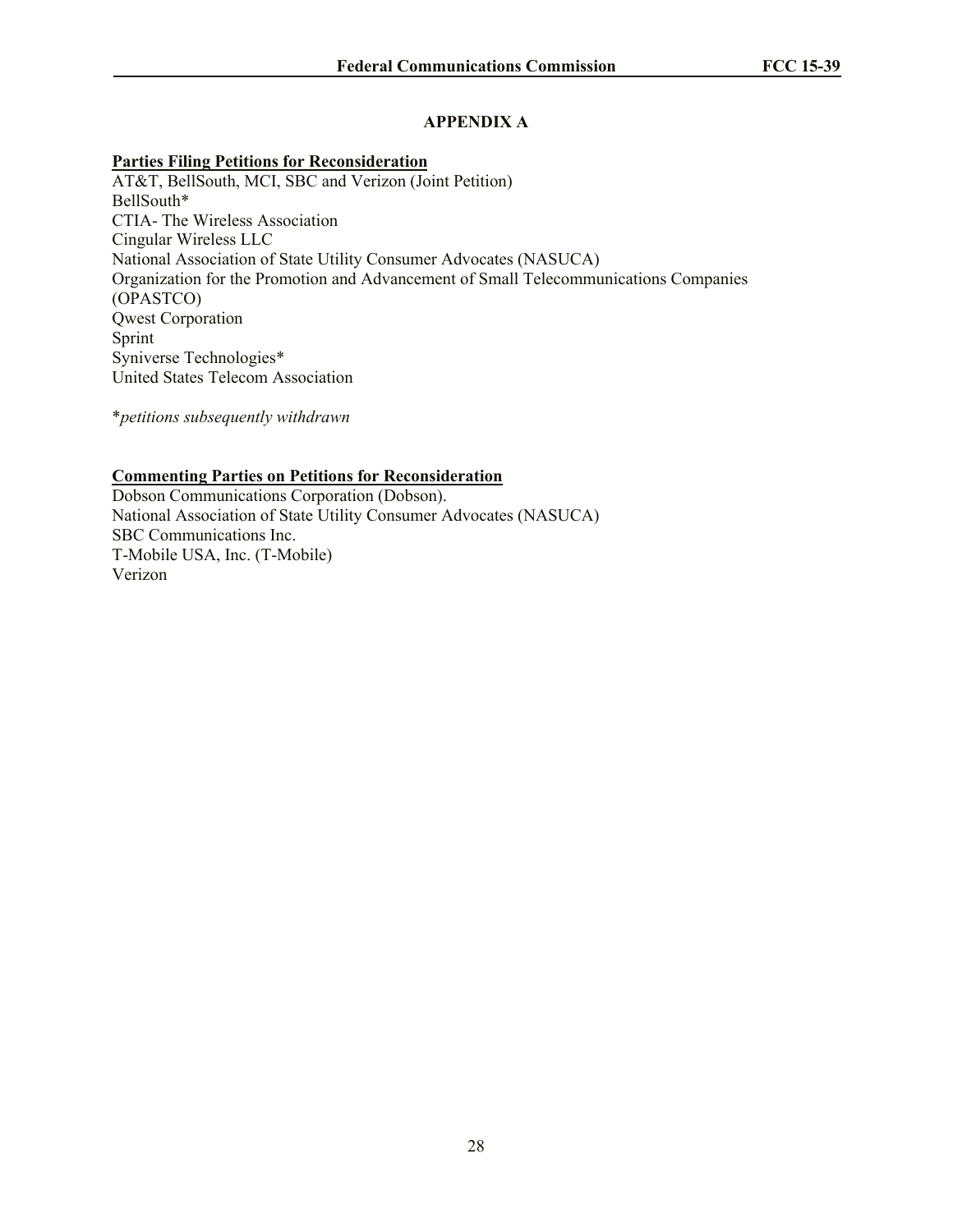# **APPENDIX B**

## **Final Rules**

For the reasons discussed in the preamble, the Federal Communications Commission amends Part 4 of Title 47 of the Code of Federal Regulations (C.F.R.) as follows:

# **PART 4 – DISRUPTIONS TO COMMUNICATIONS**

1. The authority citation for Part 4 is amended to read as follows:

**Authority:** Sec. 5, 48 Stat. 1068, as amended; 47 U.S.C. 154, 155, 201, 251, 307, 316.

2. Section 4.11 is amended by inserting the following sentence at the end of the section to read as follows.

# **§4.11 Notification and initial and final communications outage reports that must be filed by communications providers.**

\* \* \* \* \* Notifications and initial reports may be withdrawn under legitimate circumstances, *e.g.*, when the filing was made under the mistaken assumption that an outage was required to be reported.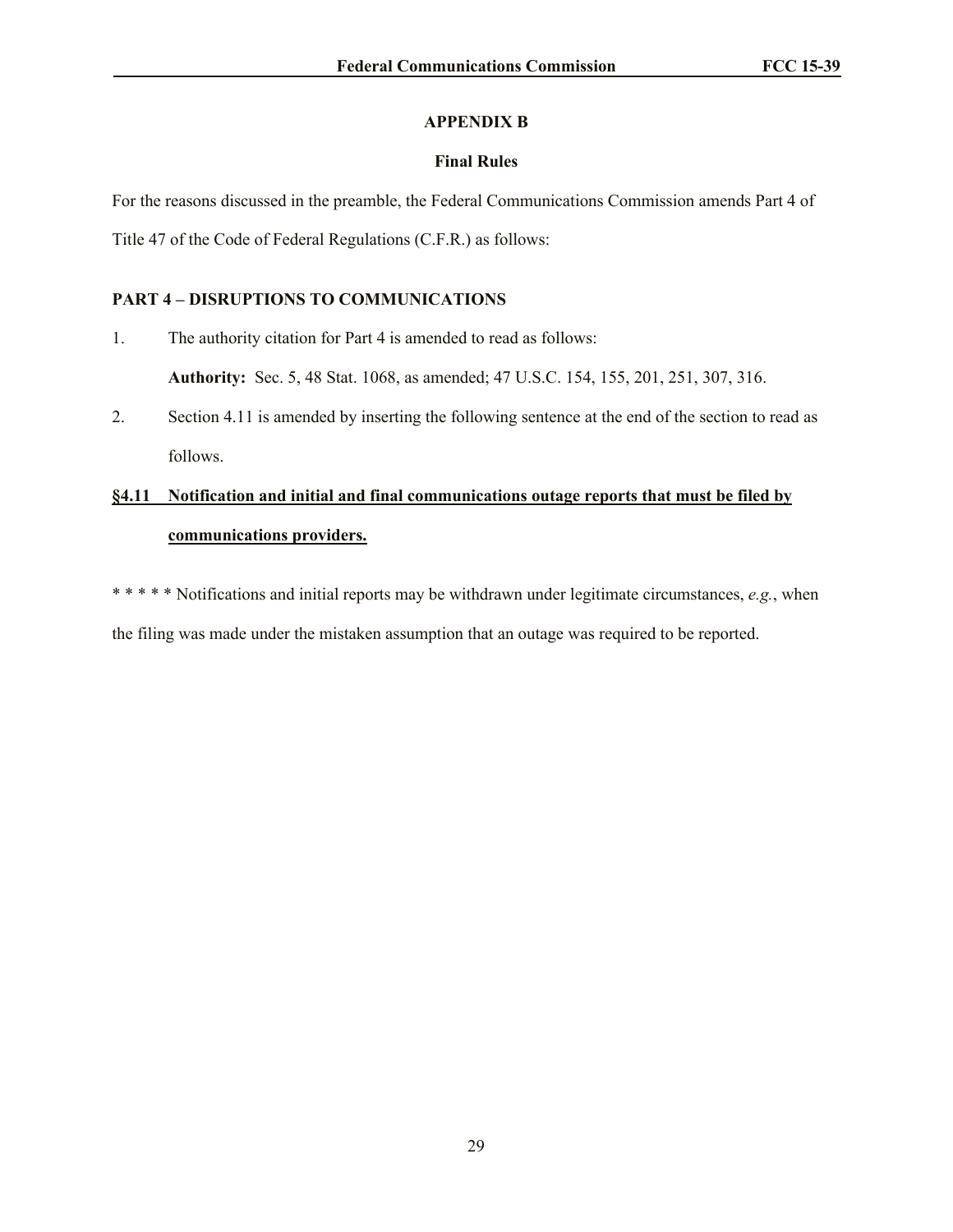#### **APPENDIX C**

### **Proposed Rules**

For the reasons discussed in the preamble, the Federal Communications Commission proposes to amend Part 4 of Title 47 of the Code of Federal Regulations (C.F.R.) as follows:

1. The authority citation for Part 4 continues to read as follows:

Authority: Sec. 5, 48 Stat. 1068, as amended; 47 U.S.C. 154, 155, 201, 251, 307, 316.

2. Section 4.2 is amended to read as follows:

## **§ 4.2 Availability of reports filed under this part.**

Reports filed under this part will be presumed to be confidential. A State government may file a request with the Public Safety and Homeland Security Bureau for read-only access to information filed under this part concerning outages that occur within the State. The Public Safety and Homeland Security may grant the request upon certification that the State will maintain the confidentiality of the information and that it has in place confidentiality protections equivalent to those of the Freedom of Information Act to protect the information from public inspection. Public access to reports filed under this part may be sought only pursuant to the procedures set forth in 47 CFR § 0.461. Notice of any requests for inspection of outage reports will be provided pursuant to 47 CFR 0.461(d)(3).

3. Section 4.5 is amended by revising paragraph  $(e)(1)$  to read as follows:

## **§ 4.5 Definitions of outage, special offices and facilities, and 911 special facilities.**

\* \* \* \* \*

(e) \* \* \*

(1) There is a partial or complete loss of communications to PSAP(s) potentially affecting at least 900,000 user-minutes and: The failure is neither at the PSAP(s) nor on the premises of the PSAP(s); no reroute for all end users was available; and the outage lasts at lasts 30 minutes or more; or \* \* \* \* \*

30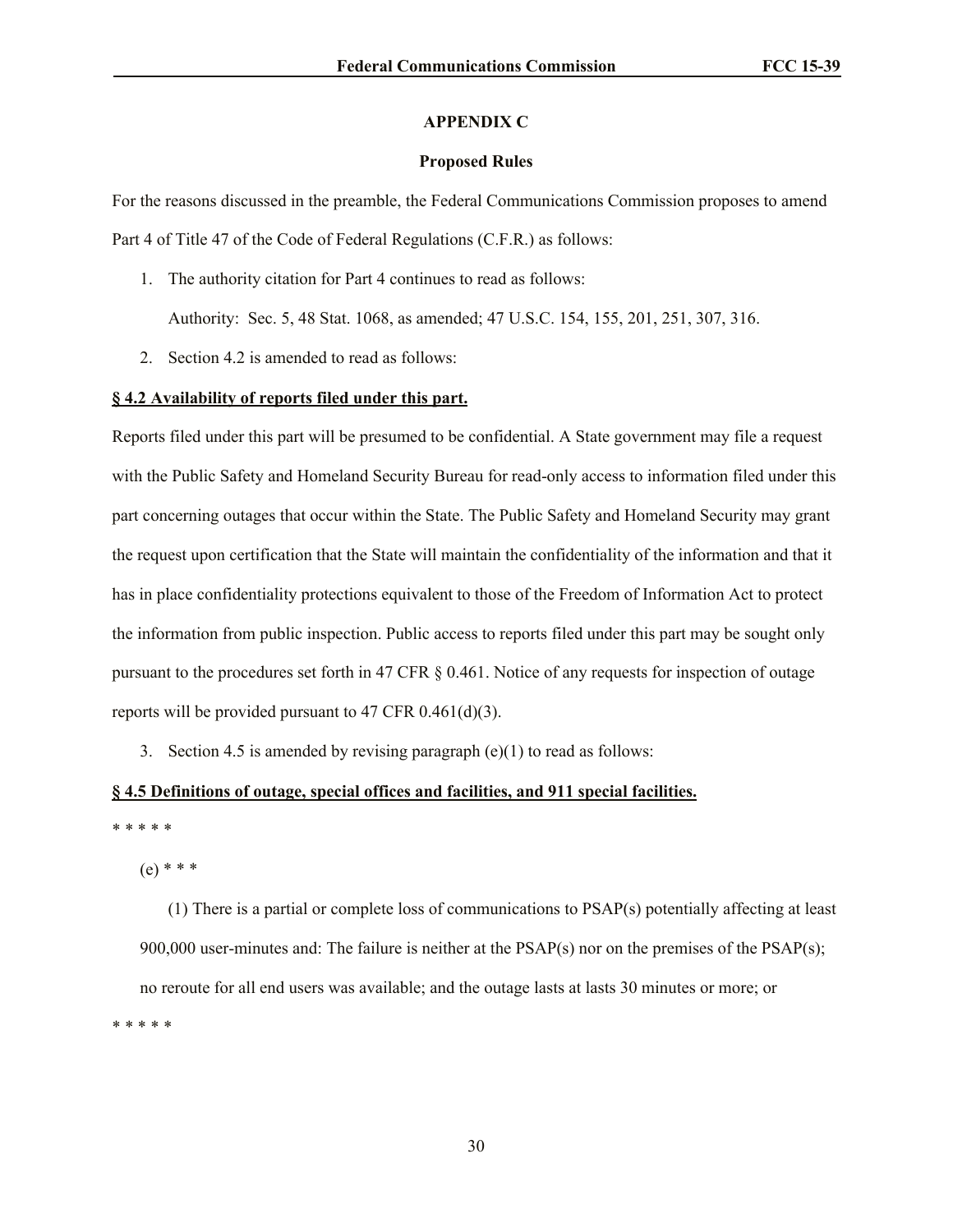4. Section 4.7 is amended by revising paragraph (d) to read as follows:

# **§ 4.7 Definitions of metrics used to determine the general outage-reporting threshold criteria.** \* \* \* \* \*

(d) OC3 minutes are defined as the mathematical result of multiplying the duration of an outage,

expressed in minutes, by the number of previously operating OC3 circuits or their equivalents that were affected by the outage.

\* \* \* \* \*

## **§ 4.9 [Amended]**

- 5. Section 4.9 is amended by replacing "DS3" with "OC3" in paragraphs (a)(2), (a)(4), (b), (e)(3), (e)(5), (f)(2) and (f)(4), and replacing "1,350" with "667" in paragraphs (a)(2), (b), (e)(3) and  $(f)(2)$ .
- 6. Section 4.13 is removed.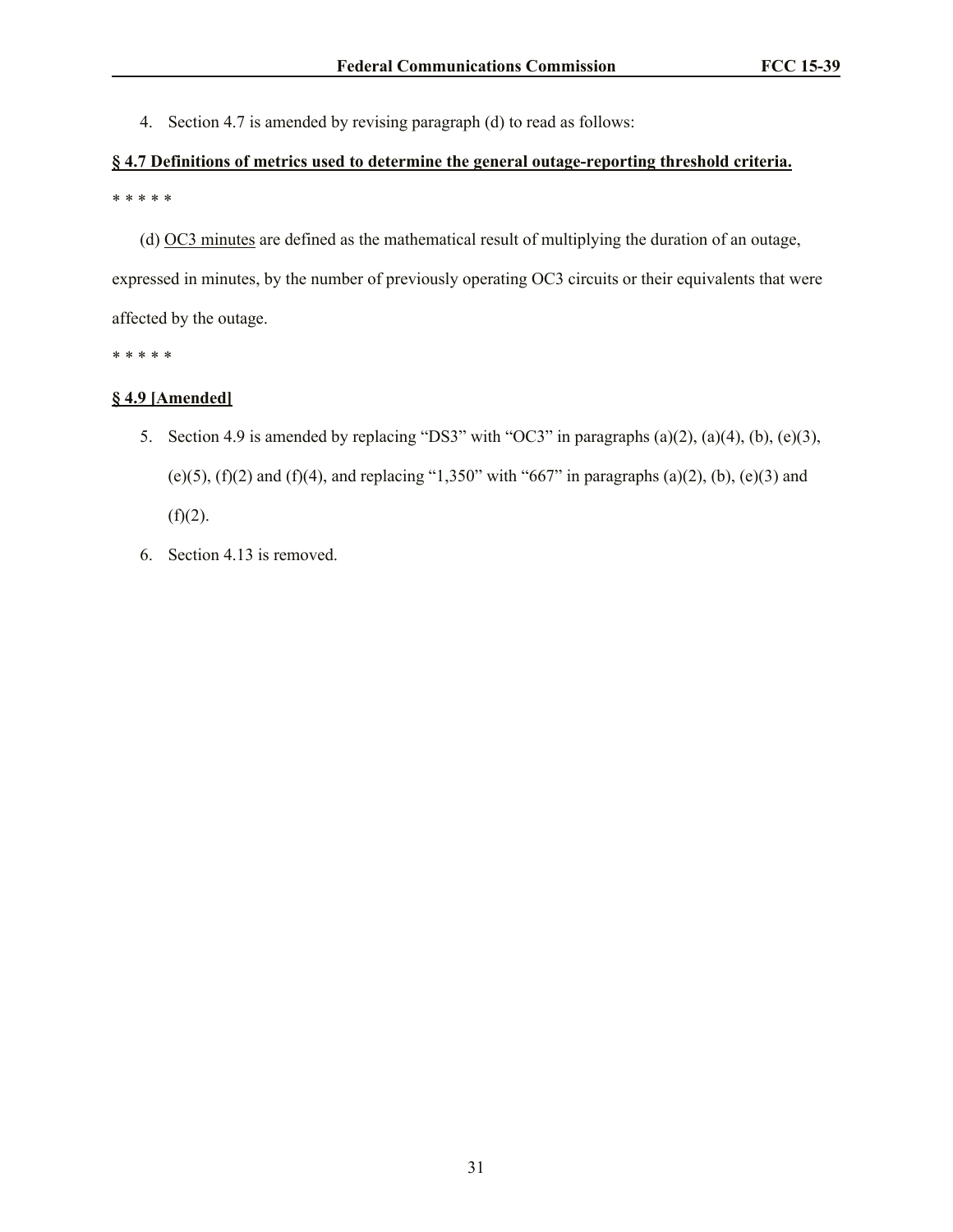# **APPENDIX D**

# **Initial Regulatory Flexibility Analysis (***Notice)*

1. As required by the Regulatory Flexibility Act of 1980, as amended ("RFA"),<sup>1</sup> the Commission has prepared this Initial Regulatory Flexibility Analysis ("IRFA") of the possible significant economic impact on a substantial number of small entities by the policies and rules proposed in the *Notice of Proposed Rulemaking (Notice)* above. Written public comments are requested on this IRFA. Comments must be identified as responses to the IRFA and must be filed by the deadlines for comments provided in "Comment Filing Procedures" of this proceeding. The Commission will send a copy of the *Notice*, as well as this IRFA, to the Chief Counsel for Advocacy of the Small Business Administration (SBA).<sup>2</sup> In addition, the *Notice* and IRFA (or summaries thereof) will be published in the Federal Register.<sup>3</sup>

# **A. Need for, and Objectives of, the Proposed Rules**

2. The *Notice* seeks comment and information on a variety of issues related to the Commission's Part 4 outage reporting rules, including proposals to:

- Clarify the requirement to report outages that significantly degrade communications to Public Safety Answering Points (PSAPs);
- Adopt requirements to report widespread call failures that result from radio access network (RAN) congestion;
- Replace the current threshold (based on "DS3 minutes") for reporting major network outages with a threshold based on optical (*i.e.*, OC-3) transmission rates;
- Require reporting of DS3 Simplex outages that persist for less than five days but for more than forty-eight hours;
- Adopt a common, technologically neutral method for calculating the number of wireless users "potentially affected" by an outage;
- Clarify the reporting metric for estimating the number of "potentially affected" wireless users for outages that affect Public Switched Answering Points (PSAPs);
- Update the requirements that mandate reporting of outages that affect airports and other "special offices and facilities"; and
- Grant NORS access to state government agencies upon request and certification that the state has measures in place to protect the data from public disclosure.

3. The Commission traditionally has addressed reliability issues by working with communications service providers to develop and promote best practices that address vulnerabilities in the communications network, and by measuring the effectiveness of best practices through outage reporting. Under the Commission's current rules, the outage reporting process has been effective in improving the reliability, resiliency and security of communications services. Commission staff collaborates with individual providers and industry bodies to review outage results and address troublesome areas, and these efforts have resulted in dramatic reductions in outages. The aim of updating the outage reporting rules is to further improve the reliability, resiliency and security of communications services.

 $\overline{\phantom{a}}$ 

<sup>1</sup> *See* 5 U.S.C. § 603. The RFA, *see* 5 U.S.C. § 601 *et. seq.*, has been amended by the Contract with America Advancement Act of 1996 (CWAAA), Pub. L. No. 104-121, 110 Stat. 847 (1996). Title II of the CWAAA is the Small Business Regulatory Enforcement Fairness Act of 1996.

<sup>2</sup> *See* 5 U.S.C. § 603(a).

<sup>3</sup> *See id.*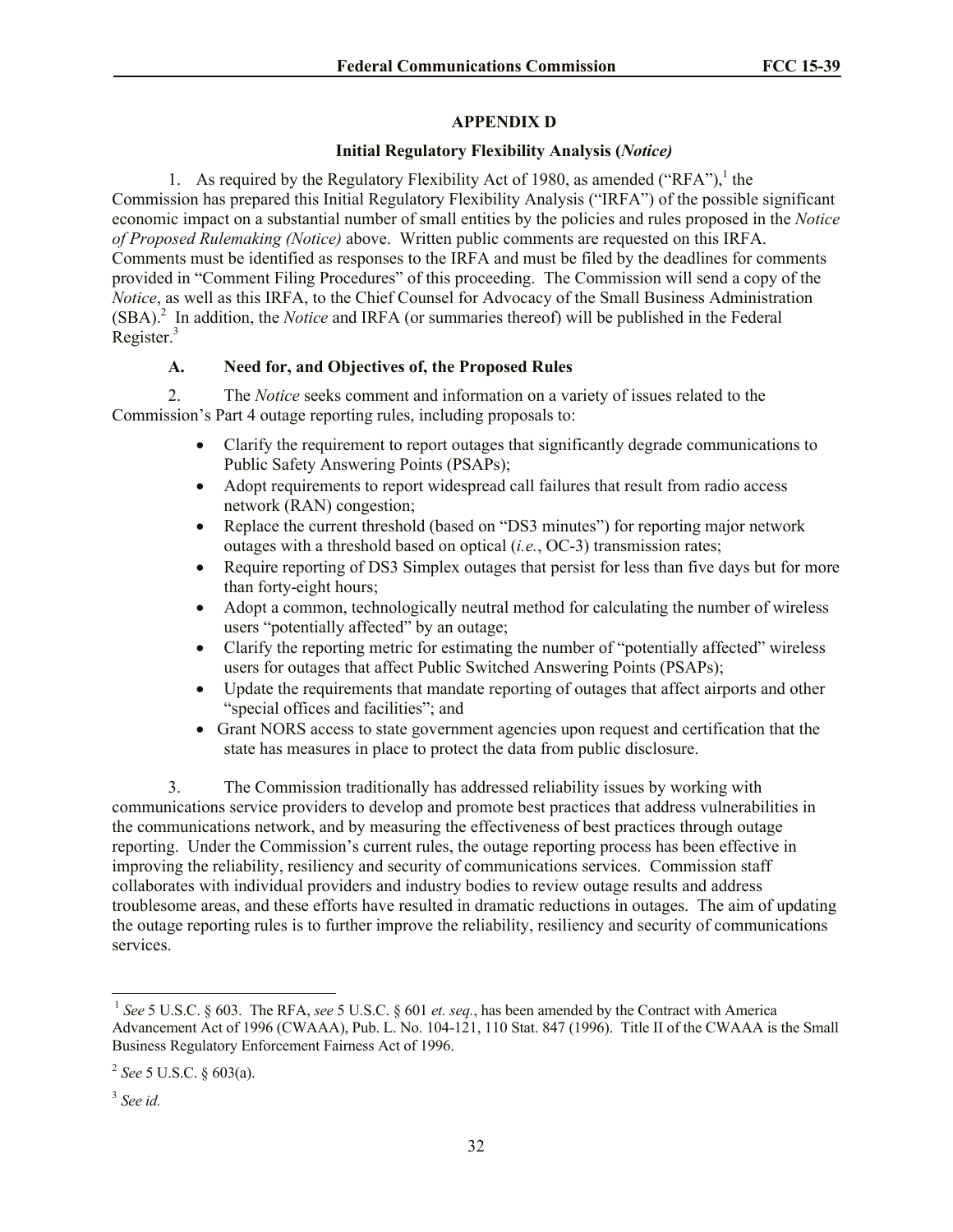## **B. Legal Basis**

4. The legal basis for the rules proposed in the *Notice* are contained in Sections 1, 2, 4(i)-(k), 4(o), 218, 219, 230, 256, 301, 302(a), 303(f), 303(g), 303(j), 303(r), 403, 621(b)(3), and 621(d) of the Communications Act of 1934, 47 U.S.C. §§ 151, 152, 154(i)-(k), 154(o), 218, 219, 230, 256, 301, 302a(a), 303(f), 303(g), 303(j), 303(r), 403, 621(b)(3), and 621(d), and Section 1704 of the Omnibus Consolidated and Emergency Supplemental Appropriations Act of 1998, 44 U.S.C. § 3504.

# **C. Description and Estimate of the Number of Small Entities to Which Rules Will Apply**

5. The RFA directs agencies to provide a description of, and, where feasible, an estimate of, the number of small entities that may be affected by the proposed rules, if adopted.<sup>4</sup> The RFA generally defines the term "small entity" as having the same meaning as the terms "small business," "small organization," and "small governmental jurisdiction."<sup>5</sup> In addition, the term "small business" has the same meaning as the term "small business concern" under the Small Business Act.<sup>6</sup> A small business concern is one which: (1) is independently owned and operated; (2) is not dominant in its field of operation; and (3) satisfies any additional criteria established by the  $SBA$ <sup>7</sup>

# **1. Wireline Providers**

6. *Incumbent Local Exchange Carriers* (*Incumbent LECs*). Neither the Commission nor the SBA has developed a small business size standard specifically for incumbent local exchange services. The appropriate size standard under SBA rules is for the category Wired Telecommunications Carriers, which are establishments primarily engaged in operating or providing access to transmission facilities and infrastructure that they own or lease for the transmission of voice, data, text, sound, and video using wired telecommunications networks. 8 Under that size standard, such a business is small if it has 1,500 or fewer employees.<sup>9</sup> Census Bureau data for 2007, show that there were 3,188 firms in this category that operated for the entire year. Of this total, 3,144 had employment of 999 or fewer, and 44 firms had had employment of  $1,000$  employees or more.<sup>10</sup> Thus under this category and the associated small business size standard, the majority of these incumbent local exchange service providers can be considered small.

7. The Commission has included small incumbent LECs in this present RFA analysis. As noted above, a "small business" under the RFA is one that, inter alia, meets the pertinent small business size standard (e.g., a telephone communications business having 1,500 or fewer employees), and "is not

<sup>7</sup> Small Business Act, 15 U.S.C.  $\S$  632 (1996).

9 *See* 13 C.F.R. § 121.201, NAICS code 517110.

 $4\overline{5 \text{ U.S.C. } }603(b)(3).$ 

 $5 \text{ U.S.C. } \S 601(6).$ 

 $6$  5 U.S.C. § 601(3) (incorporating by reference the definition of "small business concern" in 15 U.S.C. § 632). Pursuant to the RFA, the statutory definition of a small business applies "unless an agency, after consultation with the Office of Advocacy of the Small Business Administration and after opportunity for public comment, establishes one or more definitions of such term which are appropriate to the activities of the agency and publishes such definition(s) in the Federal Register." 5 U.S.C. § 601(3).

<sup>8</sup> *See 2007 NAICS Definition 517110 Wired Telecommunications Carriers*, U.S. CENSUS BUREAU, http://www.census.gov/eos/www/naics/index.html (search "2007 NAICS Search" for "517110") (last visited Mar. 27, 2015).

<sup>10</sup> *EC0751SSSZ5, Information: Subject Series – Establishment and Firm Size: Employment Size of Firms for the United States: 2007 Economic Census*, U.S. CENSUS BUREAU,

http://factfinder.census.gov/faces/tableservices/jsf/pages/productview.xhtml?pid=ECN\_2007\_US\_51SSSZ5&prodT ype=table (last visited Mar. 27, 2015).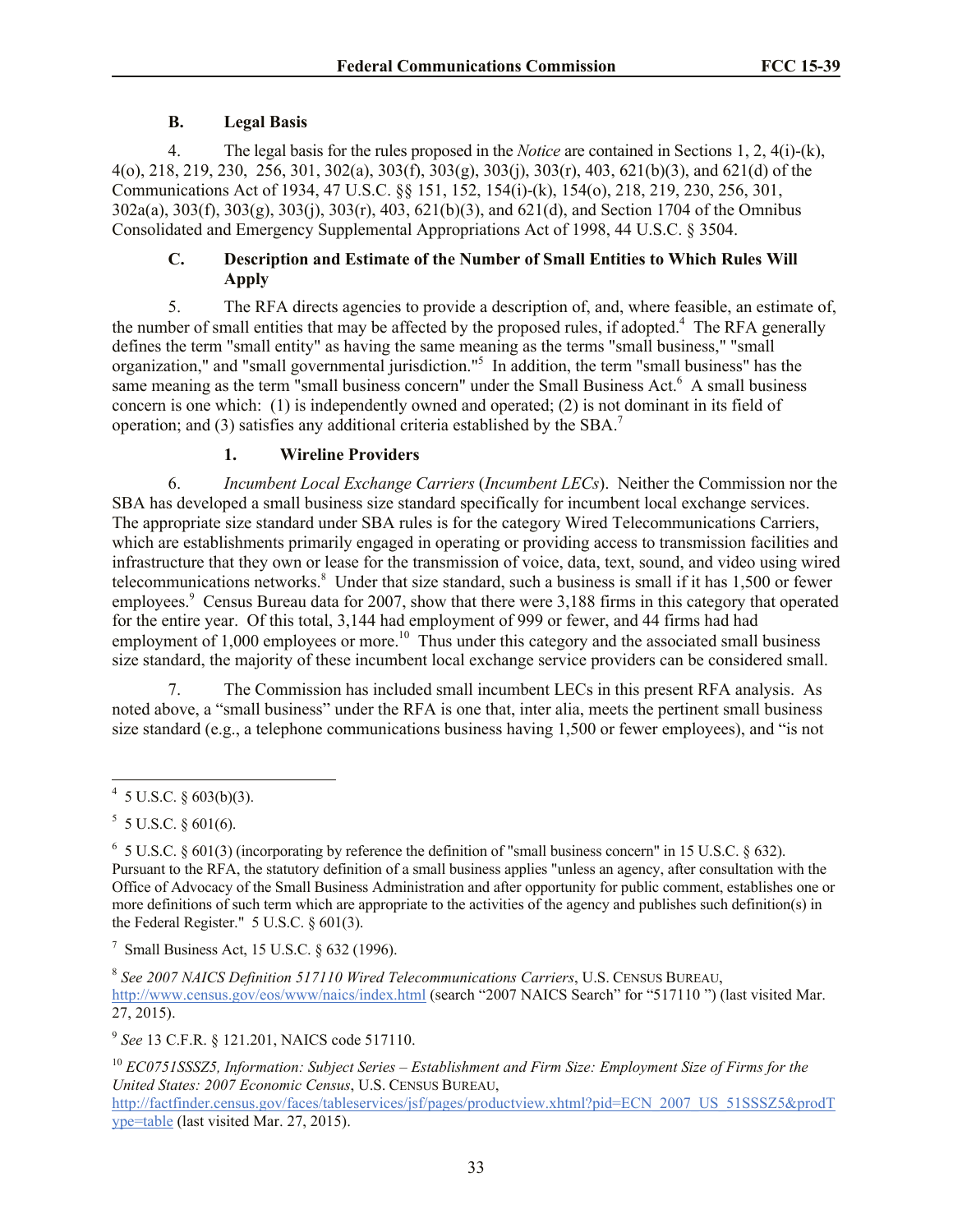dominant in its field of operation."<sup>11</sup> The SBA's Office of Advocacy contends that, for RFA purposes, small incumbent LECs are not dominant in their field of operation because any such dominance is not "national" in scope.<sup>12</sup> The Commission has therefore included small incumbent LECs in this RFA analysis, although the Commission emphasizes that this RFA action has no effect on Commission analyses and determinations in other, non-RFA contexts.

8. *Interexchange Carriers*. Neither the Commission nor the SBA has developed a small business size standard specifically for providers of interexchange services. The appropriate size standard under SBA rules is for the category Wired Telecommunications Carriers, which are establishments primarily engaged in operating or providing access to transmission facilities and infrastructure that they own or lease for the transmission of voice, data, text, sound, and video using wired telecommunications networks.<sup>13</sup> Under that size standard, such a business is small if it has  $1,500$  or fewer employees.<sup>14</sup> Census Bureau data for 2007 show that there were 3,188 firms in this category that operated for the entire year. Of this total, 3,144 had employment of 999 or fewer, and 44 firms had employment of 1,000 employees or more.<sup>15</sup> Thus, under this category and the associated small business size standard, the Commission estimates that the majority of interexchange carriers are small entities that may be affected by our proposed action.

# **2. Wireless Providers – Fixed and Mobile**

9. *Wireless Telecommunications Carriers (except Satellite)*. Since 2007, the Census Bureau has placed wireless firms within this new, broad, economic census category.<sup>16</sup> This category is composed of establishments that operate and maintain switching and transmission facilities to provide communications via the airwaves. As holders of spectrum licenses, these establishments use the licensed spectrum to provide services, such as cellular phone services, paging services, wireless Internet access, and wireless video services.<sup>17</sup> The SBA has deemed a wireless business to be small if it has 1,500 or fewer employees.<sup>18</sup> For the category of Wireless Telecommunications Carriers (except Satellite), Census data for 2007, which supersede data contained in the 2002 Census, show that there were 1,383 firms that

 $\overline{a}$ 

<sup>15</sup> *EC0751SSSZ5, Information: Subject Series – Establishment and Firm Size: Employment Size of Firms for the United States: 2007 Economic Census*, U.S. CENSUS BUREAU, http://factfinder.census.gov/faces/tableservices/jsf/pages/productview.xhtml?pid=ECN\_2007\_US\_51SSSZ5&prodT

ype=table (last visited Mar. 27, 2015). <sup>16</sup> *See 2007 NAICS Definition 517210 Wireless Telecommunications Carriers (Except Satellite*), U.S. CENSUS

BUREAU, http://www.census.gov/eos/www/naics/index.html (search "2007 NAICS Search" for "517210") (last visited Mar. 27, 2015).

<sup>17</sup> *See 2007 NAICS Definition 517210 Wireless Telecommunications Carriers (Except Satellite)*, U.S. CENSUS BUREAU, http://www.census.gov/eos/www/naics/index.html (search "2007 NAICS Search" for "517210") (last visited Mar. 27, 2015).

<sup>18</sup> 13 C.F.R. § 121.201(listing wireless telecommunications carriers under NAICS code 517210 and identifying 1,500 employees as the maximum size standard for the business to be considered small). The now-superseded, pre-2007 CFR citations were 13 C.F.R. § 121.201, NAICS codes 517211 and 517212 (referring to the 2002 NAICS).

<sup>11</sup> *See supra* note 7.

<sup>&</sup>lt;sup>12</sup> The Small Business Act contains a definition of "small business concern," which the RFA incorporates into its own definition of "small business." *See* 15 U.S.C. § 632(a)(1); *see also* 5 U.S.C. § 601(3) (stating that the term "small business" has the same meaning as the term "small business concern" as defined in the Small Business Act). SBA regulations interpret "small business concern" to include the concept of dominance on a national basis. *See* 13 C.F.R. § 121.102(b).

<sup>13</sup> *See 2007 NAICS Definition 517110 Wired Telecommunications Carriers*, U.S. CENSUS BUREAU, http://www.census.gov/eos/www/naics/index.html (search "2007 NAICS Search" for "517110 ") (last visited Mar. 27, 2015).

<sup>14</sup> *See* 13 C.F.R. § 121.201, NAICS code 517110*.*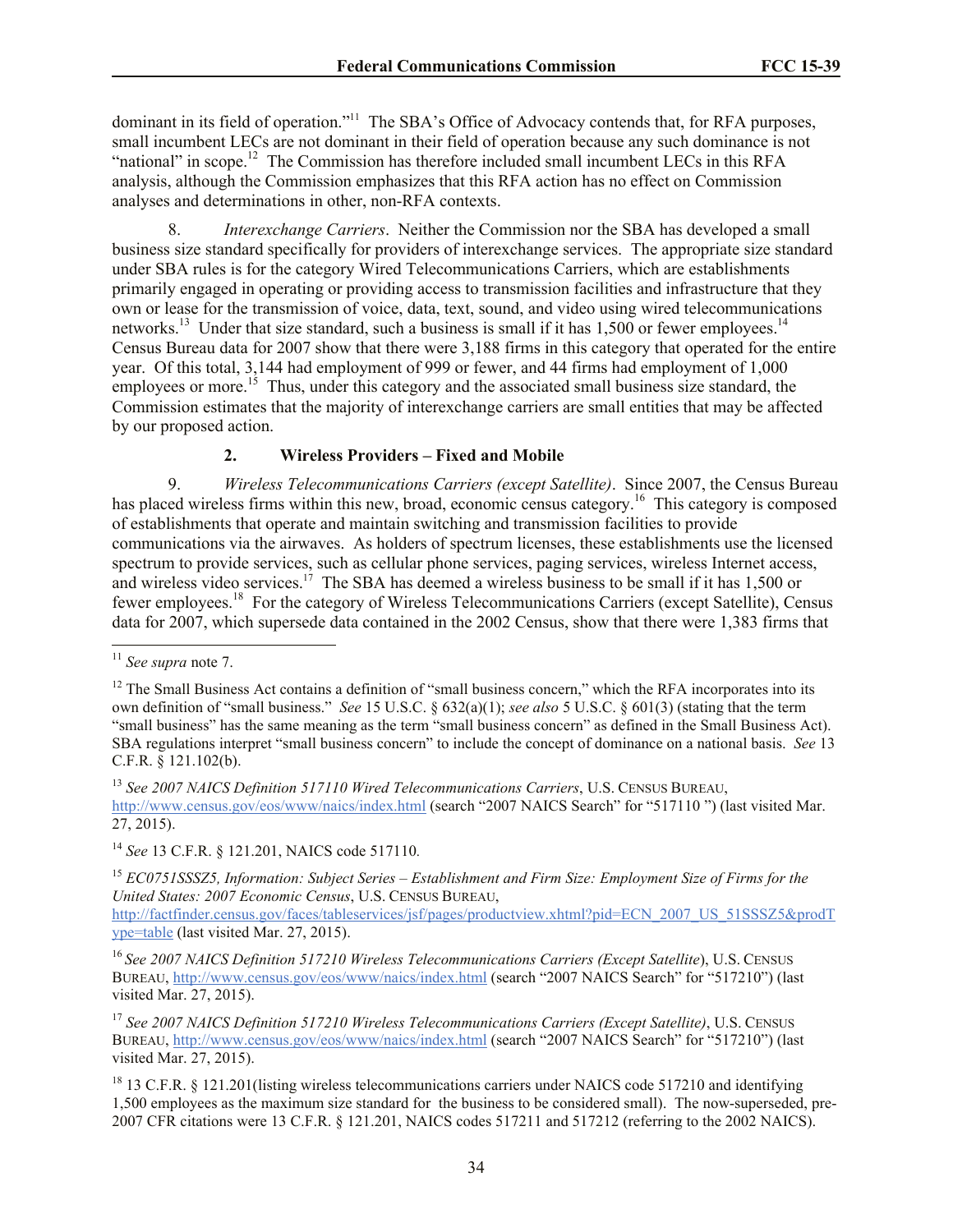operated that year.<sup>19</sup> Of those 1,383, 1,368 had fewer than 100 employees, and 15 firms had more than 100 employees. Thus under this category and the associated small business size standard, the majority of firms can be considered small. Similarly, according to Commission data, 413 carriers reported that they were engaged in the provision of wireless telephony, including cellular service, Personal Communications Service (PCS), and Specialized Mobile Radio (SMR) Telephony services.<sup>20</sup> Of these, an estimated 261 have  $1,500$  or fewer employees and 152 have more than  $1,500$  employees.<sup>21</sup> Consequently, the Commission estimates that approximately half or more of these firms can be considered small. Thus, using available data, we estimate that the majority of wireless firms can be considered small.

# **3. Satellite Service Providers**

10. *Satellite Telecommunications Providers.* Two economic census categories address the satellite industry. The first category, Satellite Telecommunications, has a small business size standard of \$15 million or less in average annual receipts, under SBA rules.<sup>22</sup> The second category is "All Telecommunications Providers," which is discussed in a separate section.

11. The category of *Satellite Telecommunications* "comprises establishments primarily engaged in providing telecommunications services to other establishments in the telecommunications and broadcasting industries by forwarding and receiving communications signals via a system of satellites or reselling satellite telecommunications."<sup>23</sup> Census Bureau data for 2007 show that 512 Satellite Telecommunications firms that operated for that entire year.<sup>24</sup> Of this total, 464 firms had annual receipts of under \$10 million, and 18 firms had receipts of \$10 million to \$24,999,999.<sup>25</sup> Consequently, the Commission estimates that the majority of Satellite Telecommunications firms are small entities that might be affected by our action.

# **4. Cable Service Providers**

12. *Cable Companies and Systems.* The Commission has developed its own small business size standards for the purpose of cable rate regulation. Under the Commission's rules, a "small cable company" is one serving a total of 400,000 or fewer subscribers over one or more cable systems.<sup>26</sup> Industry data indicate that all but ten cable operators nationwide are small under this size standard.<sup>27</sup> In

 $^{21}$  *Id.* 

 $\overline{a}$ 

<sup>22</sup> 13 C.F.R. § 121.201, NAICS code 517410.

<sup>23</sup> *2007 NAICS Definition 517410 Satellite Telecommunications*, U.S. CENSUS BUREAU, http://www.census.gov/eos/www/naics/index.html (search "2007 NAICS Search" for "517410") (last visited Mar. 27, 2015).

<sup>24</sup> *EC0751SSSZ4, Information: Subject Series – Establishment and Firm Size: Receipts Size of Firms for the United States: 2007 Economic Census*, U.S. CENSUS BUREAU,

http://factfinder.census.gov/faces/tableservices/jsf/pages/productview.xhtml?pid=ECN\_2007\_US\_51SSSZ4&prodT ype=table (last visited Mar. 27, 2015).

<sup>25</sup> *See id.*

<sup>19</sup> *EC0751SSSZ5, Information: Subject Series – Establishment and Firm Size: Employment Size of Firms for the United States: 2007 Economic Census*, U.S. CENSUS BUREAU,

http://factfinder.census.gov/faces/tableservices/jsf/pages/productview.xhtml?pid=ECN\_2007\_US\_51SSSZ5&prodT ype=table (last visited Mar. 27, 2015).

 $20$  FCC, TRENDS IN TELEPHONE SERVICE 5-5 (2010).

<sup>&</sup>lt;sup>26</sup> 47 C.F.R. § 76.901(e). The Commission determined that this size standard equates approximately to a size standard of \$100 million or less in annual revenues. Implementation of Sections of the Cable Television Consumer Protection and Competition Act of 1992: Rate Regulation, MM Docket No. 93-266, MM Docket No. 93-215, FCC 95-196, *Sixth Report and Order and Eleventh Order on Reconsideration*, 10 FCC Rcd 7393, 7408 ¶ 28 (1995).

<sup>27</sup> *See* PROQUEST, BROADCASTING & CABLE YEARBOOK 2010 C-2 (2009) (data current as of Dec. 2009).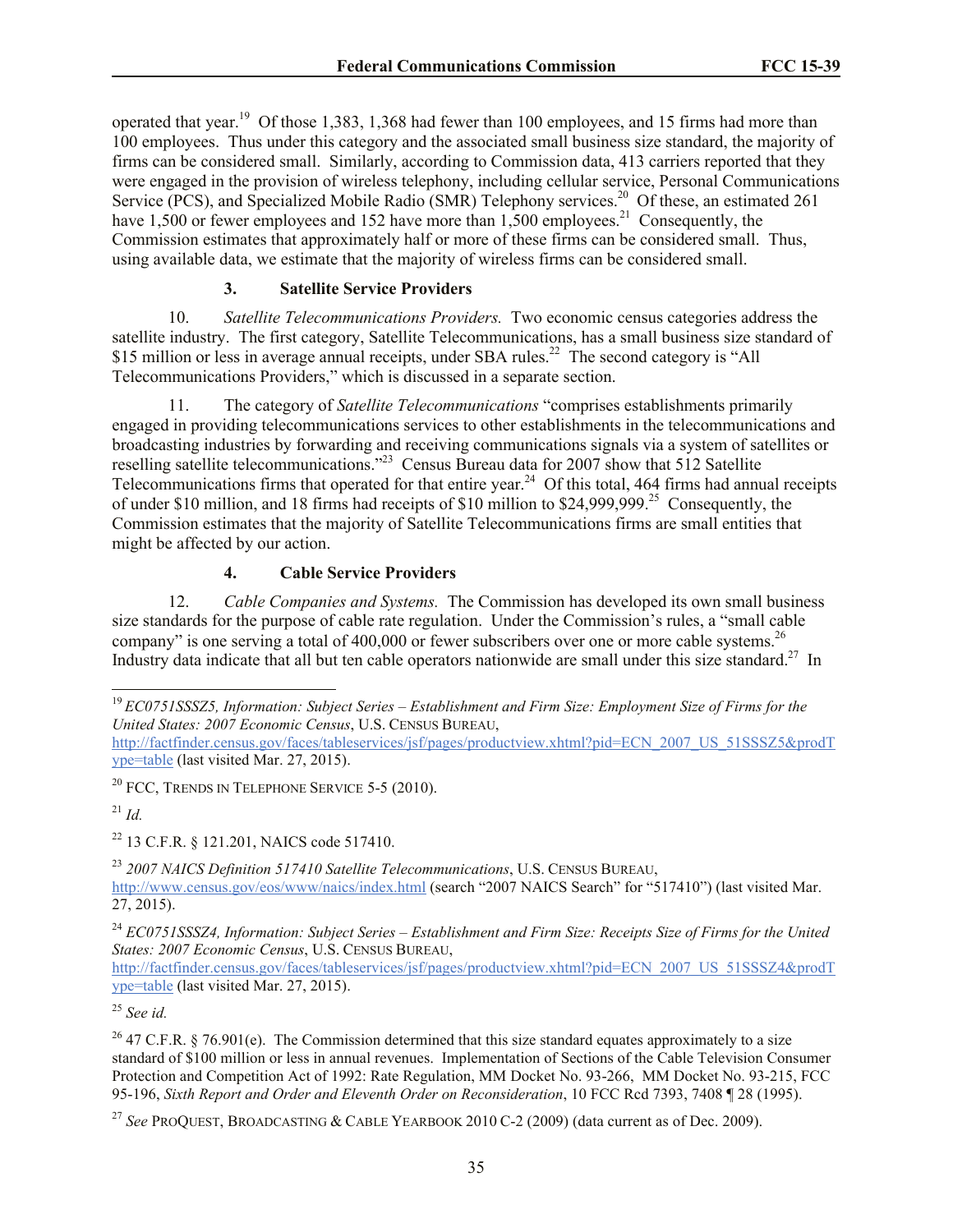addition, under the Commission's rules, a "small system" is a cable system serving 15,000 or fewer subscribers.<sup>28</sup> Industry data indicate that, of the 6,101 systems nationwide, 4,410 systems have less than 10,000 subscribers, and an additional 258 systems have between 10,000-19,999 subscribers.<sup>29</sup> Thus, under this standard, most cable systems are small.

13. *Cable System Operators*. The Communications Act of 1934, as amended, also contains a size standard for small cable system operators, which is "a cable operator that, directly or through an affiliate, serves in the aggregate fewer than 1 percent of all subscribers in the United States and is not affiliated with any entity or entities whose gross annual revenues in the aggregate exceed \$250,000,000."<sup>30</sup> The Commission has determined that an operator serving fewer than 677,000 subscribers shall be deemed a small operator, if its annual revenues, when combined with the total annual revenues of all its affiliates, do not exceed \$250 million in the aggregate.<sup>31</sup> Industry data indicate that, of 1,076 cable operators nationwide, all but ten are small under this size standard.<sup>32</sup> We note that the Commission neither requests nor collects information on whether cable system operators are affiliated with entities whose gross annual revenues exceed \$250 million,  $33$  and therefore we are unable to estimate more accurately the number of cable system operators that would qualify as small under this size standard.

## **5. All Other Telecommunications**

14. The 2007 NAICS defines "All Other Telecommunications" as follows: "This U.S. industry comprises establishments primarily engaged in providing specialized telecommunications services, such as satellite tracking, communications telemetry, and radar station operation. This industry also includes establishments primarily engaged in providing satellite terminal stations and associated facilities connected with one or more terrestrial systems and capable of transmitting telecommunications to, and receiving telecommunications from satellite systems. Establishments providing Internet services or voice over Internet protocol (VoIP) services via client-supplied telecommunications connections are also included in this industry."<sup>34</sup> This category has a size standard of \$25 million or less in annual receipts.<sup>35</sup> Census Bureau data for 2007 show that there were a total of 2,383 firms that operated for the

 $\overline{\phantom{a}}$ 

<sup>&</sup>lt;sup>28</sup> 47 C.F.R. § 76.901(c) (providing that "[t]he service area of a small system shall be determined by the number of subscribers that are served by the system's principal headend, including any other headends or microwave receive sites that are technically integrated to the principal headend").

<sup>29</sup> *See* TELEVISION & CABLE FACTBOOK 2009 F-2 (Albert Warren, ed., 2008) (data current as of Oct. 2008). The data do not include 957 systems for which classifying data were not available.

<sup>30</sup> 47 U.S.C. § 543(m)(2); *see also* 47 C.F.R. § 76.901(f) ("A small cable operator is an operator that, directly or through an affiliate, serves in the aggregate fewer than 1 percent of all subscribers in the United States and is not affiliated with any entity or entities whose gross annual revenues in the aggregate exceed \$250,000,000."); 47 C.F.R.  $\S$  76.901(f) at nn.1–3 (discussing how the Commission calculates subscriber counts and affiliation percentages for the purposes of determining whether an entity qualifies as a small cable operator).

<sup>31</sup> *See* FCC Announces New Subscriber Count for the Definition of Small Cable Operator, *Public Notice*, DA 01- 158, 16 FCC Rcd 2225 (2001).

<sup>32</sup> *See* BROADCASTING & CABLE YEARBOOK 2006 A-8, C-2 (Harry A. Jessell ed., 2005) (data current as of June 30, 2005); TELEVISION & CABLE FACTBOOK 2006 D-805 to D-1857 (Albert Warren ed., 2005).

<sup>&</sup>lt;sup>33</sup> The Commission does receive such information on a case-by-case basis if a cable operator appeals a local franchise authority's finding that the operator does not qualify as a small cable operator pursuant to  $\S$  76.901(f) of the Commission's rules.

<sup>34</sup> 13 C.F.R. § 121.201, NAICS code 517919.

<sup>35</sup> *Id*.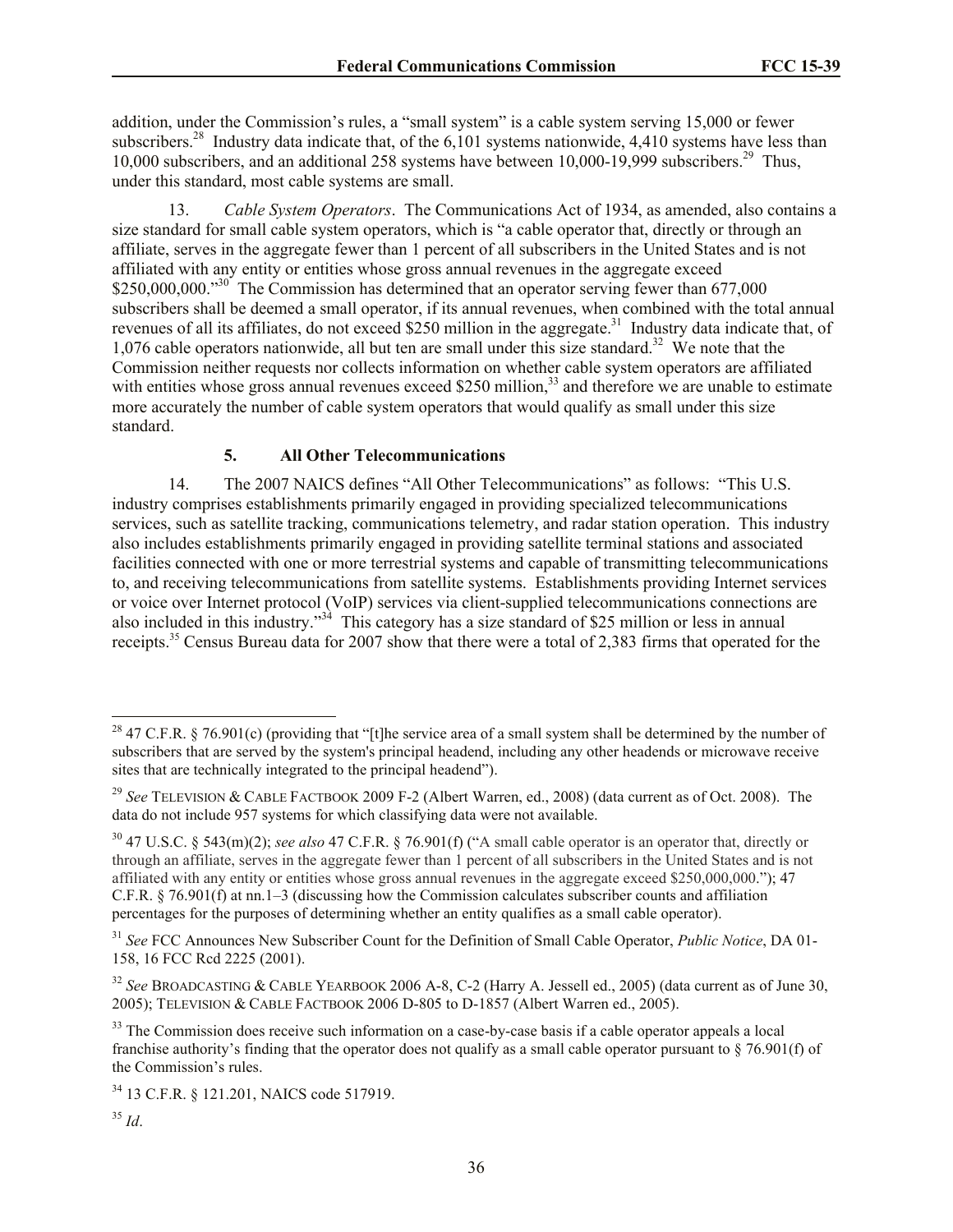entire year.<sup>36</sup> Of this total, 2,305 firms had annual receipts of under \$10 million and 41 firms had annual receipts of \$10 million to  $$24,999,999$ <sup>37</sup> Consequently, we estimate that the majority of All Other Telecommunications firms are small entities that might be affected by our action.

## **D. Description of Projected Reporting, Recordkeeping, and Other Compliance Requirements**

15. The rules proposed in the *Notice* would require telecommunications providers to report those outages that meet specified NORS Notice and Reports reporting threshold criteria, largely determined by the number of end users potentially affected by the outage and the duration of the outage. In the Commission's experience administering NORS, small *companies* only rarely experience outages that meet the NORS Notice and Reports reporting threshold criteria. Accordingly, while some of the rule revisions proposed in the *Notice* would likely decrease the number of outages reported annually, while others may lead to increases, we would expect these impacts to be less pronounced for smaller entities. But notwithstanding any revisions we propose to the Part 4 reporting requirements, we expect that telecommunications providers to continue to track, investigate, and correct all of their service disruptions as an ordinary part of conducting their business operations and maintenance- even for service disruptions far too small to trigger a requirement to report. Telecommunications providers through internal network operation center personnel already file Notifications and Reports, typically an online form less than three pages in length based on data routinely collected and monitored by this same personnel. The form is designed to allow small entities to input information without the need for specialized professional, although the telecommunication providers may choose to hire consultants or engineers to conduct technical aspects, or an attorney to review compliance with applicable rules. Therefore, we believe the only burden associated with the reporting requirements contained here will be the time required to complete any additional Notifications and Reports following the proposed changes. In this IRFA, we therefore seek comment on the types of burdens telecommunications providers will face in complying with the proposed requirements. Entities, especially small businesses and small entities, more generally, are encouraged to comment and quantify the costs and benefits of the proposed reporting requirements.

## **E. Steps Taken to Minimize Significant Economic Impact on Small Entities, and Significant Alternatives Considered**

16. The RFA requires an agency to describe any significant alternatives that it has considered in reaching its proposed approach, which may include the following four alternatives (among others): (1) the establishment of differing compliance or reporting requirements or timetables that take into account the resources available to small entities; (2) the clarification, consolidation, or simplification of compliance or reporting requirements under the rule for small entities; (3) the use of performance, rather than design, standards; and (4) an exemption from coverage of the rule, or any part thereof, for small entities.<sup>38</sup>

17. The proposed reporting requirements are minimally necessary to assure that we receive adequate information to perform our statutory responsibilities with respect to the reliability of telecommunications and their infrastructures. Also, we believe that the magnitude of the outages needed to trigger the reporting requirements are sufficiently high as to make it unlikely that small businesses would be impacted significantly by the proposed rules, and will, in fact, in many instances find their burden decreased by the newly proposed reporting thresholds. The Commission considered other

 $\overline{a}$ 

<sup>36</sup> *EC0751SSSZ4, Information: Subject Series – Establishment and Firm Size: Receipts Size of Firms for the United States: 2007 Economic Census*, U.S. CENSUS BUREAU,

http://factfinder.census.gov/faces/tableservices/jsf/pages/productview.xhtml?pid=ECN\_2007\_US\_51SSSZ4&prodT ype=table (last visited Mar. 27, 2015).

<sup>37</sup> *Id.* The remaining 14 firms had annual receipts of \$25 million or more. *Id.*

<sup>38</sup> *See* 5 U.S.C. § 603(c).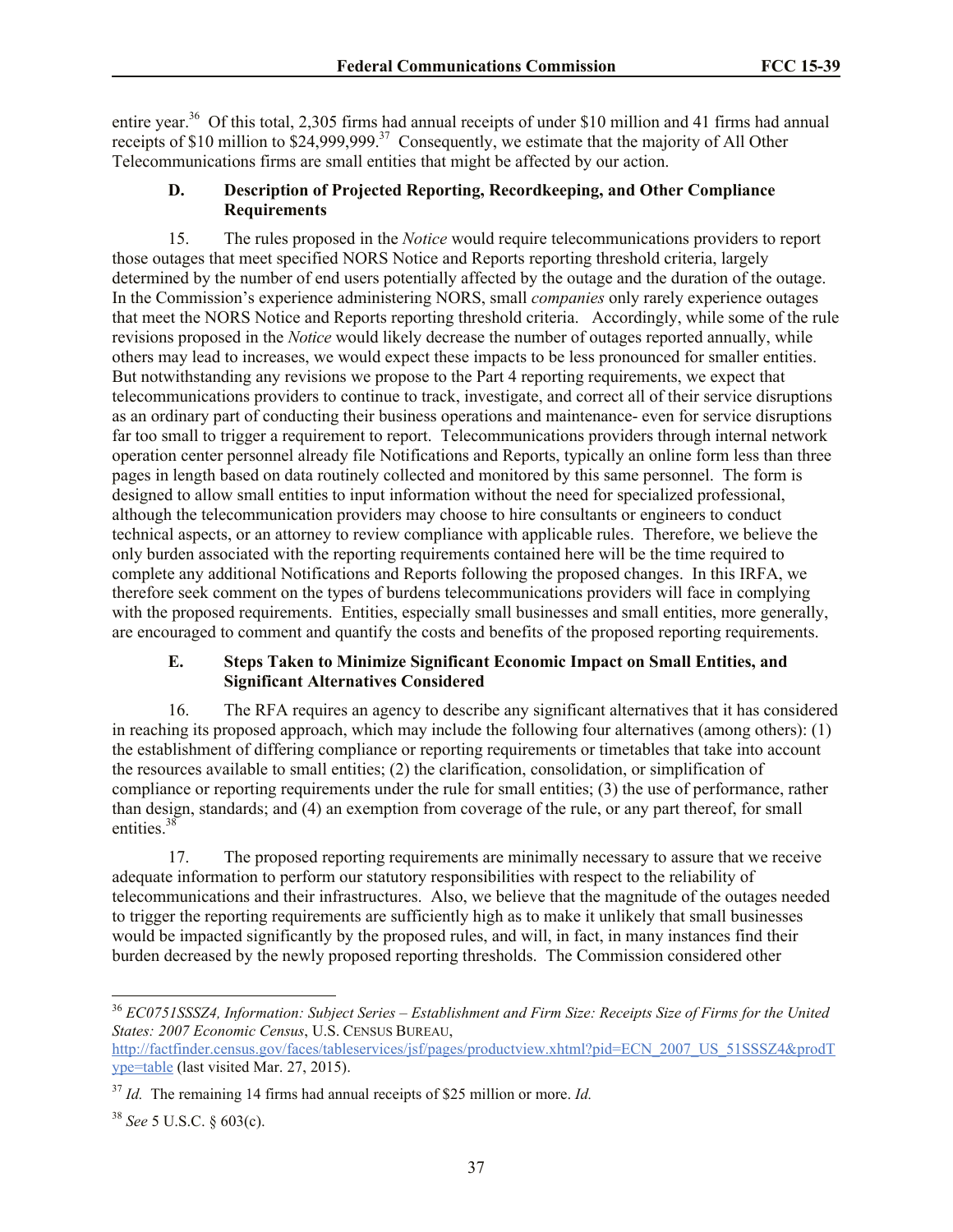possible proposals and now seeks comment on the proposed reporting thresholds and the analysis presented.

- **1. Federal Rules that May Duplicate, Overlap, or Conflict With the Proposed Rule**
- 18. None.